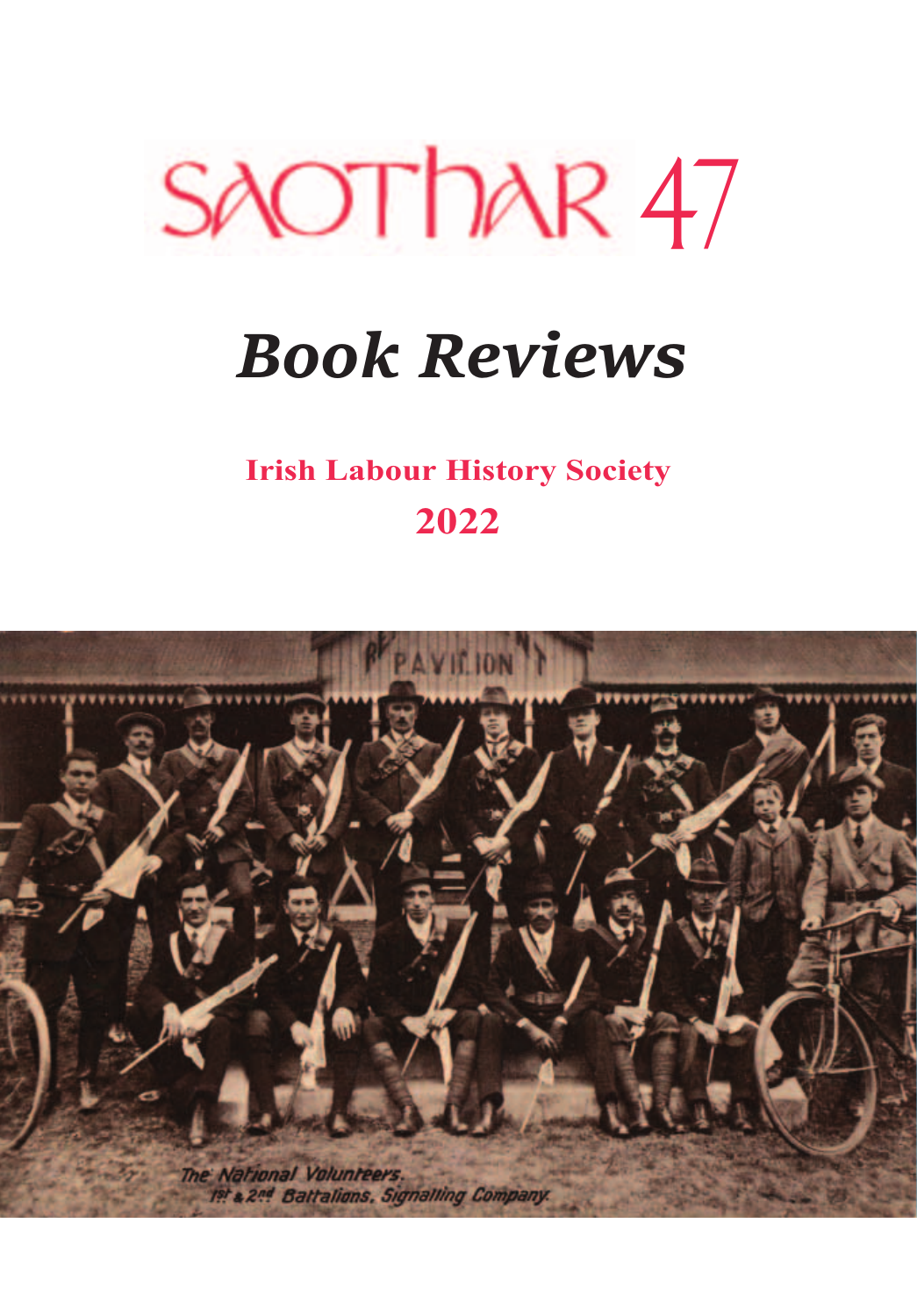## **An Cumann Stair Lucht Saothair na hÉireann The Irish Labour History Society**

| <b>Honorary Presidents</b> | Fergus A. D'Arcy     | Assistant Treasurer            | Séamus Moriarty      |
|----------------------------|----------------------|--------------------------------|----------------------|
|                            | Mary Clancy          | <i>Trustees</i>                | Patricia King        |
|                            | Ken Hannigan         |                                | Ruairi Quinn         |
|                            | Gréagóir Ó Dúill     |                                | Patrick Bolger       |
|                            | Francis Devine       | Other Members of the Committee |                      |
|                            | Emmet O'Connor       |                                | Pat Carroll          |
|                            | Theresa Moriarty     |                                | Donal Denham         |
|                            | Caitriona Crowe      |                                | John Feely           |
|                            | Barry Desmond        |                                | <b>Bill McCamley</b> |
| President                  | Shay Cody            |                                | Mary Muldowney       |
| <i>Vice President</i>      | Fionnuala Richardson |                                | Yvonne O'Callaghan   |
| Secretary                  | Kevin Murphy         |                                | Mícheál Mac Donncha  |
| <b>Assistant Secretary</b> | Eddie Soye           |                                | Betty Tyrell-Collard |
| <i>Treasurer</i>           | Ed Penrose           |                                | Moira Leyden         |

The Irish Labour History Society was founded in 1973 and has published *Saothar* since 1975. Membership is open to individuals, labour organisations, labour related organisations, academic institutions, libraries and archival bodies. The individual subscription rate is €35 and is payable on 1 January each year. For institutional rates, contact the secretary. Members receive a copy of *Saothar* for the year, together with news of events and activities. General correspondence should be addressed to Kevin Murphy, secretary, ILHS, Labour History Museum and Archives, Beggar's Bush, Haddington Road, Dublin 4: Tel/fax (01) 668 1071; email secretary@irishlabourhistorysociety.com

| Other contacts  |                                                                                               |
|-----------------|-----------------------------------------------------------------------------------------------|
| International:  | $info@irishlabourhistory society.com$ , Labour History Museum & Archives, Beggrs Bush, Dublin |
| <i>Belfast:</i> | Seán Byers, seanbyers@trademarkbelfast.com                                                    |
| Cork:           | Donal Ó Drisceoil, Department of History, 2 Perrott Ave., University College Cork             |
| Derry:          | Emmet O'Connor, School of Art & Humanities, Ulster University, pej.oconnor@ulster.ac.uk       |
| Galway:         | John Cunningham, School of Humanities, NUI Galway                                             |
| London:         | Michael Mecham, St. Mary's University, London. mikegmecham@aol.com                            |
| Scotland:       | Stephen Coyle, Scottish Labour History Society, avonlea12000@yahoo.com                        |

## **Saothar: Journal of Irish Labour History**

*Saothar: Journal of Irish Labour History* is a refereed journal, dedicated to the study of Irish working-class history in its broadest sense, including Irish workers abroad and comparative history. We welcome articles; essays; document, film and visual art studies; oral histories; archival and conference reports; as well as letters on the content of the journal or labour history generally. Articles should be of relevance to the history of the Irish working class, or Irish workers abroad, and should not deal primarily with events less than thirty years old. By the 'history of the Irish working class' we mean waged and unwaged workers, their lives, work, economic conditions, social and cultural relationships, leaders, organisations, movements, values and ideas. Studies of anti-labour organisations or anti-socialist groups are also of relevance. We are particularly interested in studies that focus on the 'everyday life' of workers and their families. Features other than articles, such as essays, may be more contemporary in scope.

#### *Editors:* Dr Mary McAuliffe, Dr Peter Rigney & Dr Mary Muldowney

Correspondence should be sent to *Saothar*, c/o Mary McAuliffe, mary.mcaulif@ucd.ie Advertising and distribution queries should be directed to the business manager, c/o ILHS, Labour History Museum and Archives.

*Editorial Advisory Board*  Caitríona Clear, *NUI Galway*  S. J. Connolly, *Queen's University, Belfast* Rosemary Cullen-Owens, *University College Dublin* Fergus D'Arcy, *University College, Dublin* Francis Devine, *Howth* Mary E. Daly, *University College, Dublin*  Joshua B. Freeman, *Queen's College*, *City University of New York*

Joe Lee, *New York University*  Cliona Murphy, *California State University, Bakersfield.*  Cormac Ó Gráda, *University College, Dublin* Bryan Palmer, *Trent University, Canada* Henry Patterson, *University of Ulster,* Marcel van der Linden, *International Institute for Social History, Amsterdam*

## WEBSITE: www.irishlabourhistorysociety.com

**Front cover image:** National Volunteers signal battalions (1914), Courtesy of Dublin City Library and Archive. **Back cover image:** Autograph Book (partial) filled in Belfast Gaol, 1918, poem by Francis Whitney copyright, OPW/Kilmainham Gaol Museum.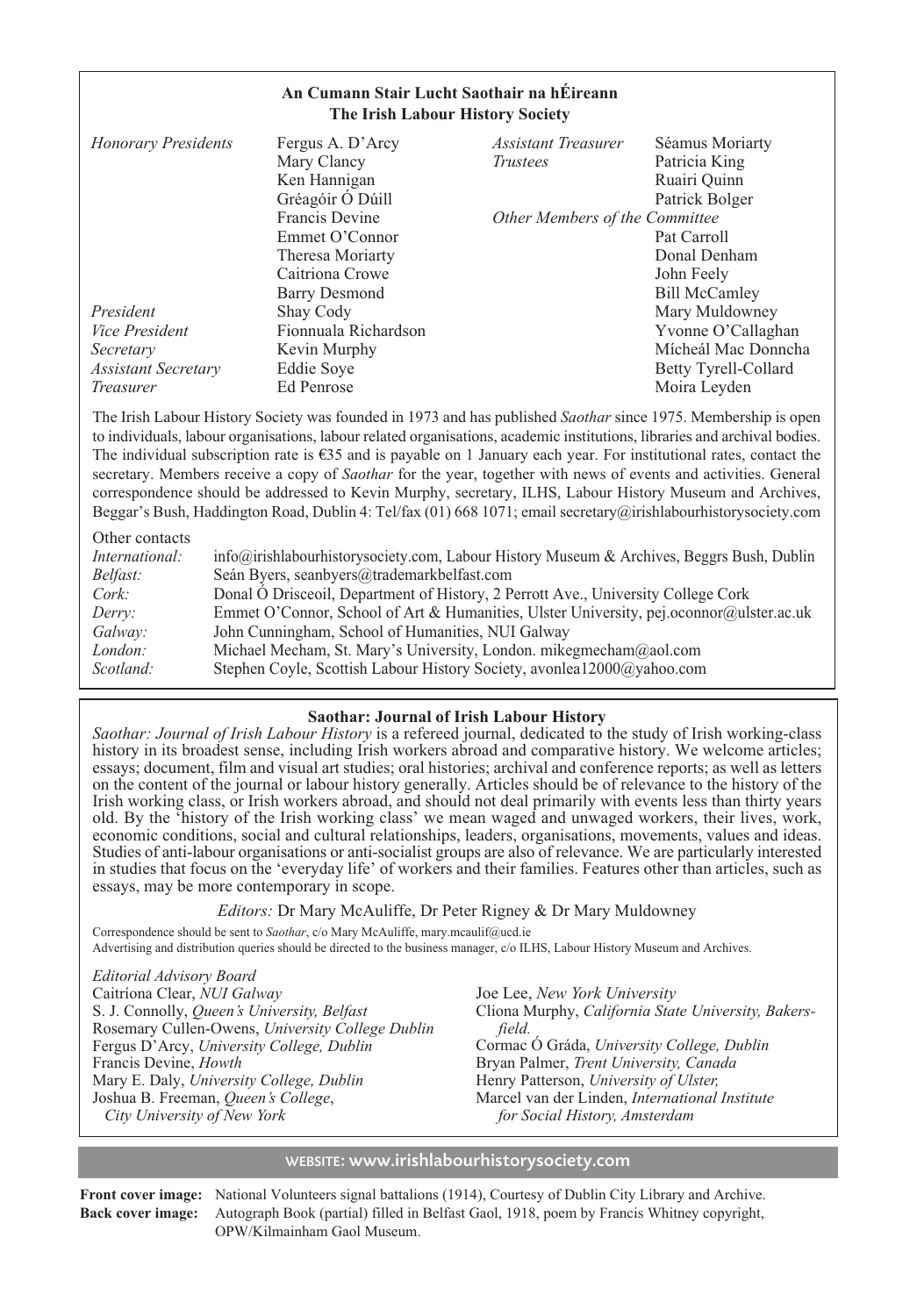# **Contents**

| Liam Cahill From Suir to Jarama: Mossie Quinlan's Life<br>and Legacy                                                                                        | Emmet O'Connor            | 5  |
|-------------------------------------------------------------------------------------------------------------------------------------------------------------|---------------------------|----|
| Cyril Pearse Communities of Resistance: conscience and dissent<br>in Britain during the First World War                                                     | Thomas Earls Fitzgerald 6 |    |
| Micheál Ó Fathartaigh and Liam Weeks (Eds) Birth of a State:<br>The Anglo-Irish Treaty                                                                      | Owen O'Shea               | 7  |
| Diane Urquhart Irish Divorce: a History                                                                                                                     | Maeve O'Riordan           | 9  |
| Joseph Brady and Ruth McManus. Building Healthy Homes:<br>Dublin Corporation's First Housing Schemes 1880-1925                                              | Conor McCabe              | 11 |
| LeAnne Howe and Padraig Kirwan (eds) Famine Pots:<br>The Choctaw-Irish Gift Exchange, 1847-present                                                          | Christopher Cusack        | 13 |
| Harry F. Martin and Cormac O'Malley Ernie O'Malley: A Life                                                                                                  | Padraig Yeates            | 15 |
| Tomás Mac Conmara The Scariff Martyrs: War, Murder and<br>Memory in East Clare                                                                              | Mary McAuliffe            | 16 |
| Katrina Goldstone Irish Writers and the Thirties: Art, Exile<br>and War                                                                                     | Paul O'Brien              | 18 |
| Valerie Cox Independence Memories: A People's Portrait<br>of the Early Days of the Irish Nation                                                             | Mary Muldowney            | 19 |
| Miriam Haughton, Mary McAuliffe, and Emilie Pine (Eds)<br>Legacies of the Magdalen Laundries -Commemoration,<br>gender, and the postcolonial carceral state | Mags O'Brien              | 20 |
| Anne Boran Challenge to Power: Nixie Boran (1904-1971),<br>Freedom & the Castlecomer Miners                                                                 | Frances Devine            | 22 |
| Joep Leerssen (ed) Parnell and His Times                                                                                                                    | Martin O'Donoghue         | 25 |
| Patrick McDonagh Gay and Lesbian Activism in the Republic<br><i>of Ireland, 1973-93</i>                                                                     | <b>Averill Earls</b>      | 26 |
| Timothy Bowman, William Butler and Michael Wheatley,<br>The Disparity of Sacrifice: Irish Recruitment to the British<br>Armed Forces 1914-1918              | Peter Rigney              | 28 |
| Catherine Corless Belonging: A Memoir                                                                                                                       | Máiréad Enright           | 29 |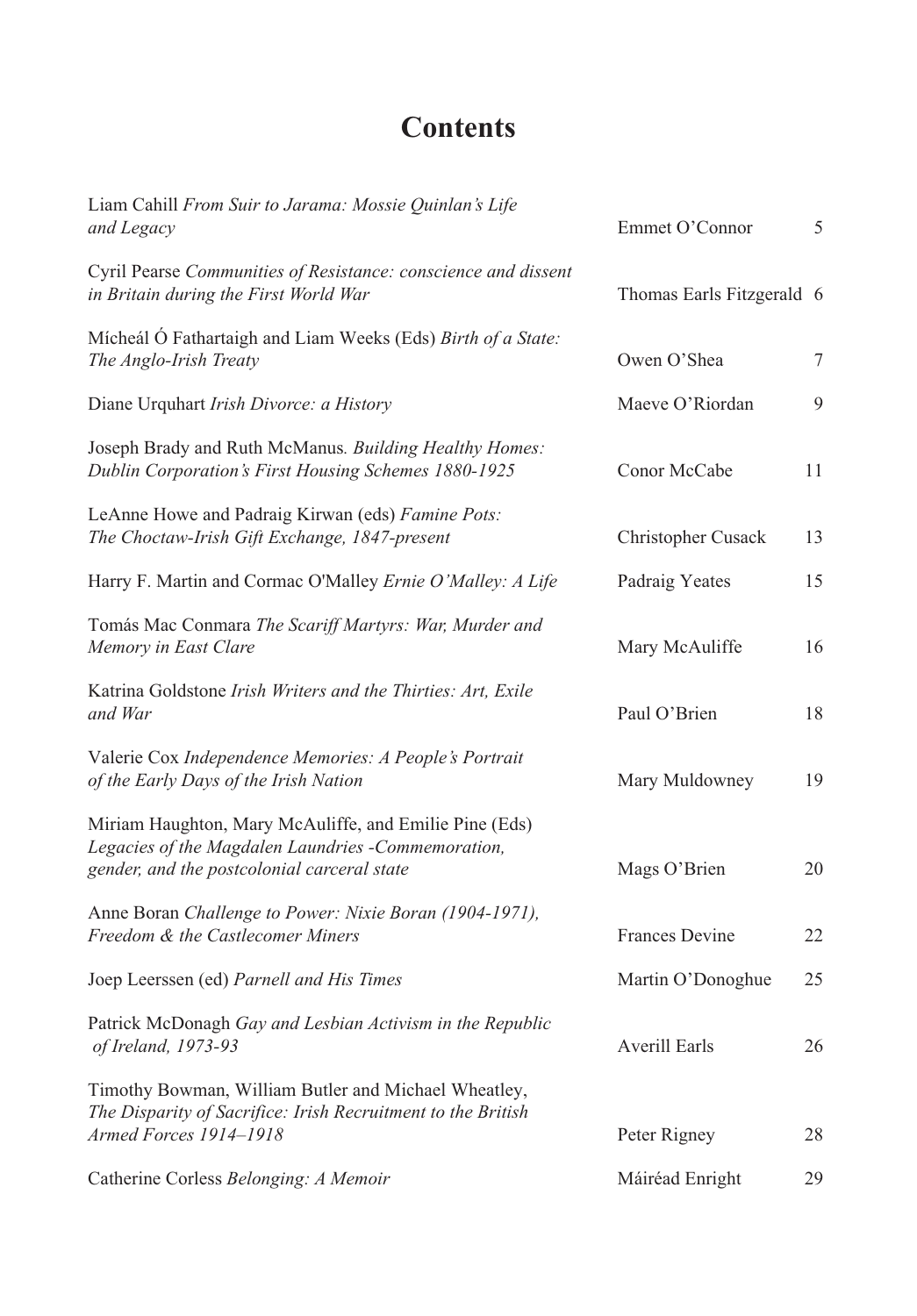| Thomas Earls FitzGerald Combatants and Civilians in<br>Revolutionary Ireland, 1918-1923                                                                      | Padraig Yeates   | 30 |
|--------------------------------------------------------------------------------------------------------------------------------------------------------------|------------------|----|
| Margarita Cappock (ed) Sarah Cecilia Harrison: Artist,<br>Social Campaigner and City Councillor                                                              | Kathryn Milligan | 31 |
| Shay Cody (ed) Tom & Marie Johnson; Seeking no Honours                                                                                                       | Jack O'Connor    | 33 |
| Owen O'Shea Ballymacandy: The Story of a Kerry Ambush                                                                                                        | Liz Gillis       | 35 |
| Barry McLoughlin and Emmet O'Connor In Spanish Trenches:<br>the minds and deeds of the Irish who fought for the Spanish<br>Republic in the Spanish Civil War | Brian Hanley     | 36 |
| Diarmaid Ferriter Between Two Hells: The Irish Civil War                                                                                                     | Margaret Ward    | 38 |
| Aodh Quinlivan Vindicating Dublin The story behind the<br>controversial dissolution of Dublin Corporation in 1924.                                           | Shay Cody        | 40 |
| Michael Robinson, Shell-shocked British Army veterans<br><i>in Ireland, 1918-39</i>                                                                          | Eve Morrison     | 41 |



4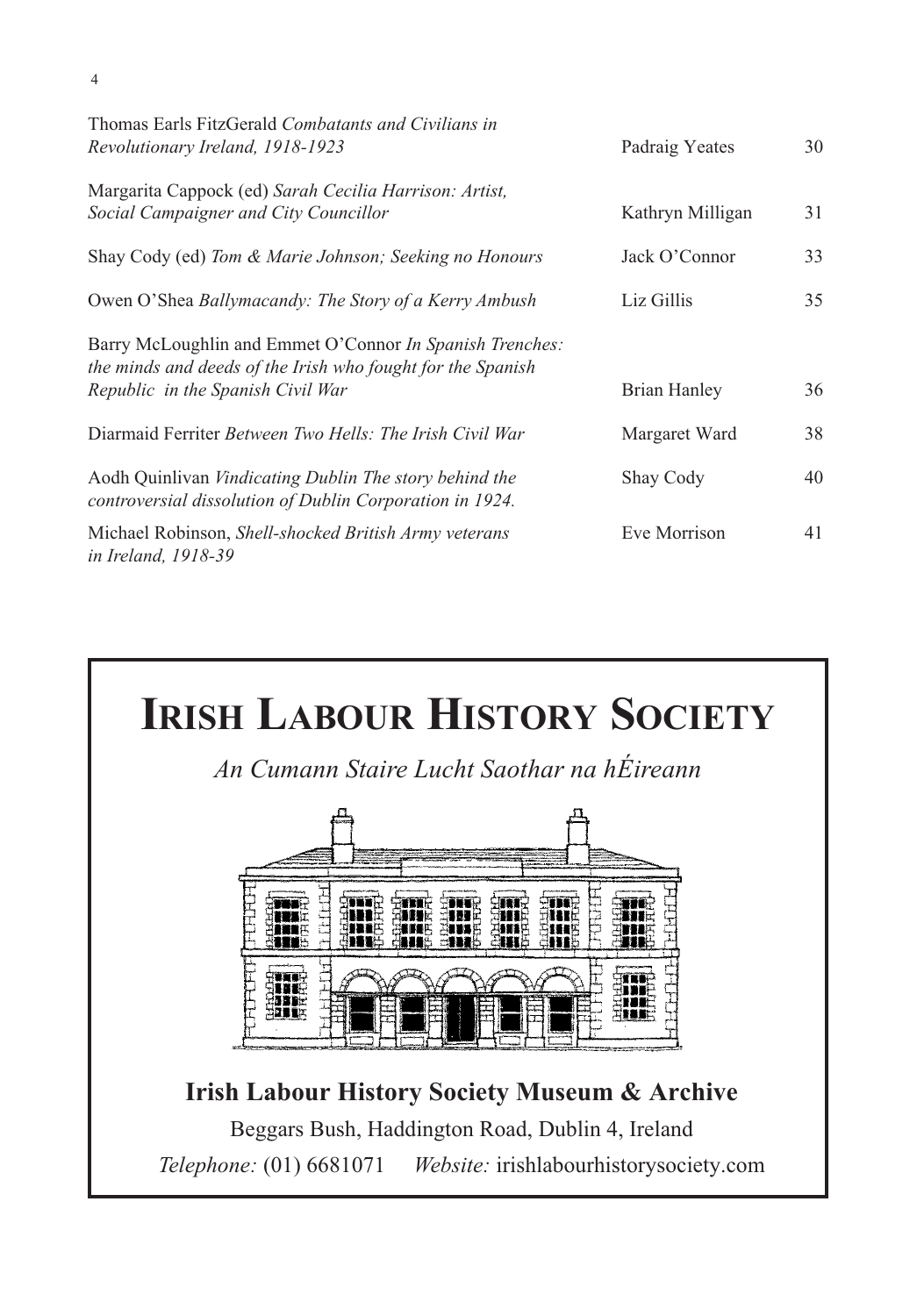## **Saothar 47, 2022, Book Reviews**

*Book Reviews (online at http://www.irishlabourhistorysociety.com/ )* 

Liam Cahill, **From Suir to Jarama: Mossie Quinlan's Life and Legacy** (Dublin, 2021), Orla Kelly Publishing, ISBN 978-1-914225-44-4, 10 pp, illustrated, €9.99 (pb)

On Saturday 19 December 1936, four Waterfordmen made their way to London's Victoria Station and caught the boat-train to Paris. Their true destination was the training base of the International Brigades at Albacete, 264 kilometres south-east of Madrid. It was another step in the making of Waterford's substantial connection with the Connolly Column, the name which has become a blanket term for the Irish who fought for the Spanish Republic. The four – brothers Johnny and Paddy Power, Jackie Hunt, and Peter O'Connor – were followed to Spain by Willie Power (a third brother), Johnny Kelly, Harry Kennedy, Jackie Lemon, and John O'Shea. Two more from Waterford were already in Spain: Frank Edwards and Maurice Quinlan. Only Edwards and O'Connor have recorded their memories of Spain. Brief historical notes have been published on Kennedy, O'Shea, and Johnny Power. Most Waterford volunteers were stereotypical Irish brigadistas: young, single, mobile, urban, working class, in temporary, unskilled occupations, and ex IRA men moving towards communism. Mossie Quinlan was different because of his upbringing in salubrious South Parade, education in rugby-playing Waterpark College, and uncertain economic status as a salesman or commercial traveller; a class of employment which would place him anywhere between traditional middle-class and the lumpen-bourgeoisie. He was also unique in being the only one of the Waterford volunteers to be killed in action. And yet he remained understudied. An obvious explanation is that sources on him are remarkably sparse and his time at the front was tragically short. Prompted by a family connection as a first cousin once removed, Liam Cahill has redressed the neglect with this short biography.

Quinlan arrived in Spain in December 1936 and, like almost all incoming Irish recruits, joined the British battalion of the XV International Brigade as a rifleman. His position on the controversial decision of some Irish to decamp to the American Abraham Lincoln battalion is unknown. Cahill reviews a variety of reasons for the split, and thankfully rejects the canard that the Irish were too nationalist to fight alongside the British, highlighting instead the battalion commissars' stratagem to divide the Irish lest they create a unit under the command of Frank Ryan. As a non-communist, Ryan was simultaneously prized as a propaganda asset and distrusted for not being in the party. Quinlan stayed with the British, but so too did some who had argued for joining the Lincolns, while others who had wanted to stay with the British went over to the Americans. The first, and best, of Cahill's five chapters is a blow-by-blow account of Quinlan's engagement at Jarama, the XV Brigade's baptism of fire. The narrative is written in the present tense, and intentionally dramatic, with as much colour as the facts will allow. It is likely that Quinlan was shot by a sniper on 17 February as he tried to rescue a wounded comrade in no man's land. His father and stepmother learned of his death from a report in the *Irish Press*.

Subsequent chapters take us further and further back into his personal life and family background, giving the structure an odd, reversed quality. Chapter five is a personal reminiscence. Cahill had a vague awareness of his fallen cousin when growing up in the 1950s, and remembered Mossie's father, Maurice, visiting the Cahill household frequently, gazing into the fireplace with a sad and quiet demeanour. Cahill concludes he never recovered from the loss of his son. The loss was all the more complicated by the fact that the Quinlans were a well-known political dynasty in Waterford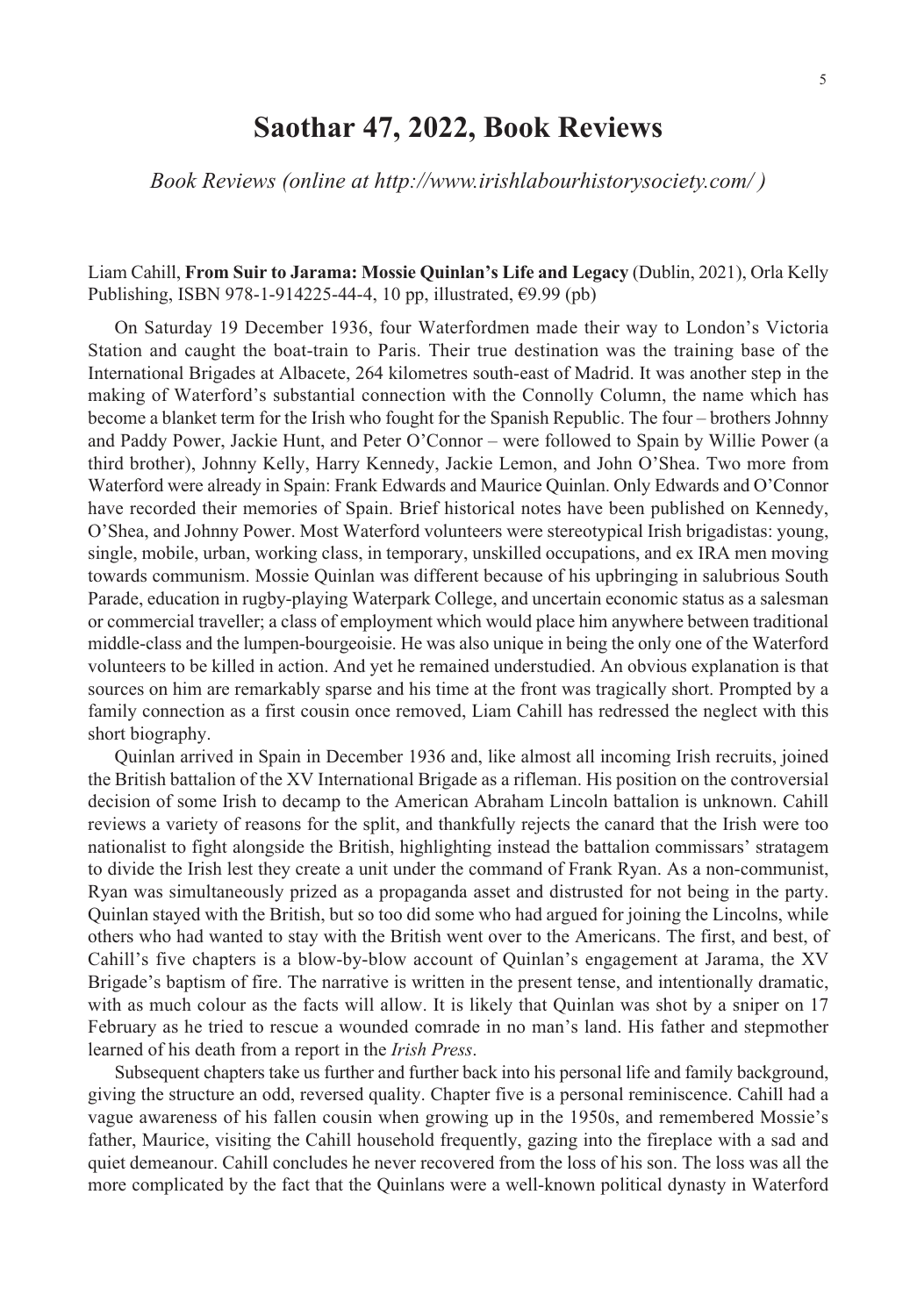with roots in Redmondite Ballybricken. Though his father went over to Sinn Féin after the Easter Rising, Mossie was evidently regarded as a maverick by his kith and kin; his memory respected rather than celebrated and his name mentioned rarely and in hushed and regretful tones.

## **Emmett O'Connor**

## Cyril Pearce **Communities of resistance: conscience and dissent in Britain during the First World War** (London, 2020) Francis Boutle, ISBN 978-1-8380928-2-5, 54 pp, £30.00 (hb)

EM Forster's 1910 novel Howards End is largely concerned with the relationship between two very different families - the Schlegels and the Wilcoxes. The Schlegel's are half German, cultured and progressive whereas the Wilcoxes are conservative, old fashioned and capitalistic. If the novel had been published a few years later it is easy to see the Wilcoxes as becoming pro war and the Schegels as anti-war. While the more conservative and pro-empire politics of the Wilcoxes persisted post 1918, support for the war was, however, not universal and the more progressive politics of people like the Schlegels also helped shape the nature of post war Britain. Forster himself was a conscientious objector, and the real strength of Cyril Pearce's new book is in highlighting the considerable opposition that existed to the war, and that it manifested among the most progressive sections of British society. For Britain's ally France post 1918 a strong sense of national identity developed around the defence of the Motherland from invasion – which almost seemed to justify the staggering French loss of life. In countries like Italy, Germany and Russia the war produced feelings of sacrifices unrewarded, hurt national honour and desire for fundamental societal change which produced utopian movements on both the left and right. In the countries of central and eastern Europe, and Finland and Ireland the successful nature of the movements for independence, which developed immediately after the war, outweighed any desire to claim 1914-18 as crucial to the identity of these new nation states.

In Britain however the picture was different. Britain was never under threat of invasion, and post 1918 a sense of confusion developed as to what was even the point of the unprecedented slaughter. It has been suggested that the war created a newfound respect for human life in Britain, a growing disdain for aristocratic generals, together with a growing sense of unease with the empire. Indeed, it has been suggested that the atrocities in Amritsar and Ireland were easier to highlight as there was now a larger section of the population willing to be critical of the empire. Of course, this was part of a larger seismic shift in Britain which would bring about the first Labour government of 1924. Accordingly, the memory of World War One became largely defined by feelings of sacrifice, heroism and loss. Whereas, previously the officer class of the Napoleonic and Crimean wars were heralded as heroes the 1914-18 war produced the image of the heroic ordinary working class 'Tommy' as the epitome of the British spirit. World War One remains as a moment for which the loss of life of ordinary people is central to national sense of memory or identity.

This of course not unproblematic – British memory of World War one dead seems almost blissfully unaware that the country' war death toll was startlingly lower than that of France, Germany, Turkey and Russia. The memory of the war has also centred on the island of Britain rather than acknowledging the contribution of colonial or commonwealth countries. And despite the war being defined by a sense of loss, those who opposed the war have been largely written out of the history, and an unhealthy militarism infects any commemoration of the war. This is a narrative which Cyril Pearce challenges in his remarkable *Communities of resistance: conscience and dissent in Britain during the First World War* which examines and seeks to rehabilitate Conscientious Objectors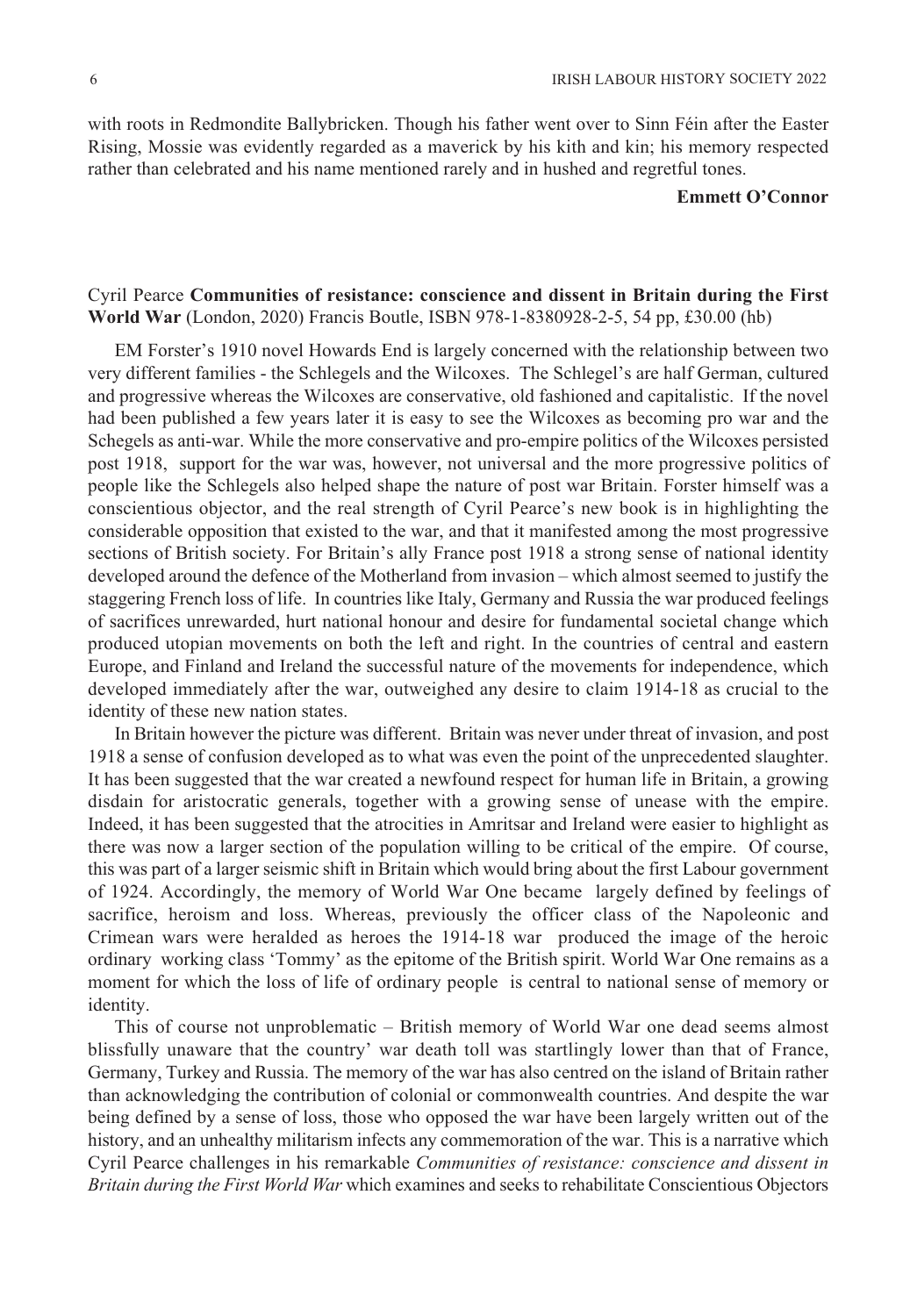The book looks at the backgrounds of those in opposition to the war, their motivations, where opposition was strongest, how their resistance manifested and how it was punished. The book examines the variety of reactions of those opposed to the war, from those who were happy to work in a medical capacity for the army, to others who instead engaged in national service work at home deemed necessary for the war. It also looks at with who refused to support the war in any capacity which could result in imprisonment, hunger strikes and even going on the run. The book also looks at the divisions within the trade union and suffragist movements, left wing political parties, and some of the smaller Christian churches over whether to support the war or not. Pearce shows that much of the strongest opposition came from smaller Christian denominations, such as the Quakers. The characters we meet in the book are remarkably modern or representative of a growing desire that the 20<sup>th</sup> century would not be like the 19<sup>th</sup>. COs included Anarchists, Socialists, Christian Socialists, Suffragists, Vegetarians, Atheists and Agnostics along with the followers of the Russian writer and Christian Anarchist Lev Tolstoy ( 1828 -1910) – who in his time was just as well known for his social, political and religious vision as he was as for his novels.

The book is very heavy on detail in terms of different factions within trade union and suffragist movements across Britain, the difference in experience between larger and smaller urban centres, and between urban and rural, and provides detailed biographies of the leading personalities. While this information is fascinating it can be somewhat dense or information heavy leaving a desire for more detailed analytical conclusions. The book is also focused entirely on the island of Britain, leaving some questions in regard to opposition to the war in commonwealth and colonial possessions. Pearce concludes by suggesting that the communities and individuals who opposed the war went on to play leading roles in shaping the politics of post war Britain, and that such people deserve a prominent place in the formation of modern Britain – a fact perhaps which has never been fully recognised.

## **Thomas Earls Fitzgerald**

Mícheál Ó Fathartaigh and Liam Weeks (Eds) **Birth of a State: The Anglo-Irish Treaty** (Dublin, 2021), Irish Academic Press, ISBN:9781788551595, 272pp, €20 (pb)

Despite some worthy online and media offerings and a limited programme of events from the Decade of Centenaries programme – the pandemic notwithstanding – the centenary of the signing of the Anglo-Irish Treaty of 1921 passed with an eerie silence from governments of both sides of the Irish Sea who failed to mark the occasion in any meaningful commemorative sense. That is why a number of new books on the Treaty, including *Birth of a State: The Anglo-Irish Treaty* by Mícheál Ó Fathartaigh and Liam Weeks (Irish Academic Press) are so important in enhancing our understanding of this seminal document in our country's history and its enduring legacy. The authors edited a volume of essays on the Treaty in 2018 which looked at the Treaty from a number of perspectives and the latest book covers some similar territory but with newer perspectives and a call to all of us to engage again with an accord which remains so 'unloved' in Irish history. In this sense, it complements another welcome addition to the historiography of the Treaty by the other Irish Academic Press imprint, Merrion Press, *The Treaty* by Gretchen Friemann, which covers the negotiations and their aftermath.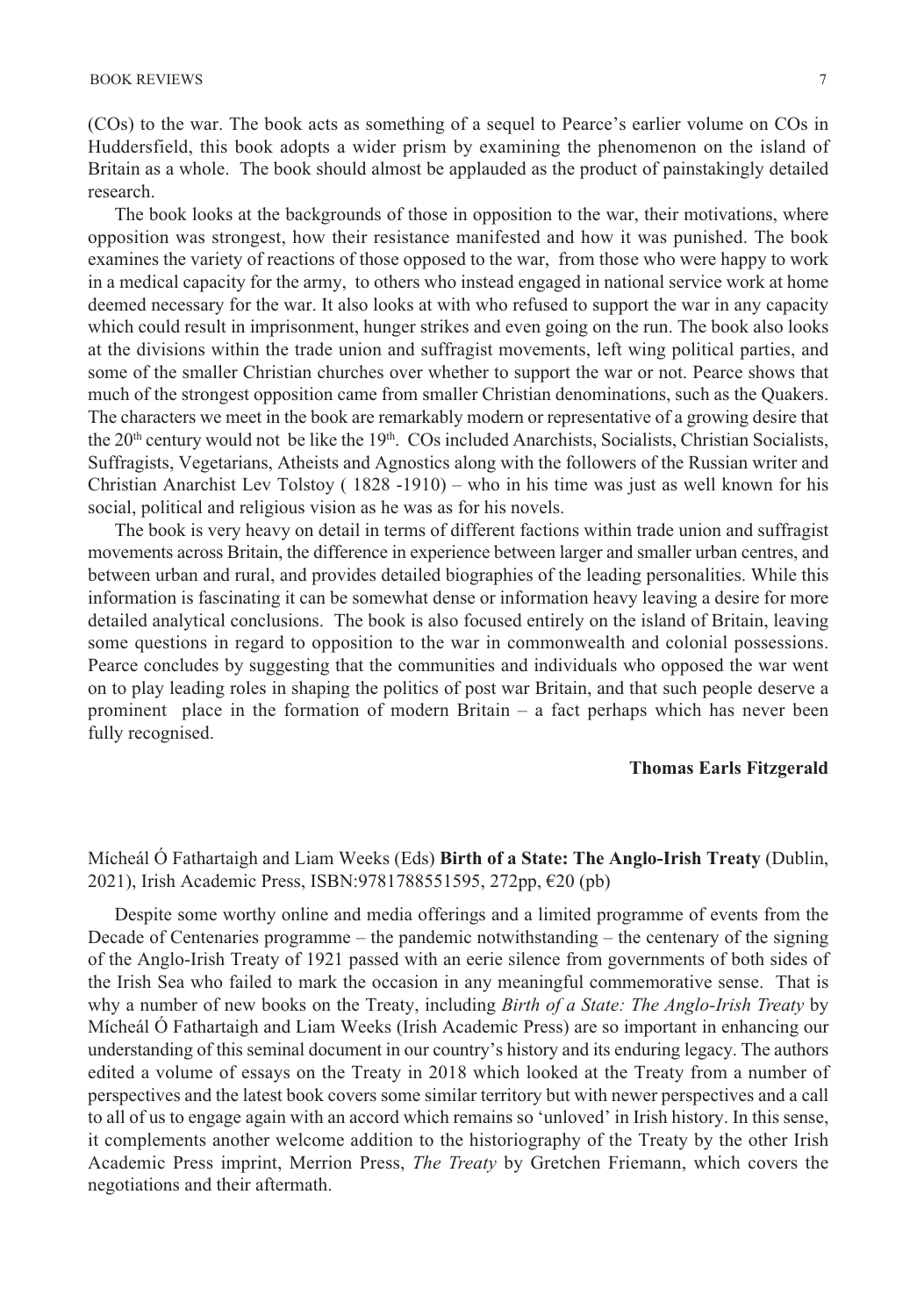Ó Fathartaigh and Weeks, coming as they do from different disciplines – history and political science, respectively, and which are bridged here very effectively – set out to deal with the negotiations at Downing Street, the content of the treaty itself and the political fallout which continues to this day. They also successfully set the Treaty in an international context with a chapter devoted to how the agreement was received and perceived in the other dominions. The final chapter of the book is devoted to the text of the Treaty itself as well as a short but insightful analysis of each of the eighteen articles. This chapter could, perhaps, have been better located earlier in the narrative to offer context, but is, nonetheless, of vital importance for understanding the complexities of a document which led to so much political bitterness and turmoil.

The authors are largely sympathetic to the plenipotentiaries, many of whom are not household names in Ireland despite the enormous responsibility which rested on their shoulders. There is also an appreciation for what they achieved during the negotiations except for criticism of a naivety in relation to the Boundary Commission. They were not unique in that respect: Ulster and the Boundary Commission barely featured in the Dáil debates which followed. The lack of a clear game plan among the Irish delegation, their intimidating surrounds in a foreign city, and the realpolitik within which Lloyd George – beholden to conservative unionists – was required to operate make what was achieved all the more remarkable. The republic, the authors clearly explain, was simply never on the cards.

De Valera does not emerge favourably from the pages of this book, not least for his muddying of the waters with Document No. 2 and his attitude to cabinet confidentiality. But De Valera and his supporters were not unique in adopting anti-democratic tendencies when it suited, delaying as both sides did, for example, the 1922 election, which was an attempt, it is argued, to subvert the electoral process. There is also an appropriate acknowledgement that many deputies – selected rather than elected in 1921 – including the twenty-four who did not speak, were unaccustomed to legalese, international relations and high politics. Parliamentary politics was to many of them, 'an alien practice.' Personal grudges and a fundamental lack of trust surfaced too often, not least between Griffith and Collins on one side and Brugha and Childers on the other. Within less than a year, sadly, all four would be dead.

Those with an interest in political science will be most interested in a detailed profile of the men and women of the Second Dáil as well as an empirical analysis of the language and words used during the debates, which remain a 'criminally underutilised resource.' The clear analysis of what was debated, and how, also emphasises not only the procedural semantics which often dominated but also that the debates were a missed opportunity – a point of national retrenchment rather than a national reawakening. What was not debated is, in many ways, more important than what was. Placing the Treaty in an international context, particularly with reference to India, Newfoundland, Australia, Canada and New Zealand is most informative and is neglected in much of the historiography. The first Cumann na nGaedheal government, it is argued, recognised Ireland's 'exceptionalism within the dominion cohort.'

*Birth of a State* offers a cogent argument for commemorating the Treaty in a formal way. That it plunged the country into a catastrophic civil war makes it all the more important that we re-engage with the document and how it came about. Though the centenary of its signing has now passed – against the backdrop of commemorative silence in Downing Street and Merrion Street, not to mention the paroxysms over Brexit – it is not too late for Ireland to institute Ireland's own Independence Day in recognition of an agreement that, despite all its imperfections, marks the establishment of the Irish Free State. *Birth of a State* is an engaging and stimulating contribution to bringing the Treaty out of the shadows and placing it at the centre of our collective history.

#### **Owen O'Shea**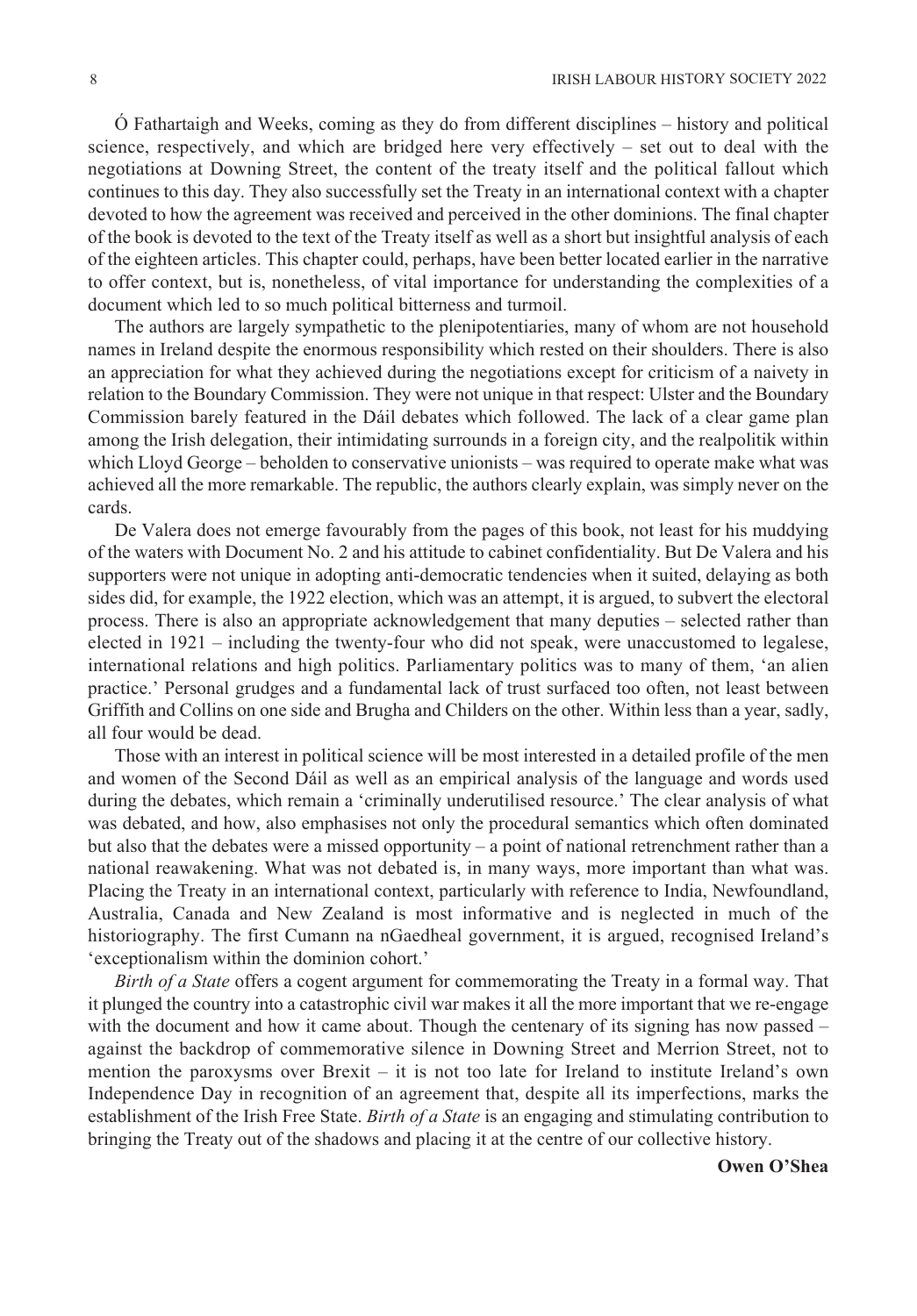Diane Urquhart, **Irish Divorce: a history** (Cambridge, 2020), Cambridge University Press, ISBN: 9781108493093, 285pp, £74.99 (hb), £22.99 (pb)

*Irish Divorce* is an extraordinary feat of historical research; it spans three centuries and several jurisdictions while still retaining a sense of personal empathy with the people stuck in marriages which were abusive, loveless, or simply over. The book spans divorce provision (or lack thereof) for the island of Ireland across the centuries. The twelve chapters have a lot of work to do to paint a picture of this aspect of family life. Urquhart manages to guide the reader through legislative and cultural changes which went some way towards reducing the hardships and stigma associated with divorce and the end of marriage. Chapters one to six deal with pre-independence divorce provision for Irish people (which primarily took place through acts of parliament) while chapters seven and eight map the evolving situation in Northern Ireland and the last four chapters track the legislative developments which finally permitted divorce in the Republic in 1997, and made it easier to attain in 2019. The book demonstrates that 'moral conservatism crossed religious [and political] lines' as divorce for the Irish, and particularly the Irish catholic was presented in parliament as something which was both unwanted and unneeded on the island, despite the evidence to the contrary. Drawing together such a long history of divorce succeeds in demonstrating how the sexual double standard was central to the construction of divorce legislation, and the social treatment of divorced persons, until the very end of the twentieth century.

The introduction provides a clear overview of the legal provision for divorce from the period of Brehon law to the modern day, which is no mean feat given the complex array of acts permitting separation and divorce spanning several jurisdictions from pre-Christianity, pre-and post-Act of Union, and post-independence, and the establishment of the Northern Irish state. The book is primarily focused on the period since the establishment of parliamentary grounds for divorce in 1701. The book's particular strength lies in the careful analysis of early divorce suits (both the successful and unsuccessful). Detailed consideration of the Talbot, Westmeath and Westropp cases demonstrate the legal challenges for women in accessing their children and escaping from violent husbands, as well as the endeavours made to challenge misogynistic laws by women and their legal teams. The reader is left haunted by the injustice faced by such women as Mary Anne Talbot who was divorced on false grounds in 1856 by a husband who wanted a male heir. He had his coachman violently drag her into a water closet and attack her to stage adultery. After the divorce Mary Anne lost access to her daughter and was reduced to ''harmless imbecility' as she repeatedly called out for her child'. Meanwhile, her husband was awarded damages for the supposed adultery, kept his daughter, remarried, and got his male heir. The details of these cases, and those discussed in chapter five, demonstrate that while deeply problematic classist views on domestic violence (which left working-class women with no means of escape, and little official empathy) existed, personal and family wealth could not protect women from dangerous violence. As views on marriage and masculinity changed over the course of the nineteenth century it became less acceptable for rich men to hit or flog their wives and definitions of cruelty (for the wealthy) were relaxed to include flaunting one's mistress and the threat of violence (chapter five). Urquhart also manages to demonstrate that a thread of decency and transparency could exist before the law allowed no-fault divorce. For example, John James Hamilton, 1<sup>st</sup> Marquess of Abercorn and the first sitting Lord to divorce in 1799, acknowledging that his wife had a new relationship, encouraged her remarriage, and tried to rehabilitate her into society (something which was possible for divorced men, but not divorced women).

As the book moves to focus on the post-1922 era, there are fewer detailed personal narratives which are a loss for the reader. Divorce proceedings fell foul of censorship laws, and once legalised, divorce proceedings in the Republic were held *in camera* (p.239). The foundation of the Northern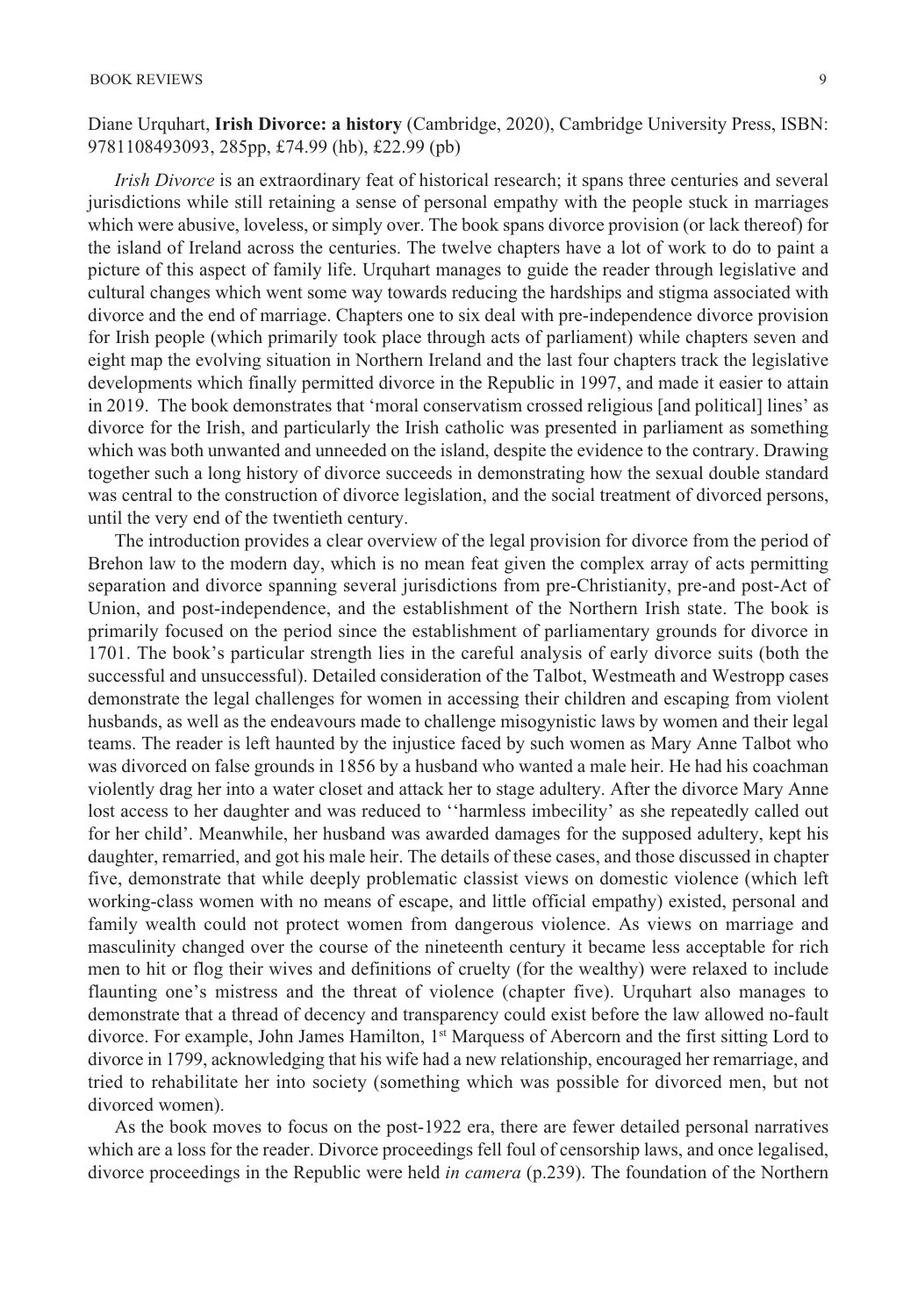Irish state saw divorce proceedings move to the assembly there, and the first divorce bill was brought by Isabella Wright, a farmer's daughter. Some details are provided on these early Northern divorce bills and Urquharts' research shows that Catholics were as eager as Protestants to officially end their marriages.

As divorce was so expensive in Ireland, and out of reach of so many people (even in the twentyfirst century, the economic crash saw divorce numbers plummet in the Republic (p.245)), this book is primarily, but not exclusively, focussed on the experiences of the elites in society. In Northern Ireland, Urquhart was able to demonstrate through spousal occupations that the foundation of the Northern Irish state actually made divorce more accessible for couples resident there, as the Northern Irish Assembly was a much cheaper space for divorce. The option for legal aid, and to take divorce cases *in pauperis* is also explored. Legislators north and south of the border had little wish to end class-based restrictions towards divorce. Even though divorce was sometimes presented in the Republic as a means towards making northern protestants feel more welcome in a future all-island state, as Urquhart illustrates, as late as the 1970s in Northern Ireland, unionists introduced amendments to make divorce 'more complex and more expensive than its English counterpart' (p.165) and in 2002, efforts to make divorce quicker failed (p.169). The difficulty in accessing divorce for those less well-off also continued, and even in the modern era 'economics rather than morality often stymied Irish divorce rates' (p.245). As the divorcing class were wealthy, the role of servants as witnesses and colluders is explored, as well as the impact these actions might have on their careers. A little more discussion on the practical arrangements working and middle-class couples came to when divorcing 'Irish style' (living apart, or using desertion, emigration and bigamy, or taking a new partner's name by deed poll (p.215)) would be welcome, though this has been recently discussed elsewhere.1 The numbers of separated people and deserted wives could finally be counted in the Republic's census from 1986 (p.225) and the reader is shown how the numbers of separated persons grew over the next few years, despite the difficulty in securing judicial separations (14 of 53 applications were successful in 1983, p.226).

The book also emphatically demonstrates the need for feminist historians to critically engage with the family history canon regarding issues around consent and domestic violence. Urquhart's reevaluation of Lady Westmeath's pamphlet which was a 'feminist lambaste railing against the realities of the sexual double standard' (p.48), and the longstanding suite of Westmeath suits and counter suits (pp.48-62) certainly demonstrates how far the historiography of the family, as well as wider society, has developed since the early 1990s. Urquhart's rebuttal of Stone's interpretation that Westmeath drew domestic violence on herself, and that her wish for fidelity on the part of her spouse was a sign of excessive sexual possessiveness, alone demonstrates the necessity of this work. However, in listing Lord Westmeath's (many) marital faults, perhaps his insistence on financially maintaining the children borne to him outside of marriage should not be catalogued among his misdemeanours. The Westmeaths ultimately could not get a divorce; she because she was perceived to condone his behaviour and he was not deemed cruel enough, and he because she had never committed adultery. A feminist revision is also given to the experience of Katherine O'Shea who was treated to ageist, 'gendered, and at times racial' abuse in the aftermath of her divorce from the MP William O'Shea and her subsequent marriage to Charles Stewart Parnell (pp. 88-93). The treatment of O'Shea as a seducer of Parnell went against the dominant pattern which had developed by the end of nineteenth century to treat erring wives as foolish victim rather than temptresses.

*Irish Divorce* is an essential read for anyone interested in family life in Ireland and Britain. It places Irish divorce law, not just in a British context, but within the context of the British Empire and Western Society more generally. By covering such a long time period, it demonstrates how little attitudes to marriage, property and domestic violence varied across the political and religious spectrum, and through the centuries. At times, the work also intersects with political history;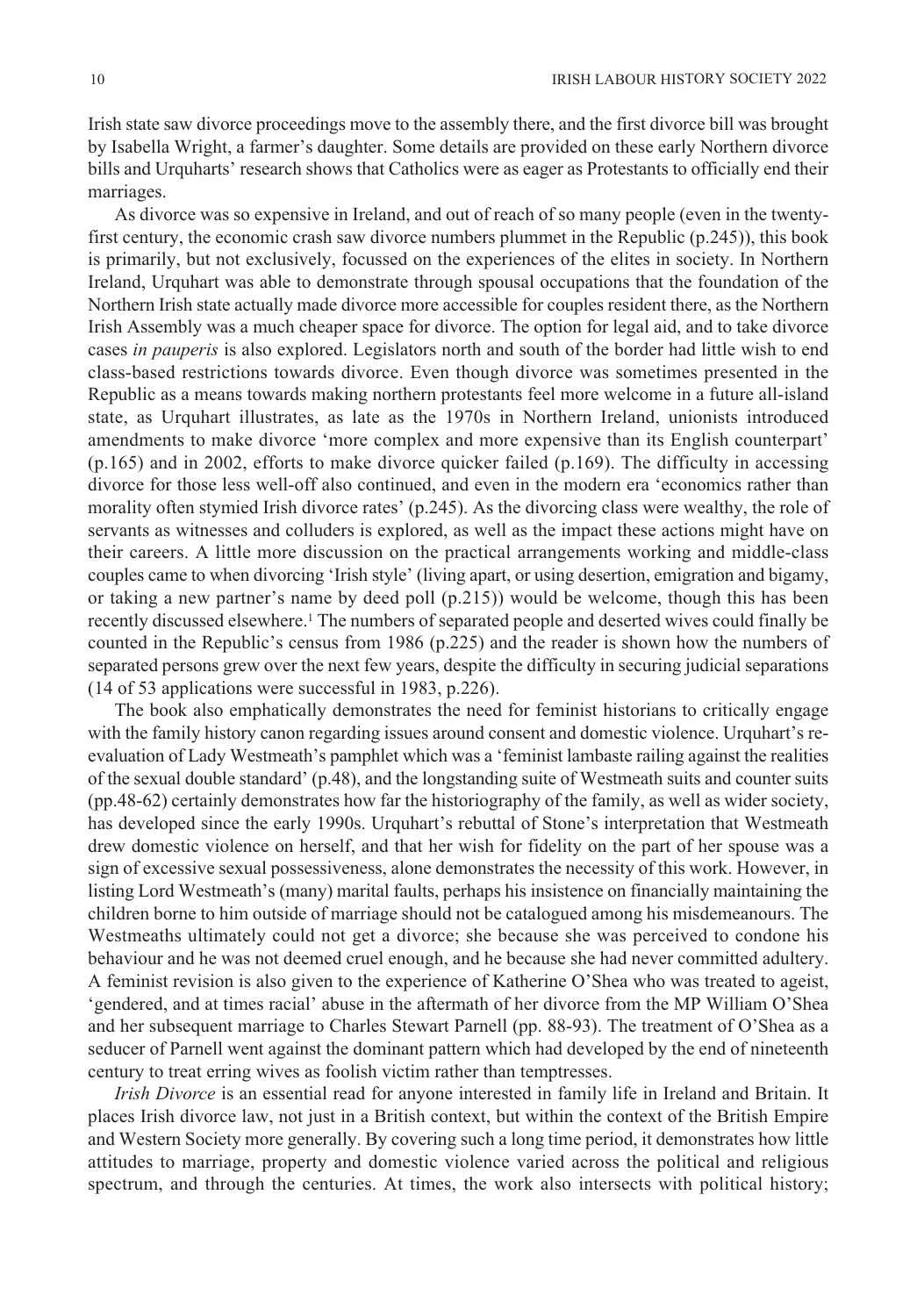successfully demonstrating how a combination of inertia and fear prevented any serious efforts at reforming divorce provision for Ireland pre-and post-independence. Ironically, the closest early attempt at reform was thwarted by the fallout from the O'Shea divorce scandal. Through all of the hardship, violence and loss, this is ultimately a human history of divorce which spans the kindness and the cruelty of people labouring under cumbersome and misogynistic legislation.

#### **Maeve O'Riordan**

#### NOTE

1 M. Luddy and M. O'Dowd, *Marriage in Ireland, 1660-1925* (Cambridge, 2020); L. Calvert, "Her husband went away some time ago": marriage breakdown in Presbyterian Ulster, c. 1690-1830, *Women's History*. 2, 15, p. 6-13 8 p.

Joseph Brady and Ruth McManus **Building Healthy Homes: Dublin Corporation's First Housing Schemes 1880-1925,** (Dublin, 2021), Dublin City Council, ISBN 978-0-9500512-6-0, 312pp, Colour Ills.,  $\epsilon$ 22.50 (hb)

On Friday 2 June 1876 a limited liability company for the purpose of erecting artisan dwellings was formed at a meeting in the Shelburne hotel in Dublin.<sup>1</sup> Shareholders in the scheme were told they would receive an annual dividend of five per cent on their investment. Among the backers were Sir Arthur Guinness and his brother, Cecil; Sir Richard Martin, an Irish industrialist and one-time High Sheriff of the city; and Hercules Dickinson, Dean of the Chapel Royal.2 One of those present, William Digges LaTouche, had argued for an annual dividend of six per cent, saying that five per cent was 'too small an indication to hold out, and that many persons who would invest their money in the undertaking if the rate of interest was higher might be deterred from joining them by fixing so low a maximum'.3 He was eventually persuaded, however, to go with the lower amount when he was informed of similar schemes in London that paid five percent and reinvested profits in more housing, resulting in higher overall returns. LaTouche was a former partner in La Touche Banking Company, a Deputy Lieutenant for the City of Dublin, and was himself High Sheriff of the city in 1849.4 The LaTouche family were among the original investors in the Bank of Ireland in 1783 and had previously owned slaves in Jamaica, having been 'compensated' for such in the 1830s.<sup>5</sup> It was not lost at anyone at the meeting that the proposed construction of artisan dwellings in Dublin was to be a thoroughly capitalist venture. 'The Chairman' reported the *Freeman's Journal*, 'had no doubt that the undertaking should not only be a benevolent and philanthropic one, but that in order to ensure its success it ought to be a commercial scheme… and before one would regard it as a commercial success, they should make it pay five per cent and have a surplus to work on (hear hear).'<sup>6</sup>

Not surprisingly, given its remit, the Dublin Artisans' Dwelling Company (DADC), as the company became known, 'did nothing for the very poor, who could not come close to affording the rents to be charged'.7 It soon became clear that Dublin Corporation needed to intervene directly in the provision of housing, and this is the starting point for Joseph Brady and Ruth McManus' timely and comprehensive study of the first housing schemes undertaken by the council in the late  $19<sup>th</sup>$  and early 20<sup>th</sup> century period. This is not to say that Dublin Corporation rejected the underlying capitalist logic of the private schemes and embraced municipal socialism. Far from it. The tenants for the units built under the Bow Lane scheme, for example, which was officially opened in 1890, were carefully vetted 'to ensure that they were people whose income would not sustain higher rents elsewhere'.<sup>8</sup> Many of the early schemes were small in scale for this reason: not because demand was low, but to ensure that the profitability of rents in the rest of the city was not affected by their construction. This is not an anachronistic viewpoint. On Monday 6 February 1888 the DADC held its half-yearly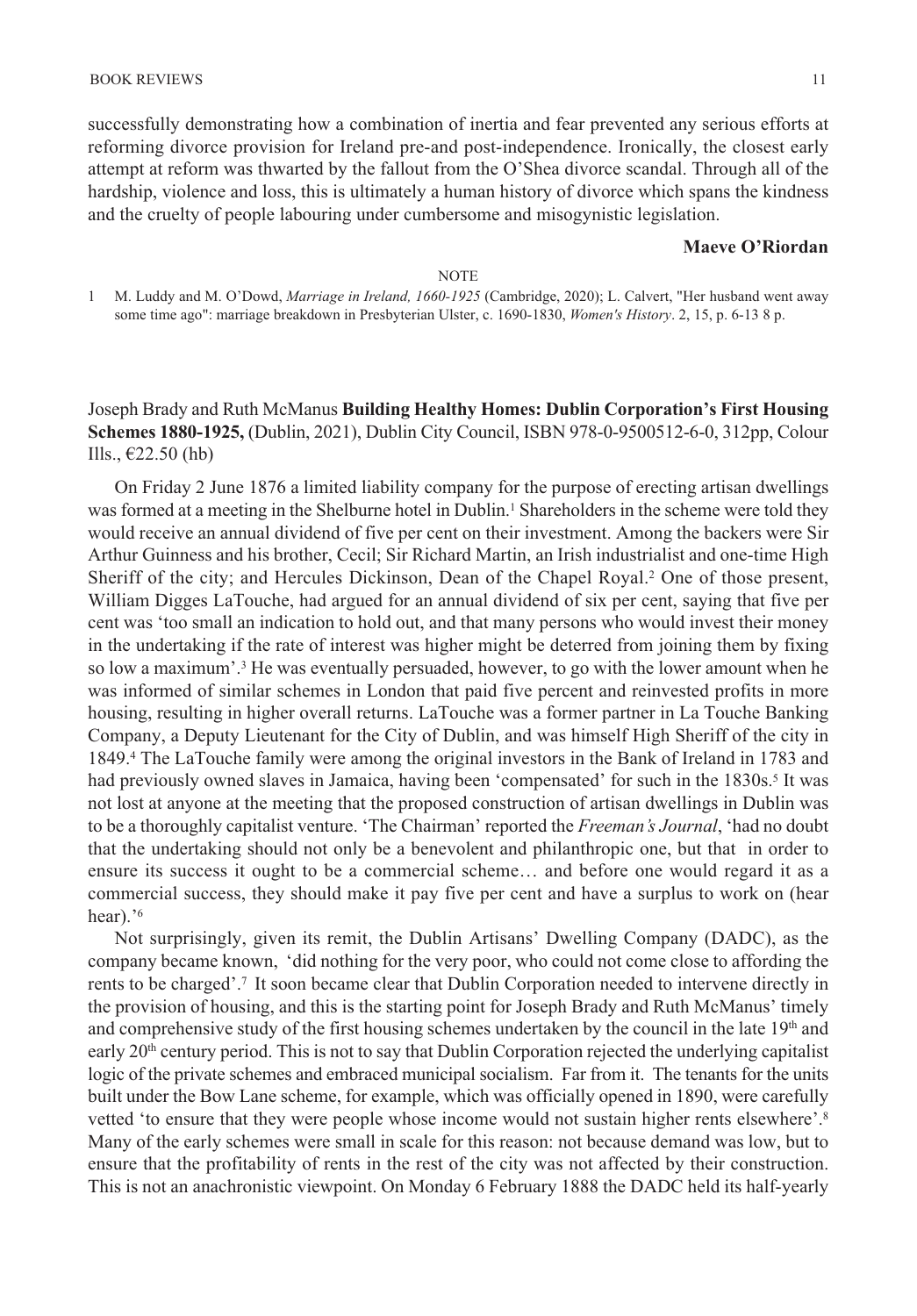meeting at its offices at 42 Dame Street. The chairman, Sir Richard Martin, addressed the Dublin Corporation scheme at Barrack Street, and said that 'this action of the Corporation entering into competition with private individuals and companies like theirs prevented the public, for the last two years, taking up their shares as freely as when they first commenced, and unless there was some authoritative statement that the Corporation did not mean to go on building, he feared it would be difficult for any company to ger further capital (Hear Hear)'.9 As an alternative, Sir Martin suggested that the Corporation should give a tax break in the form of a cut in municipal rates. 'He knew that some members of the Corporation feared that a loss of income would ensue' reported the *Irish Times*' but he was quite satisfied that the number of new houses that would be built would more than compensate for any loss that the Corporation might suffer in the slight reduction on taxes on the existing houses'.10 There is no problem in the mind of an Irish capitalist that can't be solved by a tax break.

This is not something that is central to the analysis of Brady and McManus, although they do allude to it throughout the book. They mention how the city's tax base was undermined by tax evasion by the wealthy and more affluent middle classes, who moved to suburbs outside the two canals but commuted by tram to the city for their daily business and social lives. The ratepayers who remained carried the burden of the maintenance of Dublin. 'It was a happy arrangement' they write sardonically, 'the inhabitants of the townships could continue to use the city for business and recreation but leave it and its problems in the evening'.11 On top of this, dividends paid out by the DADC were free of income tax.<sup>12</sup> Far from being a net benefit to the fiscal health of the city, the DADC was extracting wealth and moving it outside the bounds of the Corporation while lobbying hard to ensure that any housing schemes initiated by the Corporation did not interfere in any way with the profitability of their ventures.

If there is a small criticism of the book, it is in its wider conceptual assumptions of how capital operated in Ireland at the time. The research and analysis of the schemes discussed are of enormous benefit to historians and indeed anyone interested in the development of public housing in Dublin. For this alone the book is an essential piece of work. But these schemes did not happen in a vacuum. They were shaped and buffeted by the dynamics of Irish capital and its profit-seeking activities. Brady and McManus do not exactly shy away from this, but nor do they provide an overarching analysis as to why the housing of the working classes in Ireland existed as it did. At the start of the book, Brady and McManus fall back on the familiar, mainstream economic argument that Ireland – and Dublin in particular – was underdeveloped, lacking the type of 'labour-intensive heavy industry of the midlands of the UK' and that herein lies the reason for its dire housing situation.13

The problem is that the evidence presented by the authors does not support this thesis. For example, they briefly discuss Waterford and make the observation that the city's Corporation consisted mainly of wealthy landowners who 'showed no enthusiasm for getting involved in housing the working classes, fearing that adopting any of the legislation would inevitably result in taxation'.14 There is a pattern here regarding the way that wealth and political power are distributed and exercised in Ireland at the time. Similarly, the 1885 Dublin Housing Inquiry found that the flight of capital and wealth to the suburbs – and the resultant lack of opportunity for the working classes to do the same – had left Dublin with an imbalance in its population as regards income and resources. It stated that 'the poor not only remain within the city, but even those whose work during the day lies outside return at night to sleep in Dublin'.15 It said that although wages were low, 'rents are in proportion high, and the profits in Dublin as in London often go to the enrichment of the middlemen or housefarmers. These evils react upon one another. The depressed conditions under which the people live lower their wage-earning power and deprive them of the chance of making for themselves more favourable surroundings'.16 The report also found that 'the existing evils of administration are not due to defects in but to the failure of the existing authorities in acting upon legislation, which has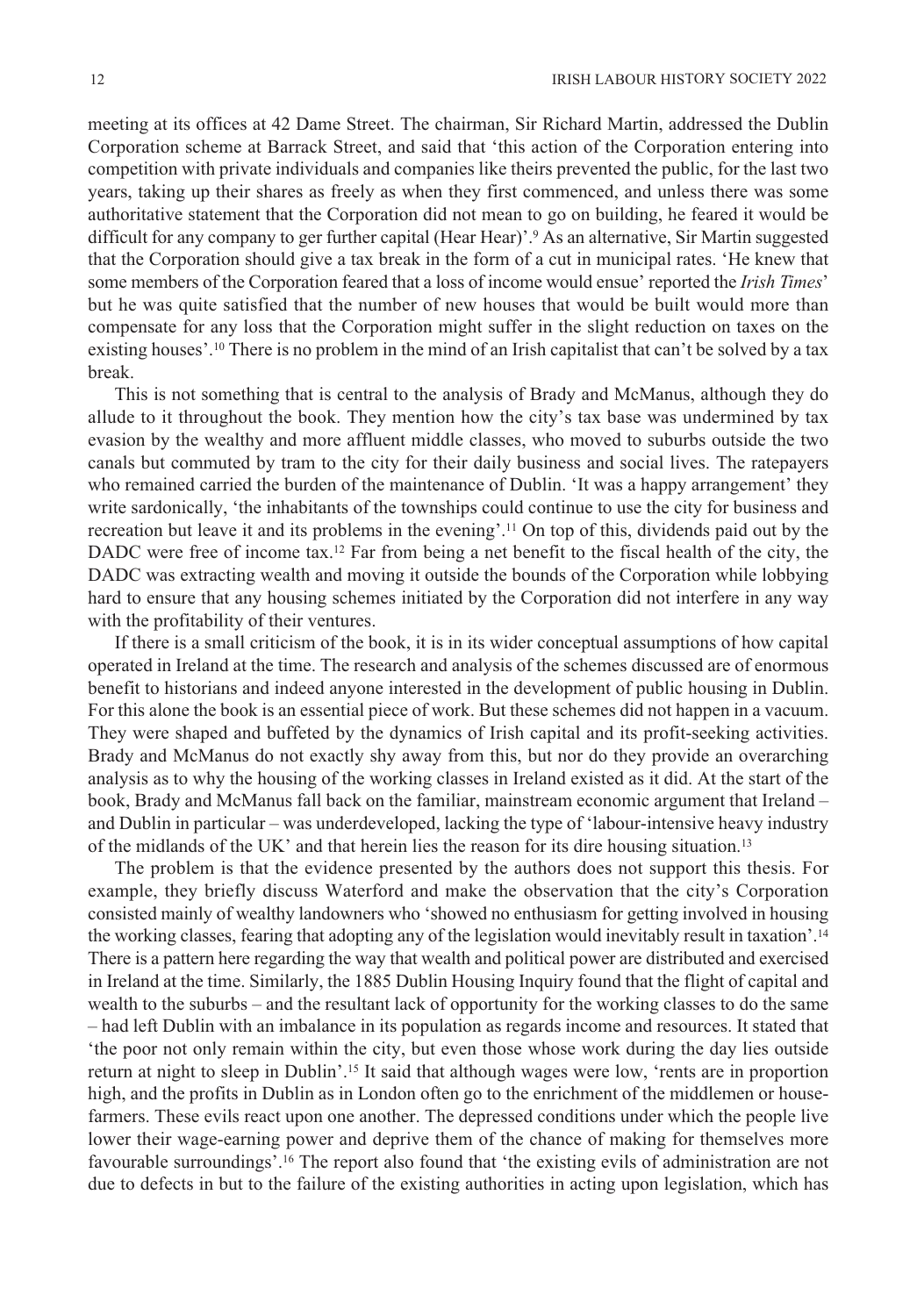invested them with ample powers'.17 Time and again throughout the book the reality of capital flight, a low tax base that was resistant to change, a Corporation reluctant to interfere in market rents, and a small but powerful and highly influential group of wealthy investors determined to profit from housing, all worked in tandem to ensure that the city's slums stayed that way save for the most marginal of endeavours. It is only with the Marino estate that was built post-independence that we start to see the beginnings of a response that could genuinely be called systemic in nature. Even here, though, it wasn't until the 1930s that large-scale slum clearance would take place – schemes that are outside the remit of the book and so are not covered here. Brady and McManus have produced a wonderfully researched and necessary book on the first public housing schemes undertaken by Dublin corporation. It is even more timely given the centrality of the issue to Ireland today. It shows that despite all talk of progress, the idea of public housing providing a guaranteed dividend for private investors is as much a part of our world as it was when the great and the good of Dublin met in the Shelbourne Hotel 146 years ago to work out whether they could live with a five per cent or six per cent return on their investment. The world of capital just keeps on spinning through the centuries.

## **Conor McCabe**

#### **NOTES**

- 1 *Freeman's Journal*, 3 June 1876.
- 2 *Freeman's Journal*, 3 June 1876; *Dublin Weekly Nation*, 10 June 1876.
- 3 *Freeman's Journal*, 3 June 1876.
- 4 *Evening Irish Times*, 2 December 1914.
- 5 Centre for the Study of the Legacies of British Slavery. Entry for William Digges La Touche. https://www.ucl.ac.uk/lbs/person/view/43378.
- 6 *Freeman's Journal*, 3 June 1876.
- 7 Joseph Brady & Ruth McManus, *Building Healthy Homes: Dublin Corporation's First Housing Schemes 1880-1925* (Dublin, 2021), p.14.
- 8 Brady & McManus, p.53.
- 9 *Irish Times*, 7 February 1888.
- 10 *Irish Times*, 7 February 1888.
- 11 Brady and McManus, p.11.
- 12 *Irish Times*, 7 February 1888.
- 13 Brady and McManus, p.10.
- 14 Brady and McManus, p.26.
- 15 Brady and McManus, p.24.
- 16 Brady and McManus, pp.24-5.
- 17 Brady and McManus, p.25.

LeAnne Howe and Padraig Kirwan (eds), **Famine Pots: The Choctaw-Irish Gift Exchange, 1847 present** (Cork, 2020) Cork University Press, ISBN 9781782054290, 260pp, €26 (pb)

Since the sesquicentenary of the Great Famine in the 1990s, the story of a \$170 donation sent to Ireland by the disenfranchised Choctaw Nation in 1847 has assumed a prominent place in popular narratives of the disaster. The Choctaw were one of the tribes forcibly removed to the new Indian Territory in Oklahoma just over a decade before the crisis in Ireland, in what became known as the Trail of Tears. As the unveiling in 2017 of Alex Pentek's sculpture "Kindred Spirits" in Midleton, Co. Cork, demonstrates, the story of their gift continues to resonate, and it is usually represented as a transatlantic act of solidarity and kinship from one marginalised community to another. The Cherokee, who had also suffered forced removal in the 1830s, donated as well, but this has played a less central role in the narrative.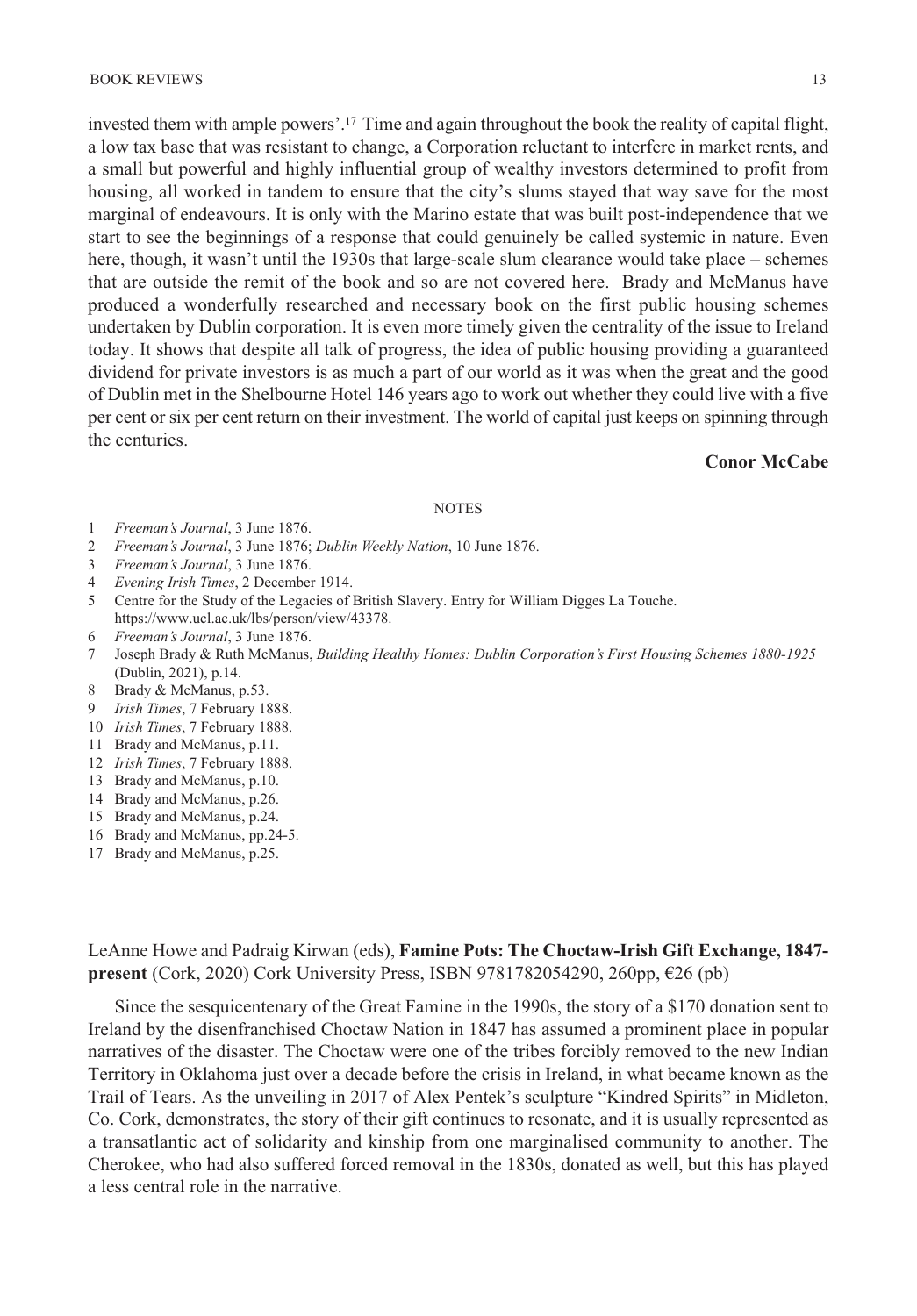Inspired by the story of this gift, the collection *Famine Pots: The Choctaw-Irish Gift Exchange, 1847-Present*, edited by Choctaw Nation citizen LeAnne Howe and Irish citizen Padraig Kirwan, brings together academic essays and creative writing by Choctaw and Irish contributors, as well as forewords by Irish President Michael D. Higgins and Chief of the Choctaw Nation of Oklahoma Gary Batton. An act of tribute and commemoration, the book seeks to chart "the deep ecology of the relationship between the Choctaw and the Irish" (p. xix) through scholarship and imaginative engagements with historical and cultural convergences between the two nations. As Padraig Kirwan suggests, discussing the gift could bring about "the recognition of, as well as the opportunities to speak both to and about, cotemporal (albeit not conterminous) experiences of colonial rule" (p. 23). Academically, *Famine Pots* builds on the work of scholars like Anelise Hanson Shrout, and with its mix of scholarly and creative work it also resembles Tom Hayden's collection *Irish Hunger* (1997).

The scholarly chapters provide a detailed overview of the history of the gift, its reception, and its contexts. Kirwan's essay uses historical newspaper reports to suggest "points of connection" between the two communities, such as the way they were represented by those in power. Christine Kinealy's chapter, extracted from her important *Charity and the Great Hunger in Ireland* (2013), provides a helpful overview of the initiatives and channels by which people in the United States contributed to Irish famine relief. Phillip Carroll Morgan analyses Choctaw-coloniser relations in the decades leading up to the gift, partly through a noteworthy journal discovered in an archive, while LeAnne Howe's chapter underscores the historical significance of philanthropy and food aid in Choctaw culture. Eamonn Wall explores connections between Irish and Native American literary traditions, which, he argues, both "emerged from the margins of, and often in opposition to, more refined European cultural orthodoxies and beliefs" (p. 146), focusing in particular on the twentiethcentury Choctaw-Cherokee-Irish author Louis Owens. Together, these scholarly essays not only offer insight into the Choctaw gift and how it was received, but also provide a broad contextualisation of actual and virtual parallels between Choctaw and Irish culture and history.

Their creative counterparts illustrate the volume's claims of cultural kinship. In his engaging contribution, Choctaw storyteller Tim Tingle describes his first visit to Ireland and the affinities he found between Irish and Choctaw history and oral traditions. Editor LeAnne Howe and Irish poet Doireann Ní Ghríofa offer a number of austere poems compiled as "a collaborative pamphlet in 'call and response' mode" (p. xxxii). Particularly interesting is the way they call back to the past by positioning themselves between languages – Irish and Choctaw, and, mediating between these two ancestral tongues, English – to recover voices lost to famine and violence. The book concludes with a poem by Phillip Carroll Morgan that accentuates the call for empathy and solidarity enshrined in the way the story of the Choctaw gift is told. With their ambition to construe deep links between Choctaw and Irish culture, these essays indulge at times in ethnic generalisation, but the collection's final two scholarly chapters explicitly complicate the narrative. Jacki Thomson Rand suggests that "[t]he romantic version of the gift [...] relies on a narrow bandwidth of Removal history that is striking" (p. 172), While commemorative efforts emphasise kinship, solidarity, and similar experiences of colonialism and disenfranchisement, Rand highlights that many Irish-Americans were complicit in the American expansionist project, which was marked by genocidal violence and flourished at the expense of Indigenous tribes. Peter D. O'Neill's essay, though not focused on the Choctaw per se, draws attention to the complicated dynamics of the formation of racial hierarchies in the United States, partly through the case of Fr James Chrysostom Bouchard, a popular Catholic priest with an undisclosed Lenni Lenape background who fomented anti-Chinese sentiment among Irish Catholics in San Francisco. As O'Neill concludes, even when extolling acts of solidarity and philanthropy such as the Choctaw gift, we should not "forget the uglier truths that history teaches us" (p. 198).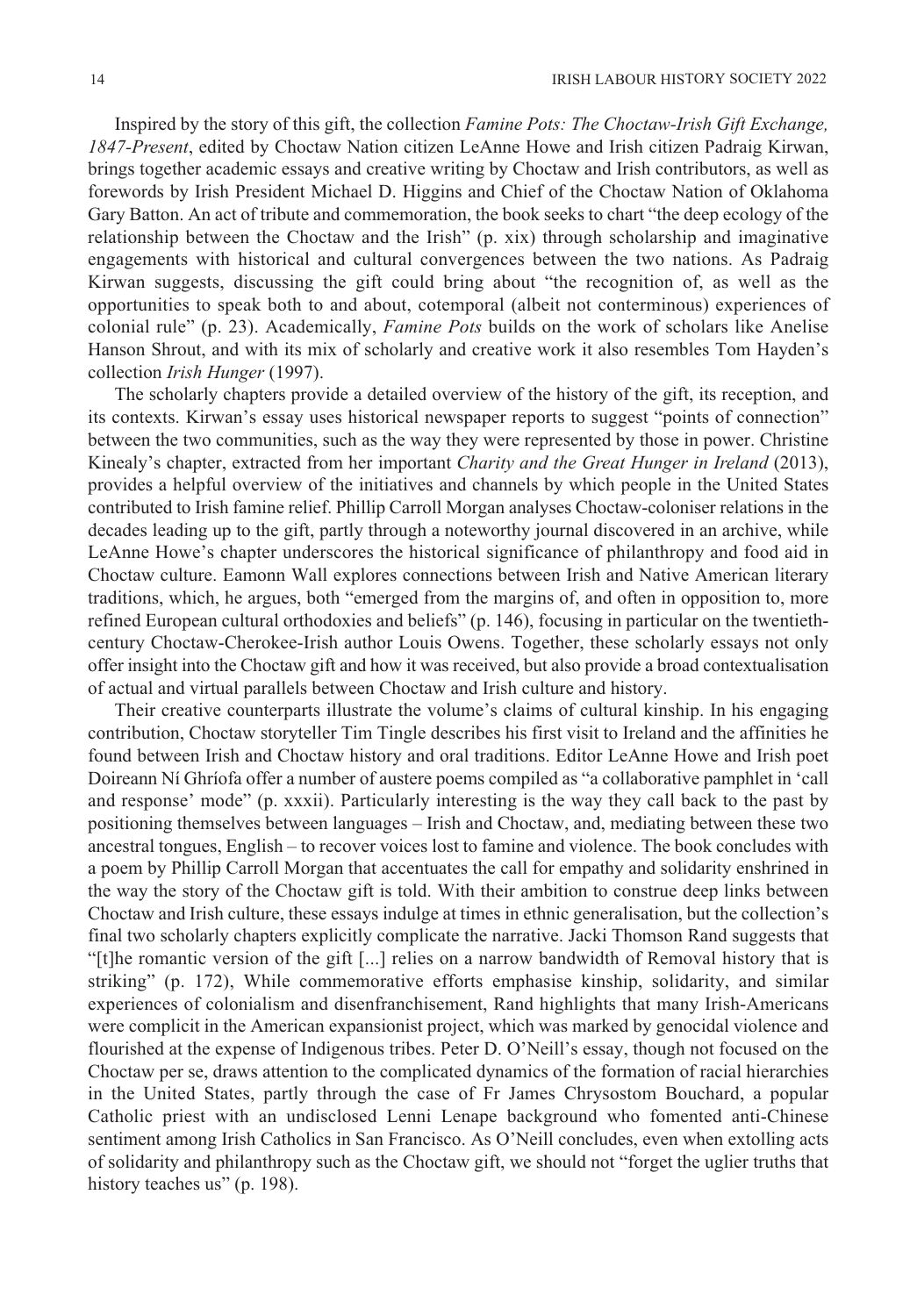Inevitably, given the collection's narrow focus, there is some overlap between contributions. Also, due to its desire to establish parallels between Choctaw and Irish culture and history where there are few actual connections, it strays occasionally into conjectural territory. Yet as its editors assert, *Famine Pots* is not meant as "a purely scholarly interpretation of both the circumstances surrounding the gift and the narratives that retell the powerful story of that gift" (p. xxviii). Read on these terms, this is a stimulating collection, and readers interested in the story of the Choctaw gift, or indeed the history of its commemoration, will find the book of interest.

#### **Christopher Cusack**

## Harry F. Martin and Cormac K H O'Malley, **Ernie O'Malley: A Life,** (Dublin, 2021), Merrion Press, ISBN 978-1-78537-390-9, 260pp. €18.95 (pb)

This is not a definitive life of the legendary IRA leader but, as Richard English says in his Foreword, 'It will be enjoyed by sympathetic admirers of O'Malley, and also those who are keen to hear a gently told story of someone who lived at the centre of one of Irish history's most significant periods'. A Commandant General in the IRA at 23, O'Malley could have enjoyed a life of relative privilege and authority in the new Free state or, having rejected the Treaty, taken up the opportunity when de Valera came to power in 1932. The proof of it is that de Valera selected O'Malley to accompany Frank Aiken to the United States to conduct their immensely successful fund raising campaign for the *Irish Press*. O'Malley's name was even mentioned as a likely editor for the newspaper which became the largest selling title in Ireland and helped to change the political balance of power in Ireland.

Instead, he headed for the hills, literally, in the Pyrenees and then in the world of the arts and literature and eventually film, through his friendship with John Ford and involvement with his Irish productions, *The Quiet Man* and *The Rising of the Moon*. He was not alone in this unexpected trajectory, many veterans of the Great War turned to literature and the arts for solace and to exorcise their demons. O'Malley's own contemporaries in the IRA, Sean O'Faolain and Frank O'Connor proposed him for membership of W B Yeats' Irish Academy of Letters and Yeats agreed. His admission to the Academy was of course in acknowledgement of O'Malley's literary achievement, *On Another Man's Wound*. It was to act as a vector for the culture of militant Irish nationalism not alone in Ireland but abroad, and nowhere more so than in Irish-America, where O'Malley could as easily have enjoyed material success as in the Irish Free State, after all he married an American heiress and could count a Rockefeller among his brothers-in-law. But he seems to have had an aversion to Irish American society with its hierarchy based on financial and professional success that reminded him of home and no doubt of his own father, a successful senior career civil servant. The two men were never reconciled. Later O'Malley himself would become estranged from his wife, Helen Hooker and his two oldest children, whom she took with her back to America in a marriage breakup painfully described in these pages of two people from completely different worlds.

O'Malley was always most at home in rural Ireland and with the veterans of the Troubles than anyone else, although he needed constant interaction with the world of art and literature. His last great venture was to capture the oral history of the Troubles , interviewing over 400 Volunteers in a collection that historian Eve Morrison has described as 'uniquely gritty, atmospheric, occasionally profane, punctuated with graphic descriptions of political violence and, in terms of their Civil War content, unrivalled'. After his heart attack in 1953, O'Malley worked virtually every day on the project to record their testimony before he died. It is doubtful if anything remotely its equivalent will emerge from the recent Troubles. His affinity with the dispossessed, be it material, cultural or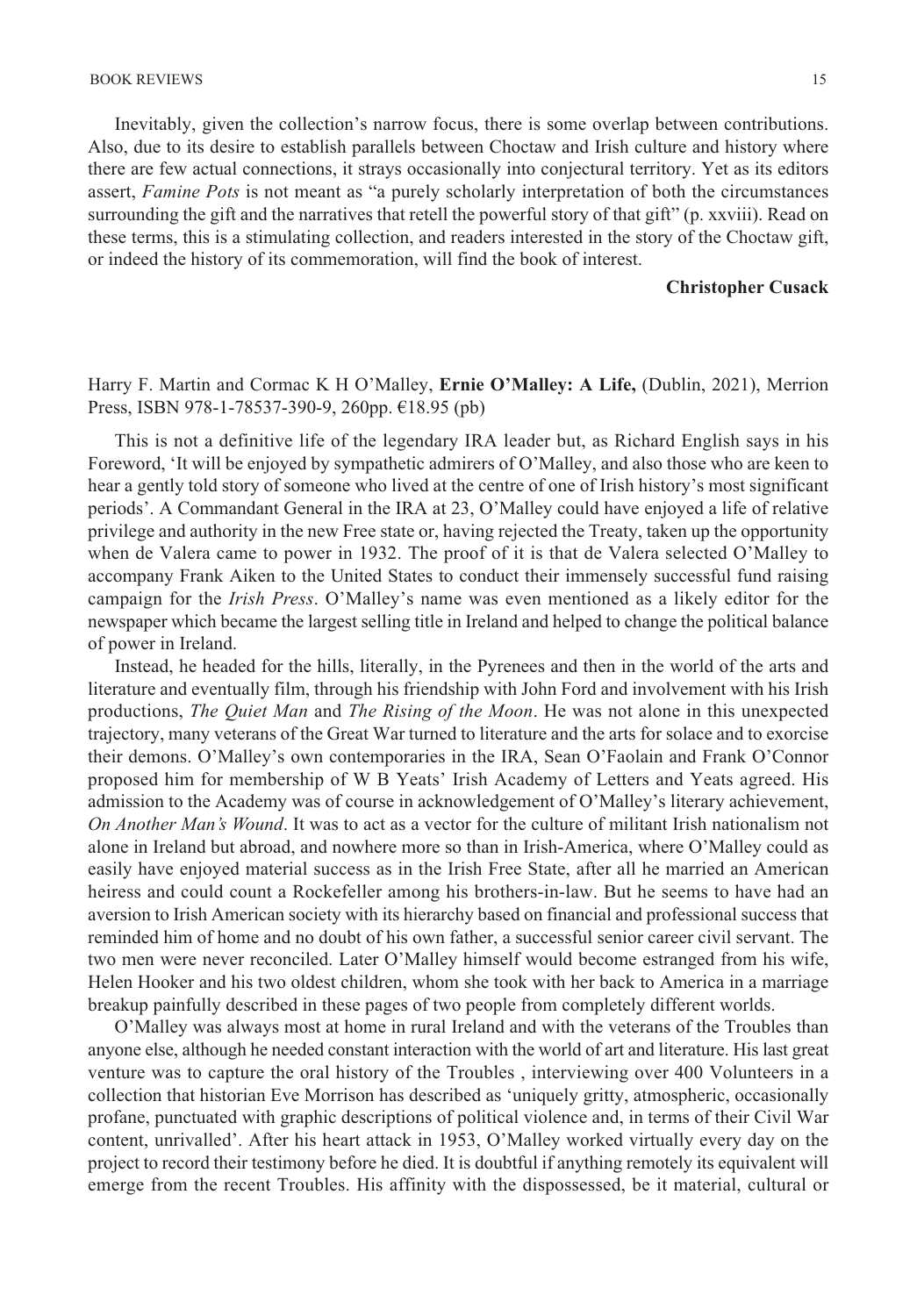ideological, was also captured in his notes while living hand to mouth through the Great Depression in America. This passage, written while O'Malley himself was employed as a 'Transient on Federal Relief' on one Roosevelt's New Deal renovation projects describes the misery and hopelessness of many:

'Can you give me 5 cents for a meal?... Spare a cigarette, mister? Some faces tough and lined, others, but few, with pathetic gentleness, many shifty and cunning. It's hard to live there and not be affected by the terrible want… A shirted crowd mostly, waiting eagerly for a few honest words; instead, they get isms. It's brutal and selfish.'

It was a core contradiction in his character that this man, singled out by Michael Collins as an 18 year-old medical student for his ability to train, organise and lead a guerrilla army could not make ends meet in civilian life. The extension of the Military Service Pension Scheme by de Valera in the 1930s was O'Malley's economic salvation. Without it he would never have had the economic independence, slender as it was to ask Helen Hooker to marry him. Perhaps life was doing him no favours there either. But then a man who believed that the IRA had won the War of Independence only to throw it away in the Treaty negotiations cannot be said to have been blessed with good judgement.

## **Padraig Yeates**

## Tomás Mac Conmara **The Scariff Martyrs: War, Murder and Memory in East Clare** (Cork, 2021), Mercier Press, ISBN: 9781781177259, 288 pp, €19.99 (pb)

Tomás Mac Conmara book of war, murder, and memory centres on the history of four young men, known as the Scariff Martyrs. Michael Egan, Michael 'Brud' McMahon, Alphie Rodgers and Martin Gildea, who were shot by Crown forces in Killaloe on the night of November 16, 1920. As Mac Conmara outlines this is a work of long scholarship, he did his first interview on the subject in 2004 and published the book in 2021. He has spoken of his belief that historical research can and should take time, and the detail and depth of local and national knowledge of the event itself, its immediate historical context, its aftermath and impact and its place, and legacy, in memory is in real evidence here. Margaret Hoey (nee Minogue) was 105 when, in 2008, she was interviewed by Mac Conmara. She had been sixteen years old when a knock was heard on the door of her Minogue family home in the townland of Poulagower, near Scarriff. Opening the door revealed a young man in some distress telling the family about the murders by the Crown Forces of four of his comrades on Killaloe bridge. Margaret was sent 'crying like a child', and 'shure' she said 'I was crying for I knew 'em'. Going to a safe house nearby where 'a couple of [IRA] lads' were asleep, she had to tell them about what had happened. Two weeks after the 2008 interview Mrs Hoey died – but she left her vivid memory of that night with Mac Conmara. While a local history, the detailed research and writing of this one incident of the killing of four men, during the period 1919-1921, does serve to give us all, even those outside Clare, a more nuanced and complex understanding of the impact of war, death, trauma, and memory, locally and nationally.

On November 16, 1920, in Co Clare, four young men were shot dead by the Crown Forces in what they said was an escape attempt. Michael Egan, Brud McMahon, Alphie Rodgers and Martin Gildea, all aged between 20 and 30 years old have been arrested on the word of a spy. McMahon, Rodgers, and Gildea were members of the IRA and Egan was sheltering them in Williamstown House, Whitegate, where he was caretaker. The deaths of three leading members of the East Clare IRA was a dreadful blow; McMahon, Rodgers, and Gildea had been on the run since an attack on the Scariff RIC Barracks the previous September and were given shelter by Egan in Williamstown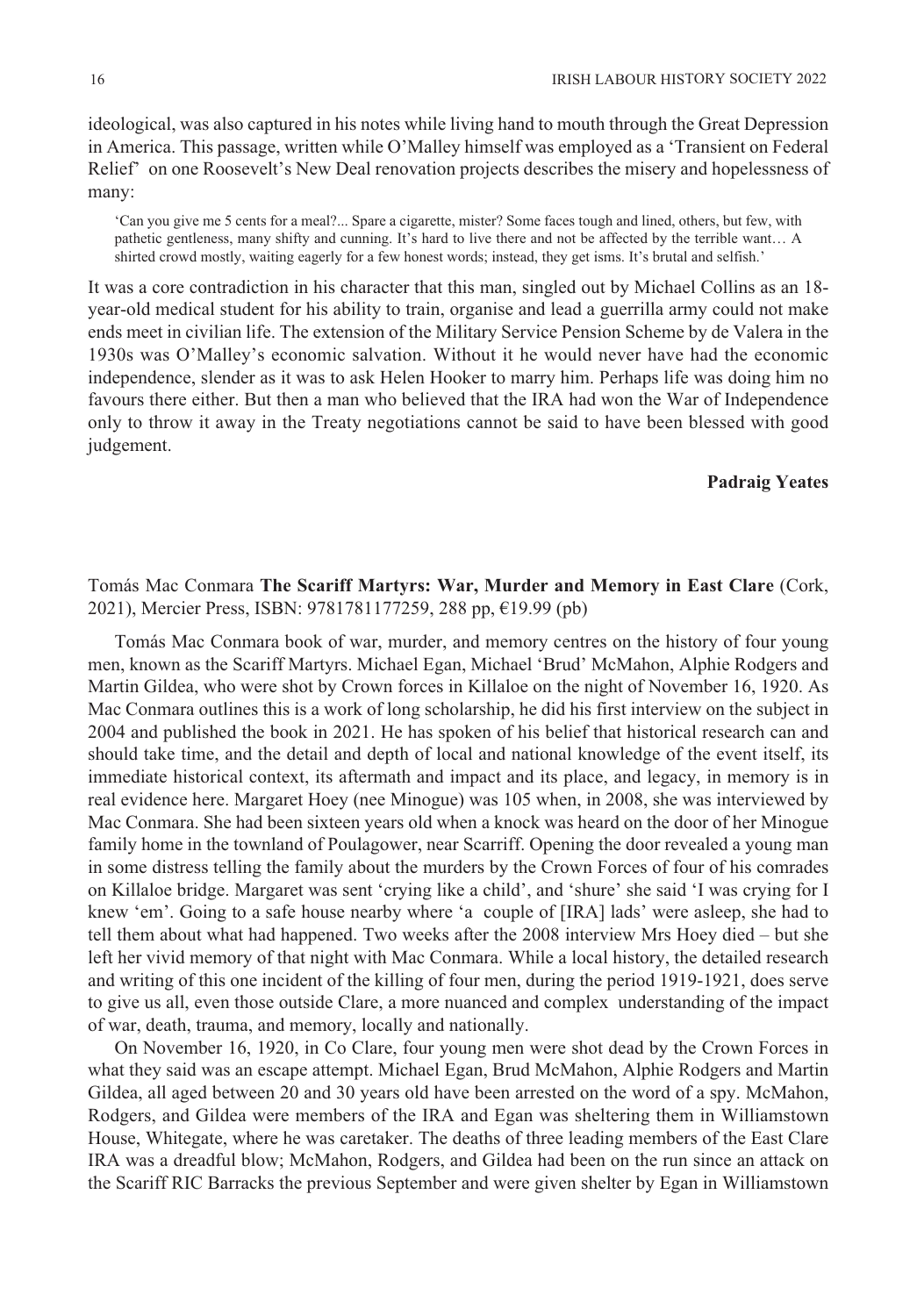House. When the Crown Forces arrived at the house, Egan refused to give the men up and was beaten. Untimely the other three were found, disarmed, beaten, and taken to the HQ of the newly arrived Auxiliary forces at the Lakeside Hotel in Ballina, Co Tipperary, across the bridge from Killaloe. There they were questioned, tortured and later that night walked to Killaloe Bridge, where several shots rang out and four bodies lay dead on the bridge.

This brief synopsis of the story of the Scarriff Martyrs, a story familiar to many parts of the country during the War of Independence, gives lie to the richness of detail with which MacConmara elaborates on the context, impact, and legacy of the deaths of these four men. The awful events in Croke Park on November 21, 1920, 'Bloody Sunday' and the continuing fallout from the death of the pregnant mother, Eileen Quinn, in Galway from a stray Auxiliary bullet, on November 1, 1920, would dominate and, perhaps, supersede the deaths on Killaloe Bridge in the national newspapers, but for the people of East Clare the memory of these four men would remain vivid, talked about and commemorated on for generations. MacConmara weaves a skilful and highly readable history, using oral history, newspapers records, archival resources – especially those from the wonderful Military Archives – to provide historical context to East Clare and its Fenian tradition, the impact of the War of Independence there broadly, and then the killings of the four men – many interviews attest, as he writes, to the 'traumatic effect of the killings on the local population'. One interviewer said that the area was 'tense' as the men were all well known and 'all of a sudden, they were dead and killed very violently'. On the day for the collective funeral and burial of the four men November 20, all businesses in Scariff closed as the local Church of the Sacred Heart received the bodies. One interviewee described the terror of the day; 'the Tans were firing shorts. They were afraid. There was an awful crowd in the cemetery and on the road'.

Who betrayed the men – MacConmara includes an interesting segment on the informer – who was he or indeed she? One possibility spoken of locally was that a 'loose living woman' gave information to an RIC Constable or a sister of one of the men had inadeptly caused his death when she gave their hiding place away in order to 'end their period on the run'. I find it interesting that women were considered as suspects here – and indeed my own research has shown that, despite the loyalty of many women and organisations like Cumann na mBan to the cause of freedom, the fidelity of civilian women, especially younger women, to the 'cause' was often suspect. This suspicion often related to what was termed 'loose living' i.e. immorality, among women. Any young women associated with RIC or other Crown Forces were considered dangerous, many punished with physical or gendered assault (forcible hair cropping) in order to stop their suspect associations.

MacConmara brings us on a journey of detailed research and analysis to pinpoint 'three local people ….identified across my research as potential informers'. Even after a century, given the 'delicacy associated with such information' he names them only as suspect A, B and C. The informer is still a very controversial, indeed, bogey, figure in Irish history. According to MacConmara, A was a member of the IRA, B was a farmer whose son has some connection with volunteer activity, and C was from a family with loyalist sympathies. As Kathleen O'Callaghan, widow of the murdered Lord Mayor of Limerick (killed March 7, 1921) later said later said of her husband's death and those of the 'boys murdered in cold blood on Killaloe Bridge', that one man's 'hand is fouled by pay for such deeds', although she placed more blame on the planners 'in high places', and executors of these murders than the man paid to pass on information.

A monument of the Scariff Martyrs was erected on Killaloe Bridge in November 1923, only three years after the murders, making it one of the earliest republican monuments on the county. This monument would, as he points out, become an established feature of remembrance and commemoration in ensuing years. In interviews about his book MacConmara speaks about the memory and trauma of the murders which passed through the generations. His wide-ranging research and interviews detail the changing, sometimes contradictory narratives, memories and emotions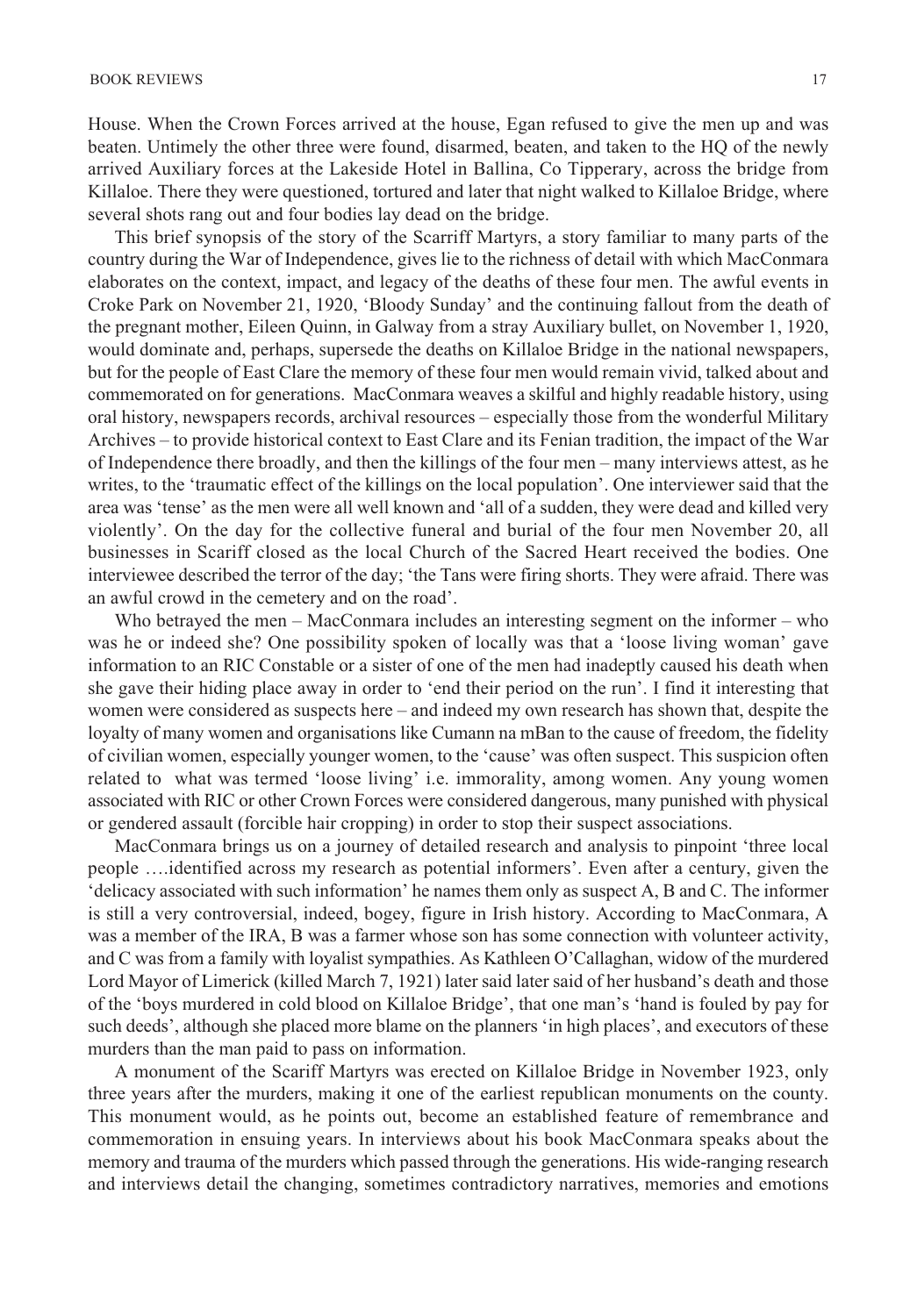generated by the events of the night of November 16, 1920, in East Clare. During this past Decade of Centenaries one of the most positive impacts has been an interest in and a multitude of publications on local events and local revolutionary histories – while all are welcome, few are as assured, nuanced, deeply researched, analysed, and wonderfully written as this book. While it concentrates on the history, context, impact, memory and legacy of one incident in one area on one night, this book is a must buy for all interested in the history of the Irish War of Independence, local histories, memory histories and the history of trauma.

#### **Mary McAuliffe**

## Katrina Goldstone, **Irish Writers and the Thirties: Art, Exile and War**, (London, 2021), Routledge, ISBN 978-0367634988, 220pp, £120-00 (hb)

This original study focusing on four Irish writers, Leslie Daiken, Charles Donnelly, Ewart Milne and Michael Sayers, working on the borders between history and literature, highlights the hitherto neglected radical episode of the 1930s literary history; a decade described by Leslie Daiken as 'one long continuum of agitprop'. From Ireland to interwar London, the Spanish Civil War and the USSR, the book examines the lives and work of Irish writers and activists through their writings, as part of an international culture of anti-fascism, during those 'heroic days of dream and struggle'. Goldstone also explores the contribution of women writers and activists such as Margaret Barrington or Stella Jackson who have been largely hidden from history. She highlights the way Leslie Daiken, Michael Sayers and Harry Kernoff engaged with facets of their left-wing Irish Jewish identity through their socialist and anti-fascist allegiances in the context of the antisemitism of the period.

In the way she integrates Irish literary and political endeavours into the international left-wing and radical intellectual milieu, Goldstone provides an insight into the voluminous number of left-wing publications that blossomed in Britain and elsewhere in the 1930s. She also writes of the social and personal connections between Irish writers and their British counterparts such as Ralf Fox, Jack Lindsay and John Lehmann. Of great interest, was the friendship between Michael Sayers and George Orwell who shared a flat together in London. Also, Sayers later career in America exposing the role of the racists and fascists in the late thirties and forties, both in his journalism in *New Masses* and his book from 1942 entitled. *Sabotage! The Secret War against America*. Of the four writers at the centre of this exploration, only the poet Ewart Milne retreated from his political choices during the 1930s. Despite this, his stories and poems forged in the crucible of war, are a key part of that small body of Spanish Civil War writings by Irish men and women, which also perform as acts of witness, memorial, and testament. Collectively, they created a space where the revolutionary and social aspects of art and literature could be explored.

The book is particularly strong in the section on Spain, when in the rush to the barricades and the printing presses there was an outpouring of plays, broadsheets, poetry, novels, essays and journalism. The poets dominated the period, and this sense of purpose gave rise to a new type of poet who tried to change the patterns of injustice by influencing people's actions rather than their emotions. Charlie Donnelly, from Tyrone, was an extraordinary young man and one of the finest poets to come out of Ireland in the 1930s. Donnelly died at the age of twenty-two at the battle of Jarama in 1937. His small body of poems can stand comparison with the finest of the period, and today, he is the best known of the quartet examined by Goldstone. However, Goldstone refuses to romanticise the events surrounding the Civil War, and cuts against the concept of Spain as 'a poet's war'. Such claims do a disservice to the tens of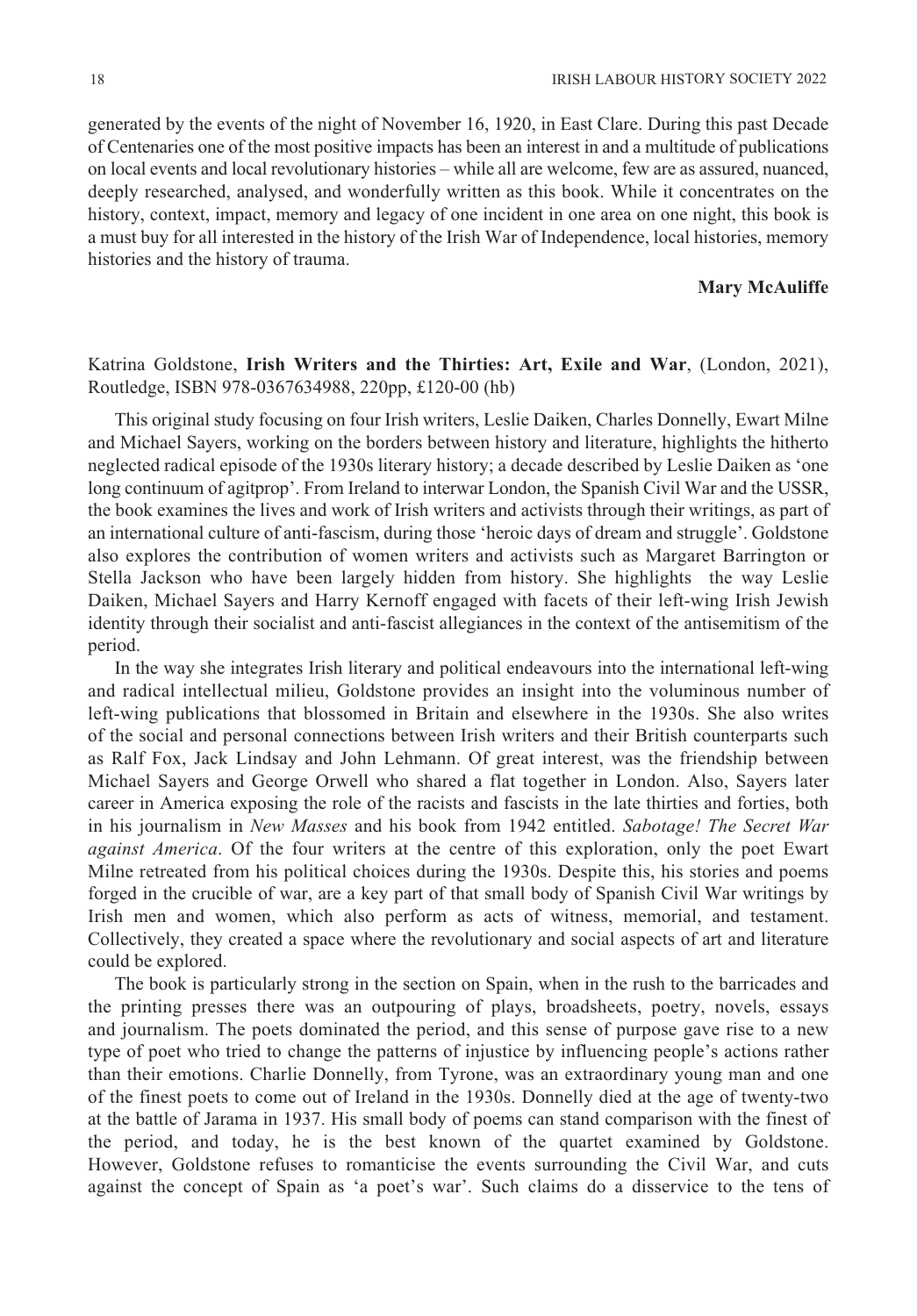thousands of working-class volunteers who fought and died there. Nevertheless, the poet, Charlie Donnelly's dying words, 'even the olives are dying' summarised the despair that many felt over the defeat in Spain.

Little remains of the radical literary and artistic movement from the1930s, and it is mostly forgotten today, hidden in the pages of the *Irish Front*, *Left Review*, or *Ireland Today* and the literary and political treasure throve that is the Leslie Daiken archive in the National Library of Ireland. Yet in that crucial decade they were admired by the likes of Louis MacNeice and Cecil Day-Lewis, but the narrowing moral and political horizon of Ireland in the 1950s made them yesterdays men and women. Goldstone has recovered that tradition and the connections that bound them to a host of international writers and intellectuals in the Thirties. That generation had an extraordinary impact on western cultural life way out of proportion to the Communist Party's political influence. Not all of it was praiseworthy, though all of it, I believe, was sincere, and best deserves to be remembered. If they are remembered at all by the establishment today, it is for their literary achievements rather than their political activism. Goldstone restores that aspect of their lives. They were cultural revolutionaries who laid the foundations for left-wing artists ands writers of today who are interested in social change. A number of manuscripts that have laid dormant in the various archives and long forgotten radical publications, accessed by Goldstone, on the evidence of this book, warrant publication today.

This is a very accessible book, written to the highest academic and research standards. The extensive bibliography and footnotes are a pathway into the forgotten literary and political output of that generation. Goldstone explores the political and literary geography of the period and leaves, as she says, the abstract theory to others. Her book is a tribute to the 'dead singers of red songs everywhere'. Despite the outrageous price, for any reader or student who is interested in the 1930s radical tradition, this book is essential; borrow it from the library if necessary.

**Paul O'Brien** 

## Valerie Cox **Independence Memories: A People's Portrait of the Early Days of the Irish Nation**, (Dublin, 2021), Hachette Books, ISBN 9781529339840, 288pp, £14.99 (pb)

Valerie Cox has collected memories about Ireland during the First World War, the War of Independence and the Civil War from people whose forebears lived through that period of conflict in the early decades of the twentieth century. Their stories were passed down through their families. The interviewees are descendants of participants rather than protagonists, but some fascinating social history unfolds as the narrators outline the impact of the early years, especially in how their own lives were affected by the development of the independent state. The collection includes testimony from one actual eyewitness, 107-year-old Máirín Hughes, who recalled she was eight years old when there was an IRA attack on the RIC barracks in Killarney. She and her primary school classmates were brought into a nearby convent to keep them safe. *Independence Memories* follows on from Cox's previous book *Growing up with Ireland* (2019) in which some of Ireland's oldest citizens (people born in the 1920s) shared with her their recollections of what life was like in the early years of the Irish state. In her Introduction to *Independence Memories*, Cox refers to the significant difference between writing the first book and the second, even though the concept is almost the same:

Collecting those memories during Covid was a strange experience. There was no chatting over cups of tea or settling in at a cosy fire, no hugs or handshakes with new friends. We couldn't walk the land where these incidents took place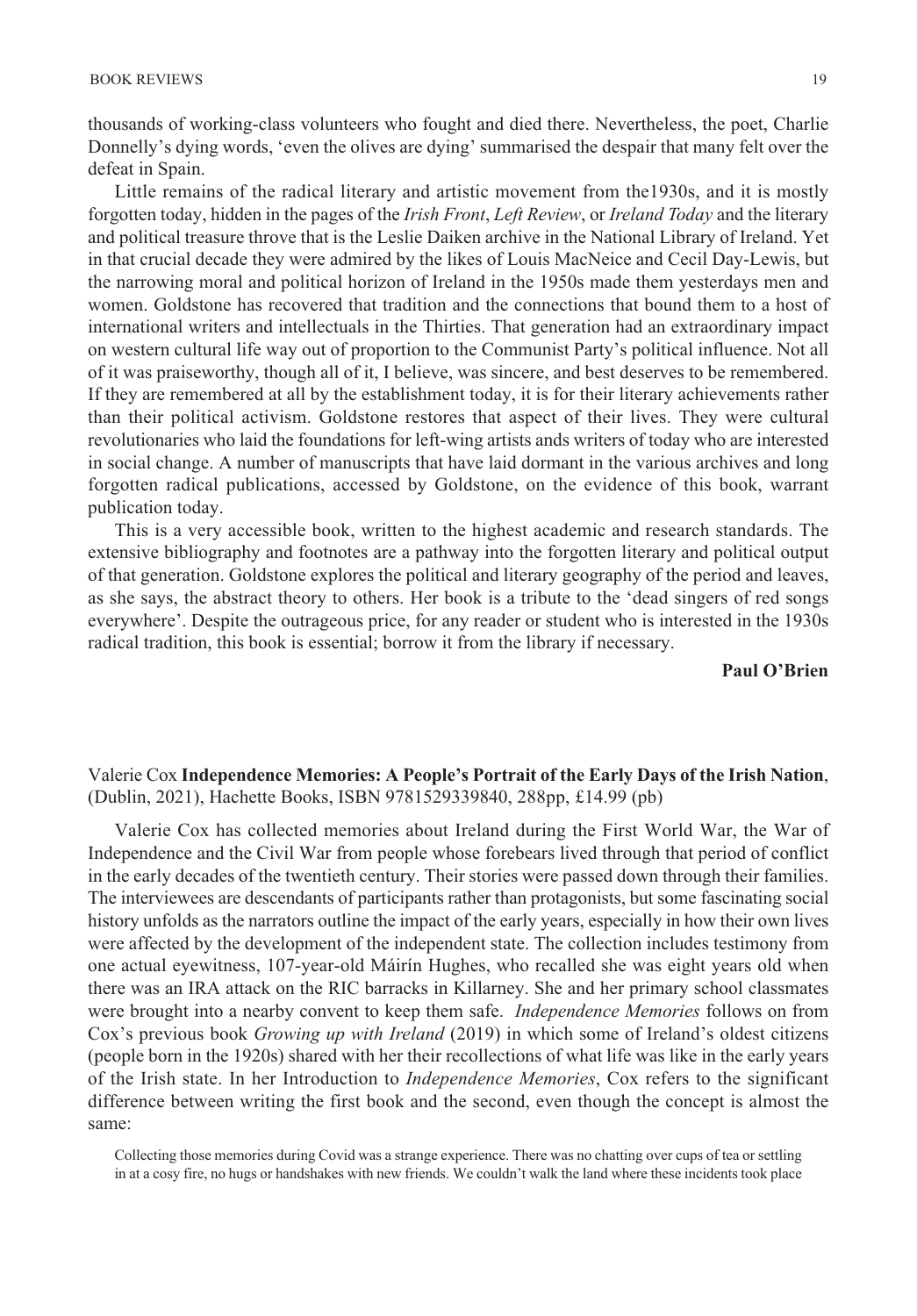or visit the cottages, thatch collapsed and open to the rain, where ambushes were plotted and people went on the run, the safe houses with their secret rooms and large cupboards. Instead, our interviews were conducted by phone or Zoom calls, the sterility of it the complete opposite of the stories, the colour, the life-affirming efforts of a people determined to survive.

There are 22 chapters in this book, each of them distinguished by vivid storytelling. They start with Noel McPartland, a grandson of John McPartland, who was a judge in one of the Republican Courts. They operated as a deliberate challenge to the existing legal system, for the most part replacing the official courts between 1918 and the commencement of the Civil War in June 1922. The McPartland family's newsagent shop in Drumshanbo was burned out by the Black and Tans in 1922, along with other premises in the town.

The Black and Tans feature in most of the book's chapters. In the story told by Mary Vahey, the report of the death of her uncle Patrick, who had been a runner for the IRA from when he was 16 years old, drew the attention of the Black and Tans to the rest of the family, after which their home was destroyed. Other stories described how ingenuity had been exercised to find ways of evading the British Army and the Black and Tans in transporting messages and weapons. Women's long hair was especially useful in this regard:

This is how it worked. Somebody would write the smallest amount of information on a piece of paper; as small as a stamp, and her mother would do her long hair for her, up in a bun, and she would hide the piece of paper in the bun.

Many of the chapters refer to economic hardship and the difficulty of making ends meet all through the century, not just the early years of independence. The same ingenuity that was exercised in pursuit of independence was applied to life in general. Eileen Scanlon remembered rural life for her parents' generation:

None of the houses had showers or baths or running water. They didn't wash, they just smelled - You can imagine a house with 13 of them, with five of them men out in the fields all day, working. I would imagine they would have worn boots out in the fields, where the women would have been in their bare feet working at home. It would have been a hard life, 13 of them and no electricity.

The role of religious belief, especially in Catholicism, is a recurring theme of many of the stories, as is emigration. Some of the many pleasures in the book are the stories of old traditions and how they were practiced. There are also many stories about well-known figures like Michael Collins and Eamon de Valera and political allegiances that lasted for generations.

The stories collected by Valerie Cox are important reminders of the hardships that were suffered by so many people in the early days of the Irish state but also of the commitment so many of them had to independence. One thing that is missing is an explanation of how Cox identified the narrators and to what extent they were self-selecting or chosen by someone other than themselves. It would also be interesting to have an indication of any secondary research that she carried out in support of the stories she was told.

#### **Mary Muldowney**

Miriam Haughton, Mary McAuliffe, and Emilie Pine (Eds) **Legacies of the Magdalen Laundries -Commemoration, gender, and the postcolonial carceral state** (Manchester, 2021), Manchester University Press, ISBN 978-1-5261-5080-6, 296pp, £85.00 (hb)

This book serves two purposes, as a valuable reference, gathering a number of threads to relate the real, lived stories of the Magdalen women and their children, and to illustrate that, although there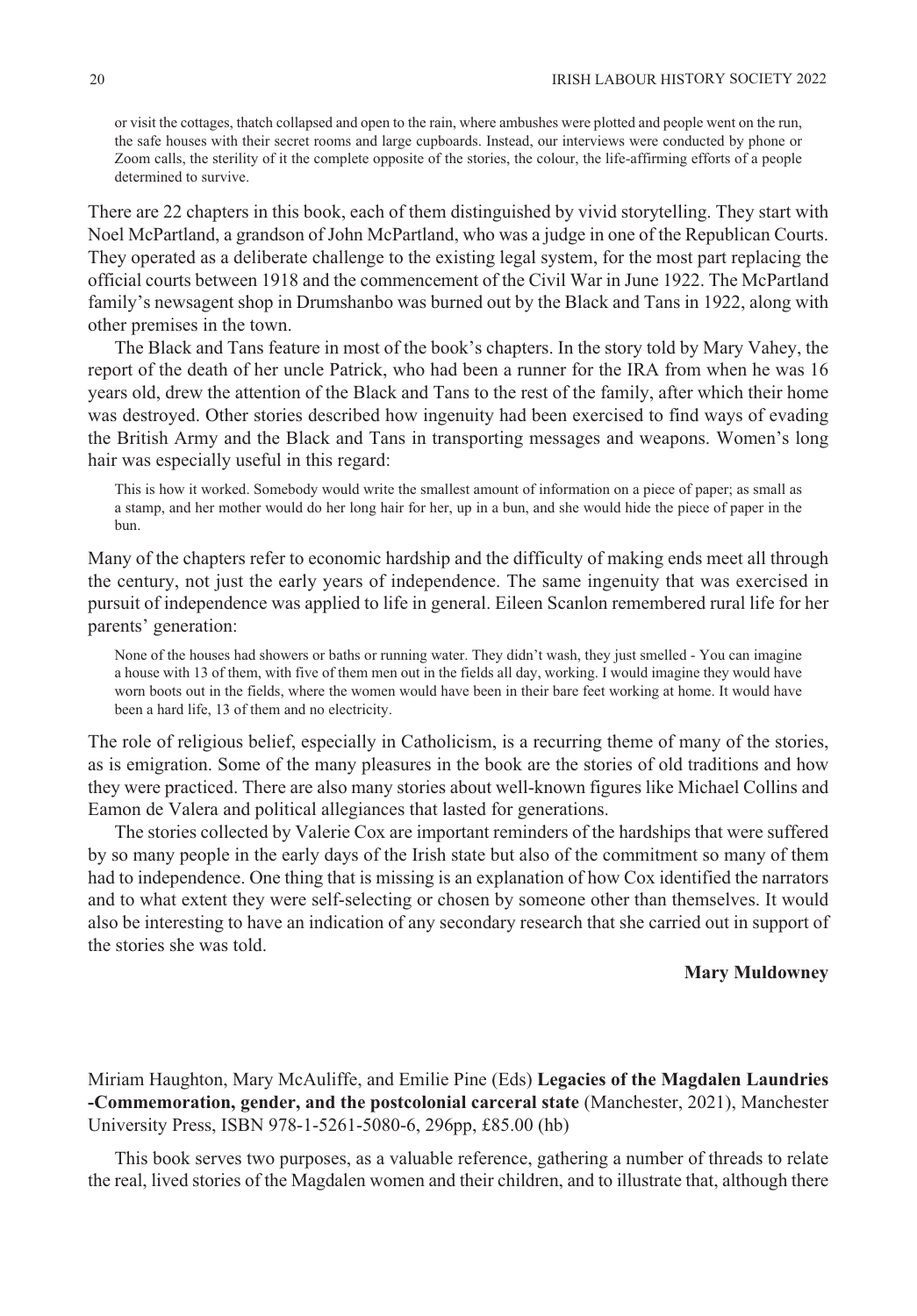are distinctly Irish aspects to the Magdalen laundries, the treatment of women and other groups such as migrants as de Beauvoir's 'other' is not unique to Ireland and must be viewed as such. In their introduction the editors explain that it took decades for Ireland to begin facing its institutional history and the legacy of abuse in its institutions during the 20th century, a process marked by delay and denial, with State and Church reluctant to acknowledge their roles in the abuse. They assert that Magdalen history specifically brings to the fore the contested nature of institutional history and the attitudes towards women, and equally gendered attitudes that underpin the ways this history was first expressed and commemorated.

In 'Public Performance and Reclaiming Space,' O'Mahoney, McCarthy, and Culleton maintain that, for the Magdalen Laundries to exist, society co-constructed powerful interpretations of Catholic notions of guilt, sin, silence, and the potential threat of an unrestrained female sexuality. They also exploring the use of live art in remembering and 'reanimating their stories. Simpson-Kilbane debates if the McAleese report, (set up to establish the facts on state involvement in the Laundries) was a document of truth or the selective use of evidence; she argues that it failed to present a comprehensive, accurate and unbiased account the state involvement with the laundry system. She criticises the Department of Justice for its (and others) attitude that survivor testimony is only relevant in providing corroboration, and that despite extensive testimony of the existence of possible criminal wrongdoings, the DOJ maintained that it was not corroborated.

Writing on funeral and burial practices, Sabine recalls Mary Raftery's groundbreaking work 'Restoring Dignity to the Magdalens' which brought into the public realm the discrepancy between the names and numbers of those interred in the High Park, Drumcondra, laundry grounds. She maintains the circumstances surrounding those exhumations and re burials are an edifying example of how the religious order, relevant government departments and state bodies all contributed to maintaining the status quo, perpetuating an official version of history and that Justice for the Magdalen's collation of names dates and burial locations filled in the blanks left by the report, maintaining the need for death scapes as memorials and spaces of commemoration as essential for survivors, relatives and the entire nation. Rousseau illustrates that, in recording history, even though many survivors have related details of forced work in commercial laundries as free labor, of forced hair cutting, being given new names when entering the institution or many other appalling instances abuse, in the public realm their memories are often reported incorrectly or ignored to deny institutional abuse. She further explores themes that emerged from the film 'In Loving Memory' of intergenerational transmission between women's reproductive rights and asylum seekers rights.

Fernandez makes international comparisons citing Brazil, which, though secular, is immersed in Catholicism but has seen increasing political influence from evangelical churches. She illustrates that since 2015 the evangelical lobby have attempted to overturn a law that allows abortion in Brazil. She maintains publicly accessible oral history archives and documentaries are vital to highlight the survivor's credibility. Part 2 focuses on 21st century parallel systems of gendered and class containment and abuse in Ireland and looks back to institutions such as the mother and child homes. In 'From Tuam to Birmingham' Buckley and Grimes undertake a comparative analysis of Irish and English institutions focusing on social class, the homes' culture and treatment of the children and mothers by authorities. They cite Catherine Corless' work on the Tuam home which gained international attention. Along with Fisher they also focus on the concept of 'grieveability' by establishing how shame and stigma fed into the construction of certain lives as more grievable than others.

McGill analyzes how the film 'Philomena' enabled audiences to engage with the history of Mother and Child institutions through an individual's story. While acknowledging its importance in widely highlighting the issue, she argues against its positioning as a comedy when its narrative is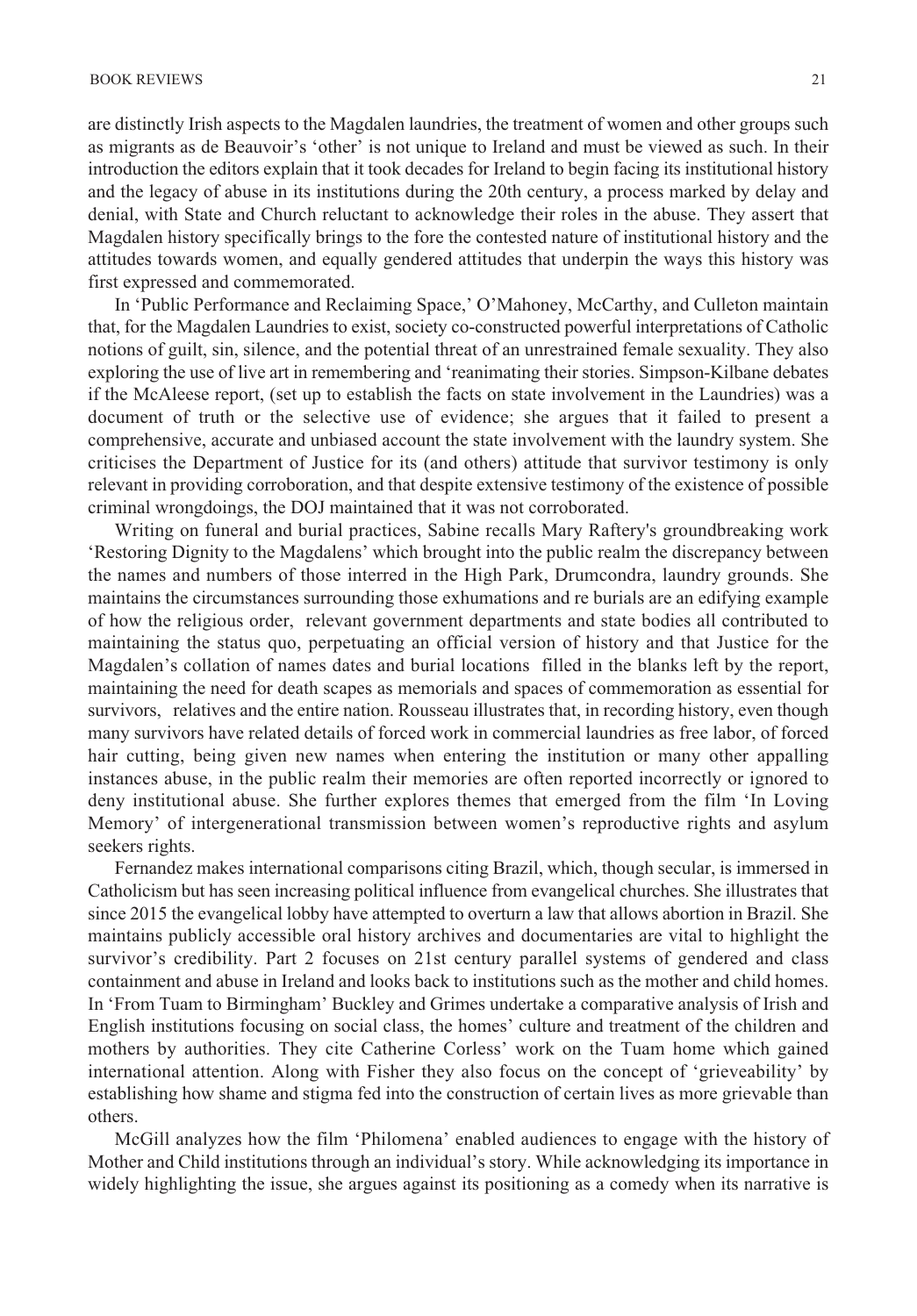based on the real-life experience of a woman whose child was taken. O'Fatharta illustrates that the experience of women in institutions was not funny and continues to expose histories of institutionalism and abuse specifically from Bessborough, in Cork which falsified records thus denying people the opportunity to access information. In historical and contemporary case studies of Magdalene work, symphysiotomy and forced adoption Enright analyzes the issue of consent which is at the heart of the women in Ireland question, drawing the sobering conclusion that contracts and consent forms, as well. the Constitution has produced women outside the law. Finally, Nedeljkovic considers the current Asylum and Direct Provision processes in Ireland comparing them to the Magdalene laundries and points out that the last Magdalene laundry closed in 1996 and the first Direct Provision centres opened in 1999. In conclusion we are asked to mark the complexities and nuances and remaining gaps in this history and to continue to gather evidence and utilize the knowledge to avoid another wave of this architecture of containment for vulnerable and marginalized people.

## **Mags O'Brien**

## Anne Boran, **Challenge to Power: Nixie Boran (1904-1971), Freedom & the Castlecomer Miners** (Dublin, 2020), Geography Publications, ISBN 9780906602-973, 39 photographs, 236pp, €35 (hb)

In the conclusion of the biography of her father, Nicholas 'Nixie' Boran, Anne Boran asks was his life of any significance? She observes that its significance 'lay in how interconnected the economic and political life' of a rural area like Castlecomer in County Kilkenny was 'to national and international ideas and strategies' which informed the local struggles (p. 201). Comer miners' actions were informed by a swirl of republican socialist ideas drawn from the legacy of land agitation, Connolly's Workers' Republic, Marx and Lenin, a heady mixture in a relatively remote rural location. Born in 1904, Nixie Boran was an active Republican and IRA member, a soldier who joined and deserted the Free State Army and went 'on the run', and – without a passport – a visitor to the Soviet Union that confirmed his commitment to socialist ideals. He became the tribune of the Castlecomer miners, a pariah to the church and someone who generated a folklore of exaggeration and myth, a heroic figure even to those who spread falsehoods about him. When joining the Irish Transport & General Workers' Union (ITGWU) in 1974 – four years after Boran's death – he was presented to me as a significant figure who held Annual Conference in thrall, an indomitable class fighter, a comrade held in the highest esteem. I worked with his son, George, who was ITGWU Kilkenny Branch Secretary. He brought me to the remains of Deerpark Colliery and set in motion a memorable Irish Labour History Society day trip to Comer. We visited the abandoned colliery site, heard from Tom Brennan Roe and the remarkable Jimmy Walsh – both characters appearing throughout *Challenge to Power* – as well as the reflections of local historian Tom Lyng who had delivered Nixie's graveside oration. My impression of Nixie was of a remarkable man marked by a dogged determination, unquestionable integrity, considered intelligence, strategic thinking and  $-i$  if required – physical and moral courage. This book answers all the questions that arose and confirms those impressions.

While Nixie is the main seam, Anne Boran provides contextual commentary throughout on the economic, social and political conditions in Ireland generally and the Kilkenny coalfield particularly, together with a family history of the Borans and the coal owning Wandesfordes. Throughout his life, Nixie mourned his mother's death when he was only four. He claimed to see her and was noted for a 'heightened sensitivity to psychic incidents' (p. 7). Clan and community were central to Nixie's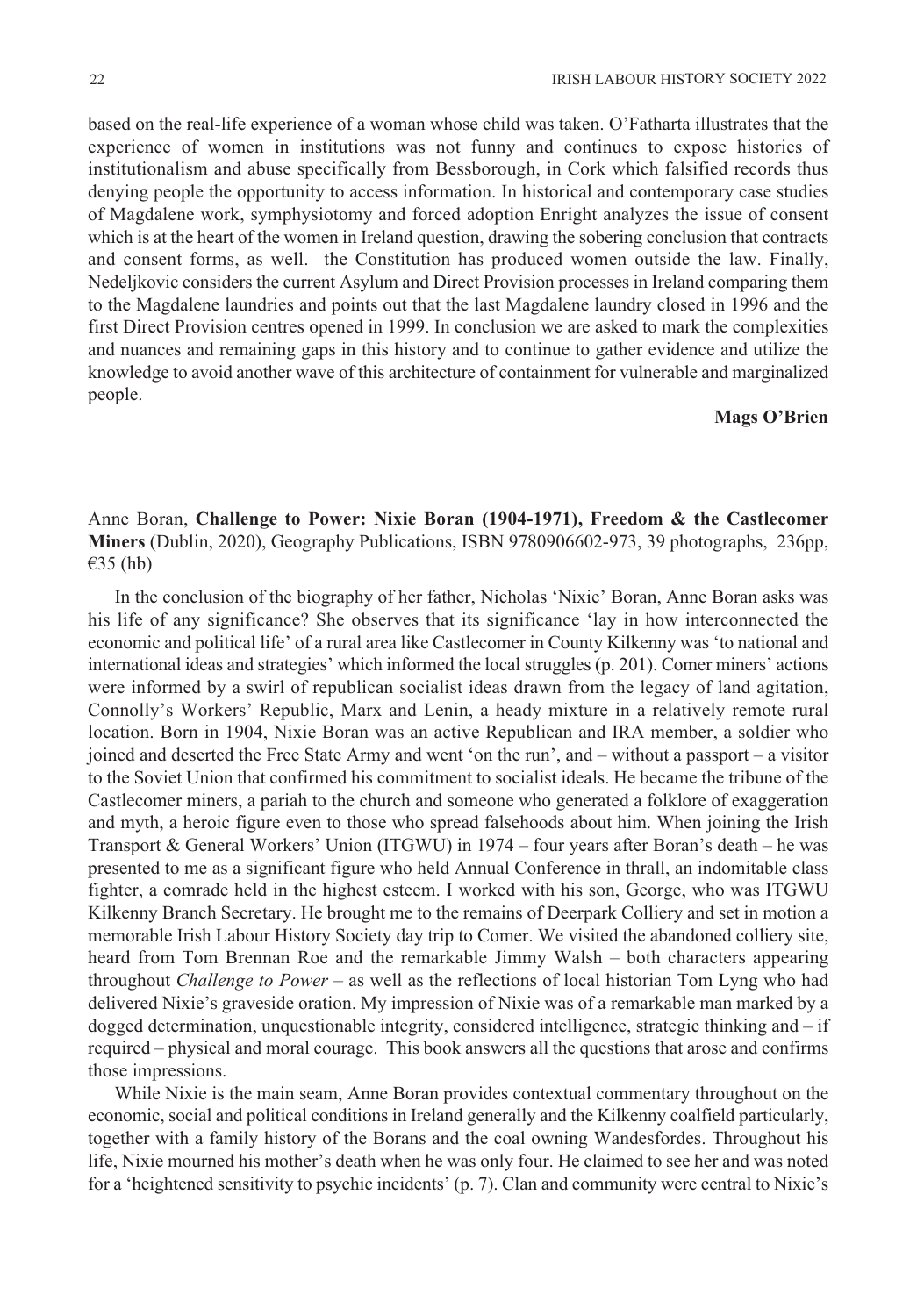life values. Family trees are provided for both clans. Class politics are inherent in mining and Anne traces the existence of a Miners' League in the 1880s, Coal Carters' Association in 1905 and Kilkenny Miners' Federation in 1907 – its title echoing the huge Miners' Federation of Great Britain – as short-lived attempts to organise a union. Many miners – Borans included – were simultaneously small farmers and, as with other rurally-based local unions, they combined land agitation with trade unionism. When Nixie first went below ground as a 'tram gunner' in 1918, his life was already shaped by 'workplace strife and insecurity, by the inflow of socialist ideas … and nationalist organisation and action at local level' (p. 15). He held to Connolly and Larkin's belief that the world order could be changed. Despite supporting the struggle for national self-determination, Nixie joined the Free State Army in June 1922, significantly eight days before Civil War erupted. It proved a difficult experience, his story capturing the 'mental conflict and consequences of taking sides' (p. 34). He saw action but deserted in December 1922, went underground with the IRA and survived capture and imprisonment in Spike Island, Kilkenny and Clonmel. He escaped in August 1923, discovering the value of his community's friendship and solidarity until the amnesty of November 1924.

He spent time in Scotland and Wales – although little detail of these times survives – before returning home and re-joining the IRA. He was critical of 'Dan Breen's approach to killing' and disgusted by Free State executions of republicans and rejection of the Republic, as he saw it. He struggled 'to make sense of why he fought in the first place' but rejected de Valera and Fianna Fáil's compromise to enter the Dáil. His views were now determinedly left-wing, his influences being the Cahir revolutionary David Fitzgerald and the Small Farmers' and Workers' Republic platform of Peader O'Donnell. He was active, in turn, in the Irish Worker League, Revolutionary Workers' Groups and Republican Congress, his 'communism' stirring the wrath of the local clergy and the unthinking faithful's deep suspicion. Nixie stowed away to travel to attend the Red International of Labour Unions in Moscow in 1930, spending three months in the USSR, touring extensively and visiting the Lenin School. This adventure was 'stimulating and exciting beyond any experiences to date' and he readily imbibed the slogan 'to the factories, to the workshops, to the masses' (p. 68). He returned to the Soviet Union in 1967 and –by then a practising Catholic and 'sad to find [churches] closed and religion not practised' – 'still thought of Russia as symbolic of a nation that put labour at the heart of its value system' (p. 192).

On his return, he founded the Irish Mines & Quarry Workers' Union (IM&QWU), its constitution drawn on that of the United Mine Workers of Scotland after Bob Stewart visited Ireland on behalf of the CPGB. The IM&QWU campaigned for house coal for miners, improved living and working conditions, and better wages. The union's leading figures were constantly harassed by Gardaí and there were stories that it was funded by 'Russian gold'. Ironically, some clerical attacks came from the pulpit of Clogh parish, a church essentially paid for by miners' donations. Blacked by coal owners, Nixie was elected Checkweighman by the miners in February 1931. He defeated longstanding ITGWU Secretary Tom Campion, less a reflection on Campion and more a belief in the new possibilities under Boran's leadership notwithstanding that he had 'adopted an unambiguously communist interpretation of the conditions of workers in Ireland'. (pp. 77-78, 88). After arrest in November 1931, Boran gave an undertaking not to participate in any 'proclaimed organisation', an example of his practicality rather than a denouncement of beliefs (pp. 97-98). Significant figures like Seán Murray and Shapurji Saklatvala, former Communist MP for Battersea, spoke in Castlecomer and the IM&QWU continued to battle. A six-week strike was won in 1932 after a support effort across eight neighbouring counties that foreshadowed Irish efforts for Welsh miners in 1984-1985. Speaking in Castlecomer in 1984, Penrhiwceiber collier Emrys Bevan observed that the 'people have our dispute under their fingernails'. The town hosted miners' children for a week's holidays and raised substantial funds (p. 186). Clerical attacks were constant, however, and even ITGWU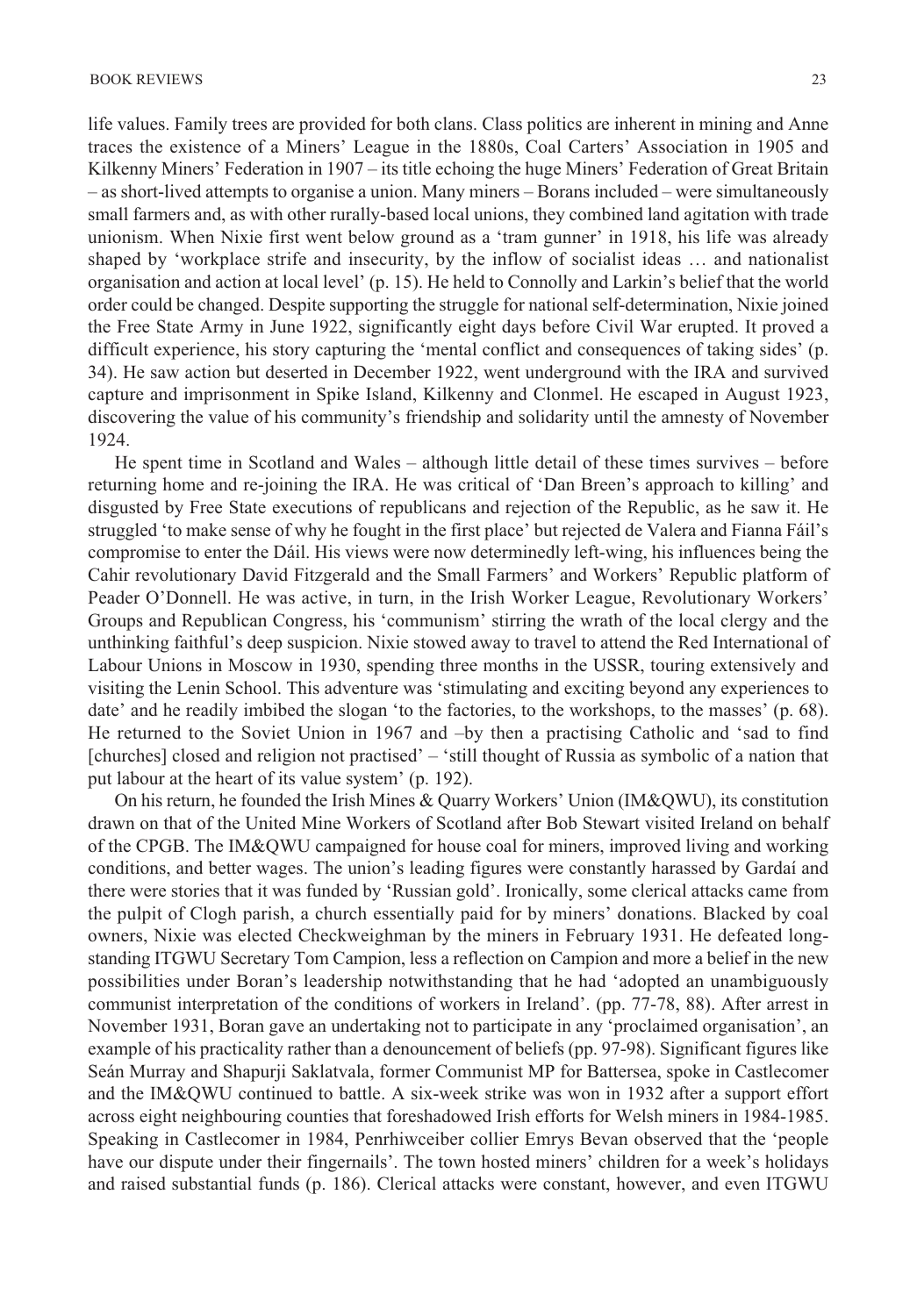Organiser J.F. Gill participated in an anti-IM&QWU march. After the IM&QWU collapsed, Nixie led his members into the ITGWU.

Under the ITGWU, miners secured a wash house, cheap coal and, together with James Gilhooly and Oliver McMorrow from Arigna, Nixie became an impressive presence at union conferences arguing for improved conditions and effective legislation. The atmosphere improved and clergy were supportive of a 'stay-down' strike in 1943 and a bitter, eleven-month strike from March 1949- February 1950. Take home pay rose by 100% after the latter and Nixie was elected to the ITGWU and Congress of Irish Unions Executives. Wandesforde was a moderniser and the 1950s were a heyday for the mines. Boran succeeded in getting pneumoconiosis recognised as Prescribed Occupational Disease, rights under the Holidays (Employees) Act, 1963 and a ground-breaking Mines & Quarries Act, 1965. The Medical Research Council of Ireland screened all miners and a Welfare Society and co-operative were started. Nixie put union values at the heart of miners' families' lives.

Despite his increasingly national profile, Nixie failed to gain election to Kilkenny County Council for Labour in the Ballyraggett area on three occasions. He displayed a certain ambivalence and Anne reflects that the 'world of electoral politics was perhaps surprisingly not a comfortable environment for him' (pp. 161-162). The union commanded his attention. He represented it at three International Labour Organisation assemblies in Geneva. He gained a Diploma in Social Science in 1955 – a fellow graduate being Dan Shaw who became an ITGWU Group Secretary. Nixie constantly promoted education as a means of social advance and to improve miners' standing – while 'workers had cash, farmers had property' (p. 170). The 1960s witnessed a losing battle against closure. Nixie sought alliances across political parties and persuaded the ITGWU to fund a counter survey to employer and Government findings that the pit was exhausted. Closure came in 1969 but Nixie ensured that the Castlecomer Development Plan brought alternative employment in yarns and metal work. Arigna survived feeding a local power station until 1990 when commercial Irish coal production effectively ended.

A teetotaller after he promised a priest in exchange for his intervention on behalf of a seriously sick daughter, Nixie's social activity was largely indistinguishable from his union work, although family remained central. He joined the Local Defence Force/Fórsa Cosanta Áitiúil (FCA) in 1940, rising to Captain in 1968, enjoying the camps and exercises, perhaps re-living his youthful experiences of soldiering. He died on 5 November 1971, the graveside and press tributes testifying to the respect in which he was held. To answer Anne's question as to the significance of his life, she recognised that he may 'have changed his position' on communism and the church 'but never his socialist values or his views about the dignity of workers, especially miners'. His practical legacy was the enactment of protective legislation, one of many gains that, in his mind, simply helped 'construct platforms' for the next challenge. His life demonstrated that social change does not 'just happen, it takes people to make them do so' (p. 202). His leadership of a mining community showed that 'you don't have to have perfect conditions to make a difference: stubbornness can be transformed into tenaciousness, wildness into courage, mistakes into learning and friendships into brotherhood, as long as love and a sense of justice is at the heart of man'. These qualities are falling into short supply.

Anne Boran's biography is a fine example of family, social, economic and labour history, unafraid to ask questions of its subject, question motivation or acknowledge fault – no mention now of Nixie's prowess behind the wheel of a car! Nixie's life was a truly a challenge to power: the power of employer, church and State.

#### **Francis Devine**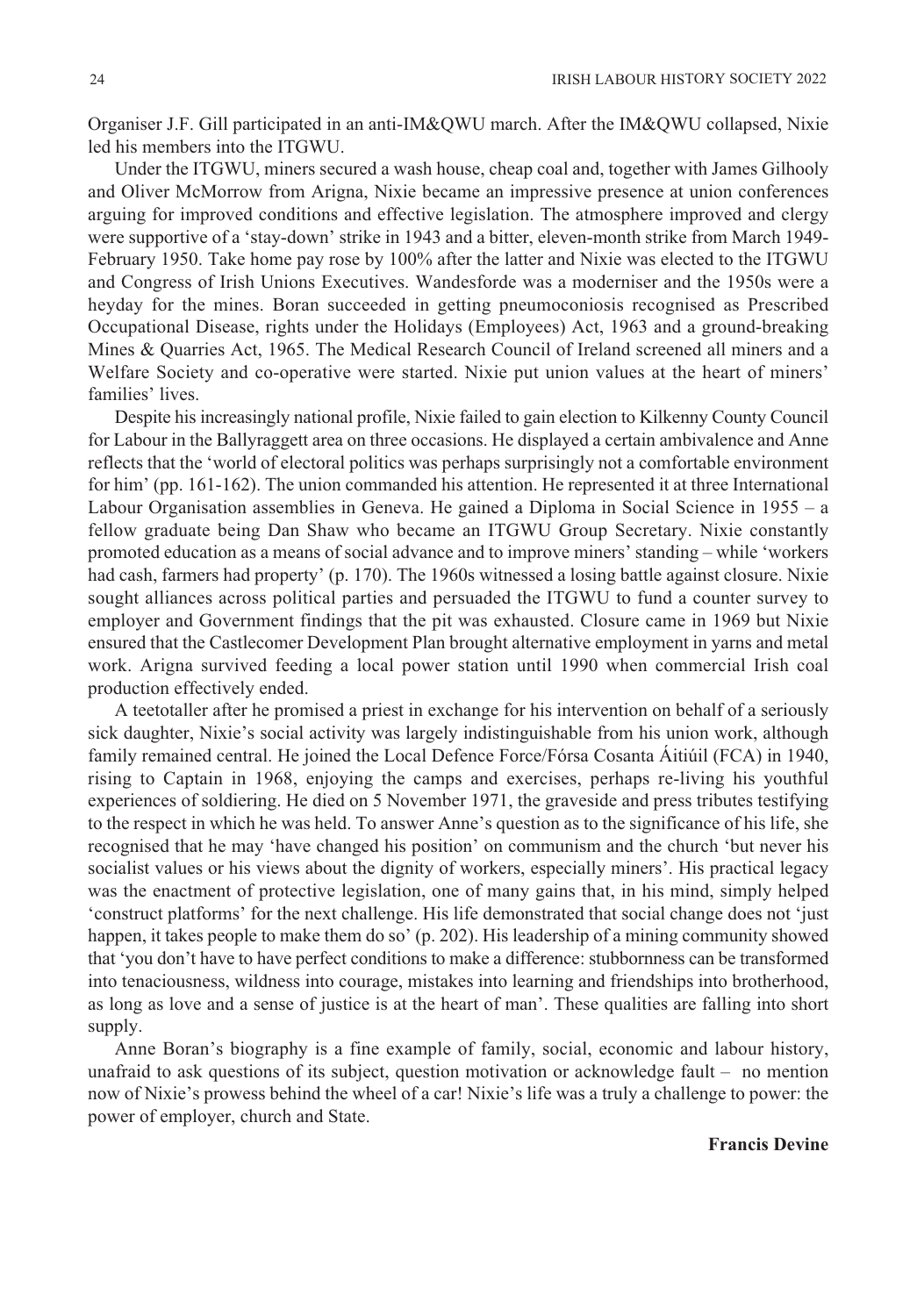Joep Leerssen (ed.) **Parnell and His Times** (Cambridge, 2021), Cambridge University Press, ISBN 9781108861786, 324pp, €42 (hb).

An evocative image of Charles Stewart Parnell's striking visage, depicted as the centre of a constellation of political men espousing 'The cause of Ireland' adorns the cover of this impressive volume edited by Joep Leerssen. The compilation of papers from former Parnell Fellows at Magdalene College Cambridge, this volume boasts an array of major scholars on modern Irish history, language, and literature. It makes for an intriguing book. Parnell could famously(infamously?) be a font for many possibilities after his passing in 1891, and this book provides a rich canvass to consider these angles. Essay collections bring together diverse perspectives, but this one draws the reader in due to the richness of analysis. In a book which aims to broaden considerations of Parnell in terms of breadth and length, Part I addresses 'the temporalities of Parnell's Ireland'. Leerssen's introduction sets the tone. It introduces the volume but also serves as a valuable essay on charisma — persuasive and passionate in its articulation of a Parnell legacy looming over modern Ireland.

The first three chapters focus on politics. Oliver McDonagh's elegant essay on O'Connell and Parnell is teasingly cast in the compare and contrast form so familiar to those who experienced the Irish school system. Paul Bew offers a close analysis of Parnell's political philosophy and use of tactics, building on decades of research on the subject. Dealing with his relations with Irish republicans and British parliamentarians as well as what Bew terms 'Parnellism without Parnell' under Redmond, he reiterates Francis Hackett's view that Parnell was 'utterly immune from liberal sympathies'. Roy Foster's chapter 'Parnell to Pearse' calls to mind the memoir of the Cork home ruler and latter-day *Round Table* correspondent J.J. Horgan, but really deals with the Yeatsian idea of the 'long gestation' after 1891. On this occasion, however, the poet's biographer rejects Cruise O'Brien's notion that Parnell 'deviated into literature' and shows how Parnellism remained political in these years. While the cover image is male dominated save for the personification of the nation as a woman, Foster draws attention not just to sons of Parnell's voters, but the daughters too, highlighting as Margaret Ward has done, the enduring significance of Anna Parnell, the Ladies' Land League, and their feminist successors in the 'shift to radicalism'. An insightful reflection on multiples legacies, this chapter highlights the diversification of Parnell studies away from the highpolitics concentration of previous decades while still arguing the case for Parnell's centrality in understanding the independent Irish state.

The following chapter on race, state, and nation by Denis Donoghue, originally published a decade ago, weaves literature, language and culture into politics from Parnell up to the Northern Ireland Peace Process. Raymond Gillespie provides a fascinating overview of religion in Ireland of 1891, utilising the census to impressive and sometimes surprising effect, identifying subtleties in religious and political identities and attitudes to Parnell as well as finding 'two Buddhists, three Hindus (two of whom were Brahmins), a Zoroastrian and three Muslims' among the returns. Oral tradition is explored in Angela Bourke's thoughtful examination of storyteller Éamon a Búrc. Mixing biography with cultural history, Bourke draws skilfully on the example of Búrc and Walter Benjamin among others to highlight the richness of the story in constructing meaning. Leerssen's own chapter on the subject of anthologies is excellent. Assessing Irish literature in European context, he provides a very useful schema for understanding literary production, circulation, reception, and 'recycling' alongside appendices detailing canonicity and the production of Irish anthologies. While scholars of the Irish revolution have utilised the county study to good effect for some time, the final chapter in this section by Nicholas Canny calls us to consider county studies completed in Parnell's era. According to Canny, such an approach was likely to be less politicised than others and this chapter provides a meticulous analysis of W.G. Wood-Martin's three-volume study of Sligo, and the histories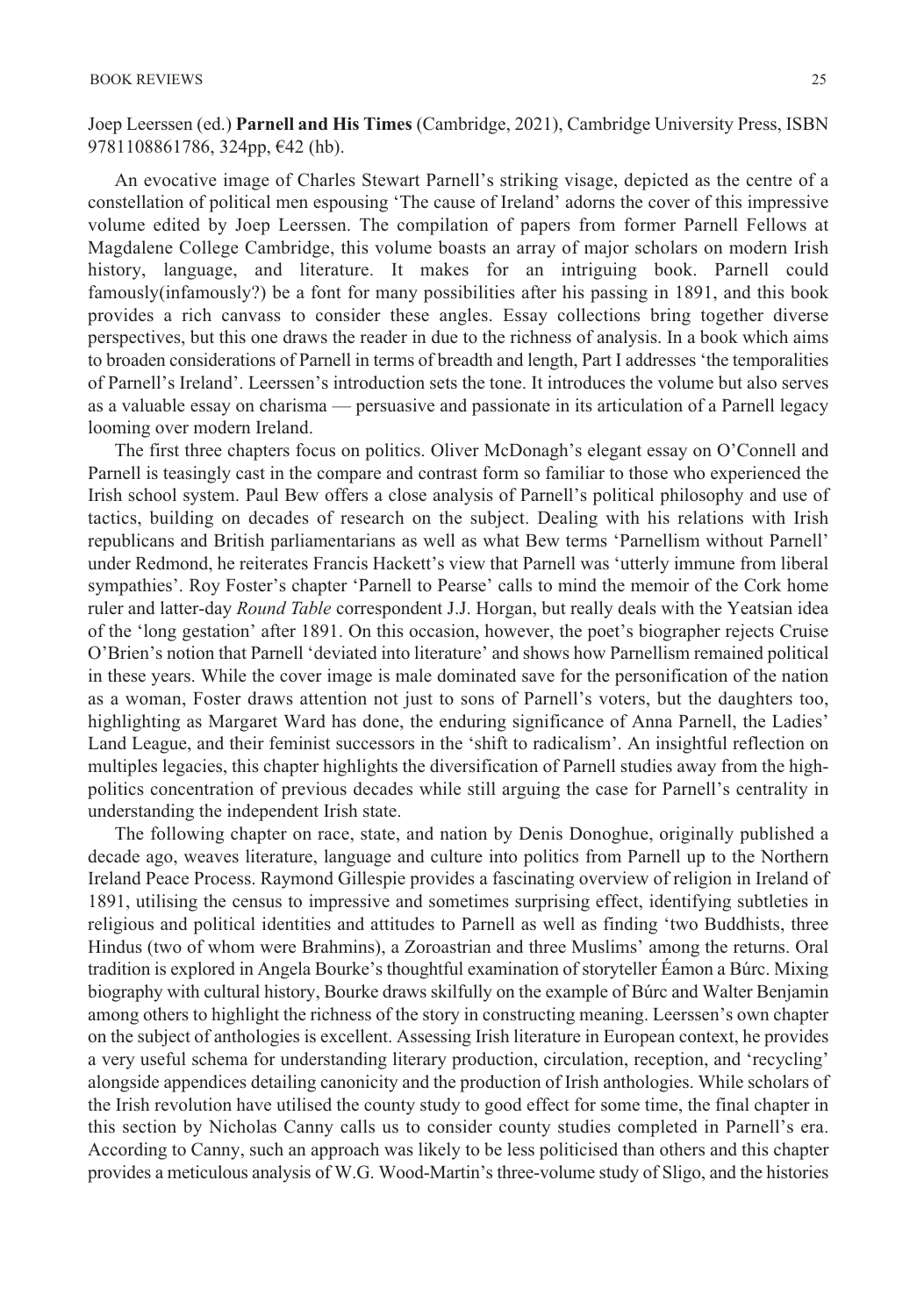of Clare written by James Frost and Canon Patrick White respectively. While White's approach differed, all three encapsulate what Canny calls the 'efflorescence' of contemporary county-history writing.

Part II of this collection looks to the post-Parnell period with a slightly more literary flavour to the essays. Frank McGuinness's short piece on *Dubliners* analyses the 'tyrannical, timid male' James Duffy and the tragedy of Emily Sinico in Joyce's 'A Painful Case' against the backdrop of the Parnell-O'Shea affair. Edna Longley draws on Walter Pater to problematise notions of Yeats and Joyce as opposites while language itself is the subject of Helen Vendler's subtle, erudite analysis of Yeats's adjectives. Declan Kiberd's 'Modernism in the Streets' adopts the perhaps surprising comparison of Joyce and Pearse. Both admired Parnell and Kiberd considers how both sought to reduce the 'sense of felt distance between street and stage' before reflecting that ultimately Pearse's 'theological radicalism [was] retrofitted to a conservative Catholicism' and *Ulysses* 'reduced to an excuse for an annual Dublin drinking festival'. Parnell's Belfast speech of 1891 serves to initiate a change of perspective in Terence Brown's contribution on modernism and the city. Brown highlights how Belfast largely escaped the imagination of Irish modernists, but provides rich insights here, analysing in particular the work of Richard Rowley, Louis MacNeice, and the urban setting of modernist texts. Contrasting it with the cherished ancient Ireland, he also considers Belfast in eastwest perspective in the context of what he terms 'North British capitalism'. Claire Connolly's expertise on matters maritime presents another consideration of connections across the Irish Sea tracing a history of crossings from Jonathan Swift to Edna O'Brien.

Thomas Bartlett's essay on F.X. Martin moves the focus firmly back to Dublin, offering an entertaining account of how Martin got the chair of medieval history at UCD before assessing his contribution to the historiography of the Rising. The penultimate chapter of the volume by David Fitzpatrick offers an iconoclast critique of the Rising centenary before Clair Wills analyses 'literary belatedness' drawing on Edward Said's work on late style in her concluding examination of Mahon, Muldoon, and Heaney. Probing the idea of 'productive anachronism', Wills's piece covers much intellectual ground, encompassing Irish and international concerns while also providing a suitable bookend, musing like Foster, 'was Parnellism the end of something or a beginning?' While readers will be left to debate this question, this collection provides ample intellectual food for thought for anyone with an interest in modern Ireland, and the history and literature of Irish nationalism.

## **Martin O'Donoghue**

Patrick McDonagh **Gay and Lesbian Activism in the Republic of Ireland, 1973-93** (London, 2021), Bloomsbury Publishing, ISBN 9781350197473, 9 colour illus., 240pp, £76.50 (hb)

To date, most histories of the Irish gay rights movement center around David Norris' High Court legal battles in the 1980s. But when we center Norris, the fight for gay rights seems purely legal, and the 1980s are overshadowed by setbacks. Patrick McDonagh's work shows that the 1980s were actually a watershed period in Dublin, Cork, and Galway for gaining recognition and visibility, forging partnerships, and starting conversations about homosexuality in Ireland. Beyond changing the law, gay rights organisations had to fight social norms. Their missions to create community for gay and lesbian individuals in Ireland while also raising awareness about "homosexuality" in Ireland were dangerous, contested, and absolutely essential to the social and political changes of the 1990s. McDonagh lays out that groundwork in this meticulous study. The first two chapters focus on the Irish Gay Rights Movement and the Gay Liberation Front in Dublin. McDonagh emphasises the internationalism of the IGRM and GLF, and their community-building activities. In the isolating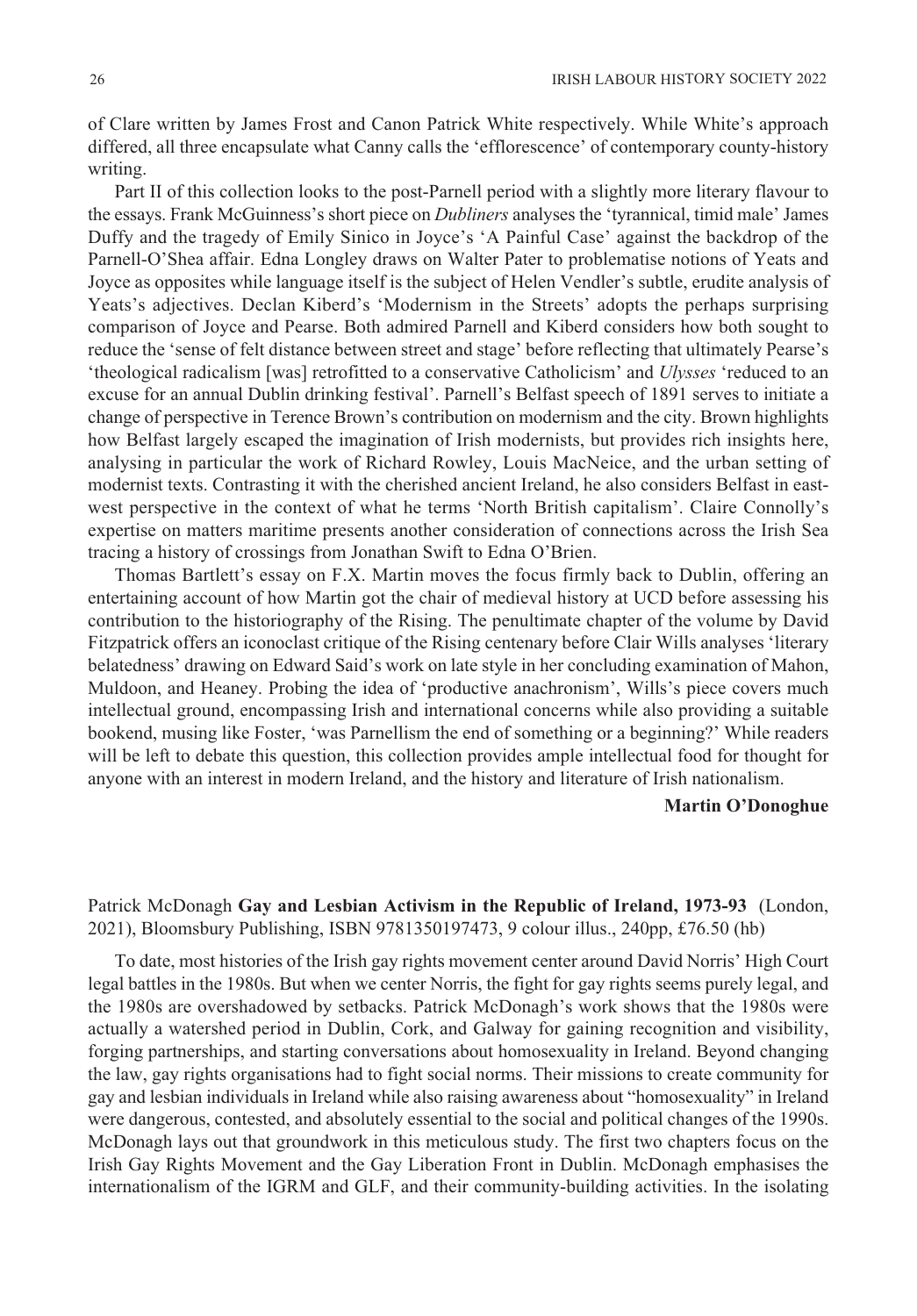silence of twentieth-century Ireland, McDonagh stresses the necessity of these organisations and the services they provided. But McDonagh also decodes the rivalry and non-cooperation of the IGRM and GLF. This tension is significant in the context of the rest of the book, because while in Dublin there was almost a big enough population to support two at-odds organisations, that was not the case in smaller communities like Galway and Cork.

Provincial Ireland is the focus of the third chapter, where social activism organisations had no choice but to work together to be able to serve their communities. In Cork, for example, the Cork Gay Collective had to band together with groups like Women Against Women Against Violence and Friends of the Earth to pool resources so that they could open the Quay Co-op. In the end, that space was formative in Cork lesbian organizing and socializing. McDonagh's study shows that provincial Ireland shifted the national narrative towards acceptance and decriminalisation, and that in those smaller communities, intersectionality was key to success. Intersectionality is a key theme in Chapter Four, where McDonagh emphasizes the partnerships that gay rights groups forged with the Students Union, the Irish Council for Civil Liberties, and the Irish Congress of Trade Union. Interestingly, while in the first chapter McDonagh notes the transnational connections of the gay rights organisations, in Chapter Four he shows the Irish government at odds with Europe. Irish politicians blatantly ignored their obligations to uphold European standards of human rights when the European parliament passed Recommendations and Resolutions opposing Ireland's anti-homosexual laws in the mid-1980s and would continue to ignore the European Court of Human Rights decision on Norris' case in 1988.

The government really failed its citizens when dealing with the AIDS crisis in the 1980s. As in the US, the UK, and elsewhere, it fell to the gay community in Ireland to both combat stigma of the "gay disease" and provide the entire country with accurate information. Gay Health Action--with no government support--spread correct and up-to-date information, pushed for better STD clinics, and provided support for those living with AIDS, including non-gay citizens. In the end, the GHA's role in providing the public with accurate and up-to-date information made their organisation - and the gay community in Ireland more broadly - all the more visible and appreciated. It will be useful to familiarize oneself with twentieth-century Irish history before picking up *Gay and Lesbian Activism in the Republic of Ireland*. For some readers, much of the magnitude of the described activism will be harder to see without reminders about what was going on in Ireland in the 1970s and 1980s. Without a firm grasp on Irish politics and economics, for example, few will understand the difference between Fianna Fail and Fine Gael, or the significance of appealing to "pink pound" tourists. McDonagh provides a clear sense of when and where the state, Catholic church, and individuals pushed back against queer visibility and representations in media, but not always with the depth of twentieth-century Irish history spelled out. And yet this might be a strength of the work if it drives readers to seek answers to these questions themselves.

In the final chapter, McDonagh argues that the decision and law to decriminalize homosexuality came not from outside pressure, but from within. The efforts of all the small and large gay rights organisations, the work that the Gay Health Action put in on behalf of all those at risk of HIV/AIDS, the community-building in Dublin, Galway, and Cork, and the partnerships with unions across the country created the conditions for the Dáil to finally put forth and pass a decriminalization bill. McDonagh introduces many activists by name. A general reader will likely recognize David Norris and Mary Robinson and know a bit of their biographies without explanation, and a historian of Ireland probably knows a bit about Grainne Healy, Tony Walsh, and Kieran Rose. But McDonagh is almost too generous here, listing the names of the many who gave their blood, sweat, and tears to fighting for gay and lesbian rights in Ireland. In just listing those names, we learn little else about these folks. Occasionally he drops little biographical details, like "Deirdre Walsh, who returned to Ireland in 1982 after moving to Berlin to 'come out'," (78) but those tidbits are infrequent. With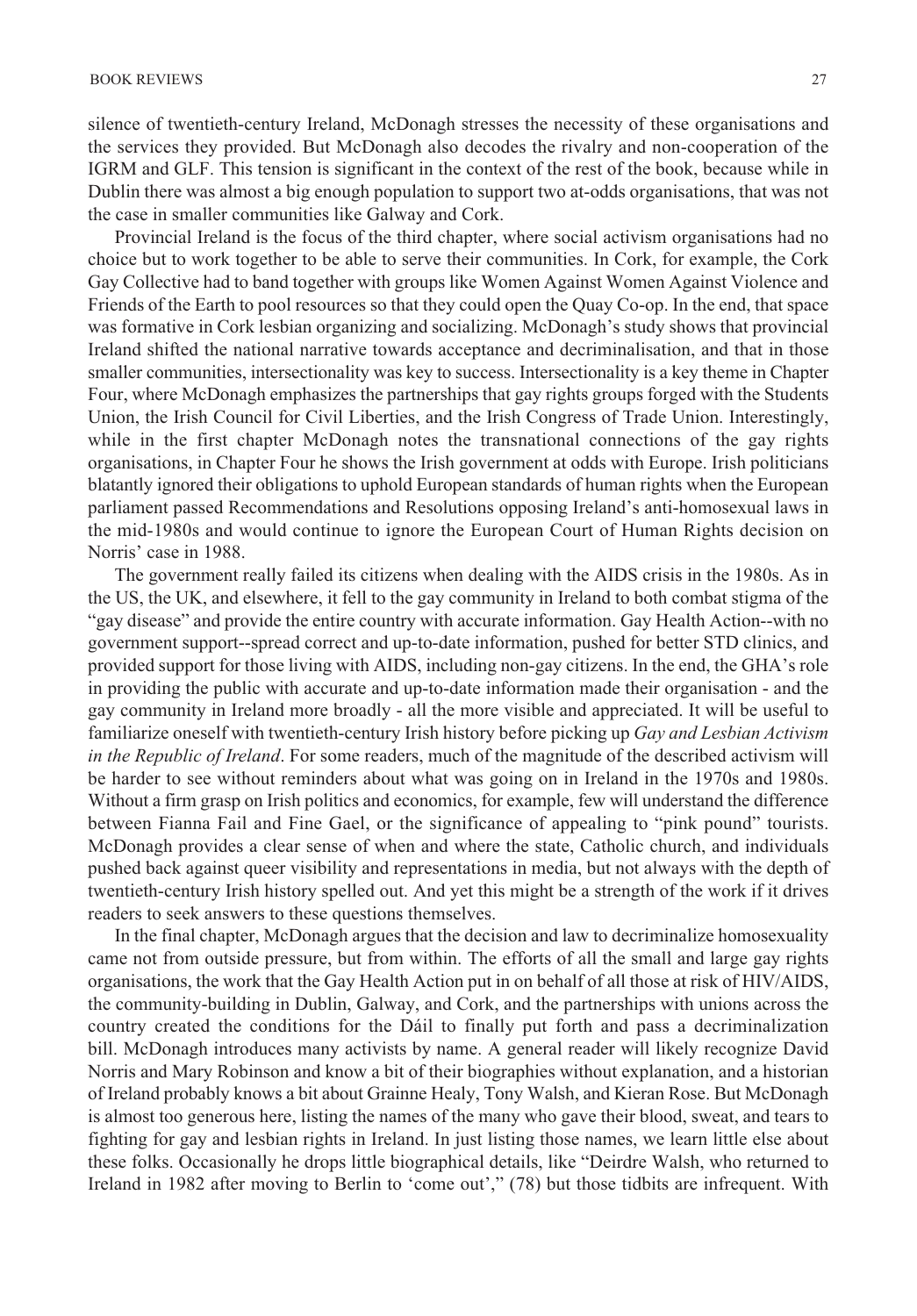revelations about the inner-workings of social activism groups, insights on the intersectionality of Irish activism, and a framework for understanding the shift in Irish social attitudes towards samesex desiring people, *Gay, and Lesbian Activism in the Republic of Ireland, 1973-93* will be useful in many classrooms.

#### **Averill Earls**

## Timothy Bowman, William Butler, and Michael Wheatley **The Disparity of Sacrifice: Irish Recruitment to the British Armed Forces 1914-1918** (Liverpool, 2020), Liverpool University Press, ISBN 978-1-789-62185-3, 298pp, £85 (hb)

While Ireland escaped conscription in World War One, the memory of the Irishmen who served in the British Forces has been conscripted into the history wars waged over the past three decades. The experience of Irish servicemen has been described as forgotten (although this is questioned by Pádraig Yeates). The elision of the memory of the great war is not unique to Ireland. For Poland, the Great War preceded the nation state and is a 'forgotten war' to this day. Recent years have witnessed a re-evaluation and this work is the latest manifestation of this process. It is a comprehensive and detailed study of British policy towards army recruitment in Ireland. The phrase disparity of sacrifice goes to the heart of the book's arguments: that Irish recruitment levels were much lower than in Britain and that within Ireland, recruitment levels were much higher in Ulster than in the rest of Ireland, and much higher in urban rather than in rural areas.

Irish recruitment levels were a source of political controversy with Redmond always taking an optimistic view of recruitment levels in the South and West, while Carson and Ulster Unionists generally took an opposite view and stressed the higher levels of recruitment in Ulster. This work bears out Carson's viewpoint, but in a highly nuanced manner. Higher recruitment levels in Ulster were due in part to the efforts of Joe Devlin, one of the few IPP MPs to take an active pro recruitment stance. Low levels of recruitment in Ireland were a concern to the allies throughout the war, and even led the exasperated French to propose the formation of an Irish brigade in the French Army. This bizarre proposal illustrates the depth of the problem the British faced (and would have been worthy of a more extensive treatment than the passing reference it receives). The book consists of six chapters. In the opening chapter, the authors examine how the army reforms of 1908 created the Territorial Force in Britain , but not in Ireland. The British government was reluctant to put arms into the hands of Irish civilians for fear of IRB infiltration. The authors argued that this weakened the development of an amateur military culture in Ireland which had consequences in the period after 1914. Chapters two and three deal with the contrasting experience of recruitment in Ulster and in the remainder of the country. The authors describe how there was a delay in endorsing enlistment in Autumn 1914 until Unionists and Nationalists had secured their differing short-term objectives on the Home Rule1914 Act.

Chapter 4, 'Bureaucracy Propaganda and the Conscription Crisis' is the best chapter and describes the failure of official recruitment in Ireland, of publicity by the recruiting authorities, notably the successful if short lived campaign of Hedley le Bas in 1915. Chapter 5 deals with the recruitment of officers, a matter which is often neglected. It outlines the failure to establish OTC units in Catholic secondary schools. The final chapter compares Irish and British recruitment rates and demonstrates that while recruitment in Ireland was an overwhelmingly urban phenomenon , the level of recruitment in rural Ireland was much lower than in agricultural areas of Britain. This chapter draws the reader to the conclusion that from a UK perspective the significant point is not how many Irishmen served, but how few. The work is focussed on the abundant British sources, unsurprisingly given the role of one of the authors in the British National Archives. However, this has meant that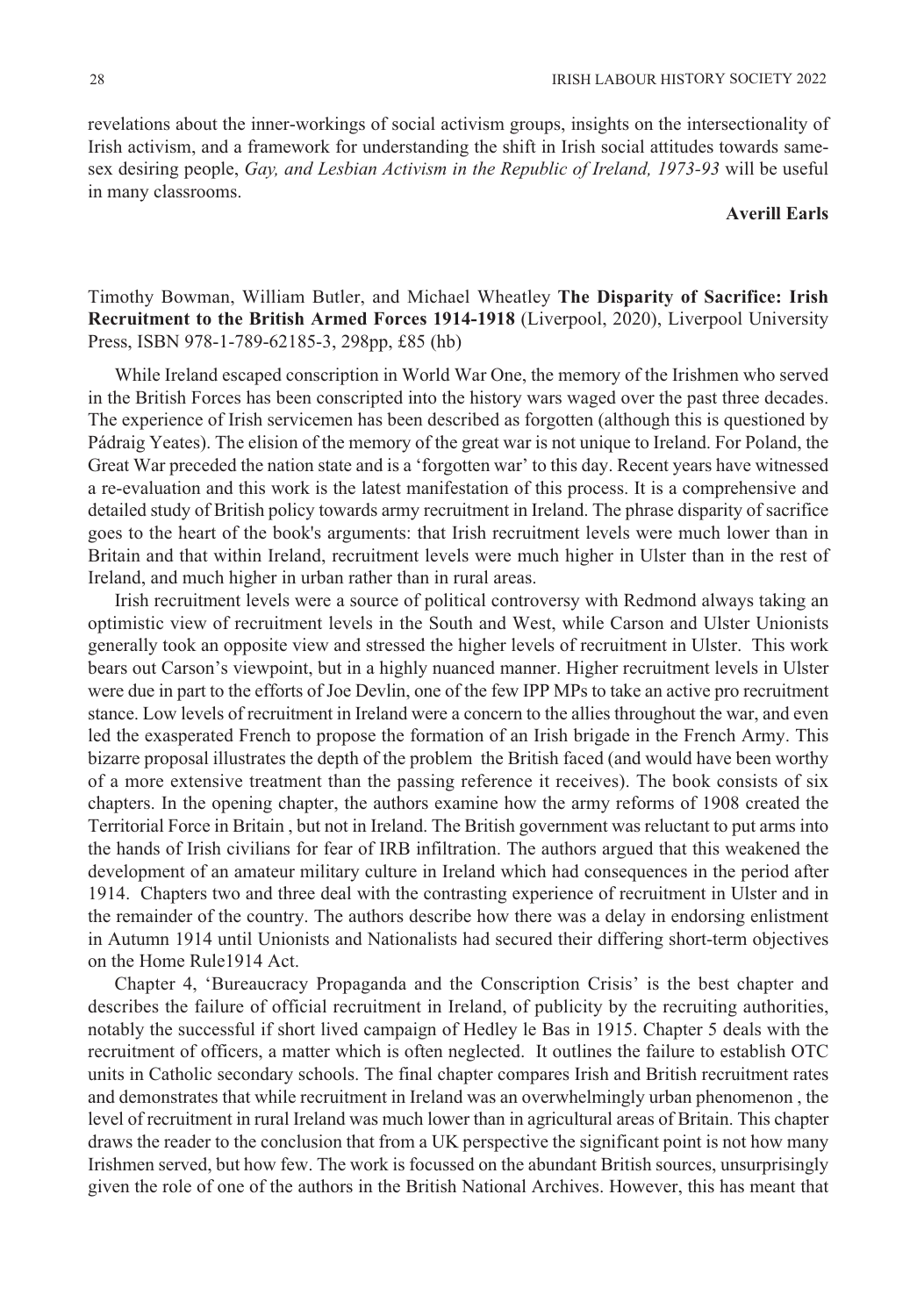Irish sources receive much less attention. The elephant in the room - anti conscription activismreceives scant attention. The BMH witness statements contain frequent reference to Anti conscription sentiment and activities. Ecclesiastical archives will document the anti-recruitment activities of the bishops of Dublin and Limerick; Archbishop Walsh of Dublin disciplined a curate for speaking at a recruitment meeting. The work underplays the labour market effects of recruitment and how Irish employers reacted. There are notable omissions in the bibliography such as Padraig Yeates' Dublin Trilogy, Paul Taylor's *Heroes or Traitors* and Jérôme Aan De Wiel's work on the Catholic Church during World War One.

Notwithstanding these reservations this is a valuable work which clarifies and amplifies our understanding of Irish service in the British forces. The work is even more valuable because of the detached and forensic approach to a subject which has attracted too much polemic and not enough analysis. It deserves a wide readership which it probably won't receive due to the rapacious cover price.

## **Peter Rigney**

## Catherine Corless, **Belonging; A Memoir of Place, Beginnings and One Woman's Search for Truth and Justice for the Tuam Babies** (Dublin, 2021), Hachette Books Ireland, ISBN 9781529339765, 352pp, € 23.74 (pb)

*Belonging* documents Catherine Corless' work on behalf of the children who died in Tuam Mother and Baby Home and their surviving families. Though written for a popular audience, it will be of interest to academics and researchers. Corless retells in some detail the well-known story of how her unpaid local history project prepared as coursework for an adult education class eventually provoked a state investigation into abuses in Ireland's network of mother and baby homes and county homes. We know now that the Mother and Baby Homes Commission of Investigation paid little heed to survivors' and adopted adults' testimony, reaching limited findings which in turn grounded a narrow redress scheme. This book is a timely intervention because it returns our attention to the campaign for justice that began in Tuam, and to the people the state is all too willing to ignore. Corless insists that the harms suffered in Tuam are ongoing; that people live with them still, that we are not yet ready for commemoration.

The book is a research story, rooted in archives, libraries, records, databases, and interviews. At times it is a meticulous guide to methods developed in helping others to trace the family relationships sundered by Irish institutions in the twentieth century. Anyone seeking to recover their family history from available records could do worse than start with Chapters 56 and 57 of *Belonging*. Corless often expresses anxiety about her lack of formal research training, but she is thorough and careful. She is an informed critic of obstacles to truth-seeking in Ireland; we follow her as she deals with Tusla and as her research is needlessly supervised in a local archive. She always supplements what she finds on paper with the testimony of people who were mothers and children in the Tuam Home; presenting individual narratives at length and in the words of the people who told them to her. We share her wonder in Chapter 34 when, after dogged efforts to access local memory of the Tuam home she finds and restores the recorded words of Julia Carter Devaney, who had lived and worked there. What emerges are rich, full stories which stand in contrast to the anonymised and partial fragments reproduced in the Mother and Baby Home Commission Report. Chapter 80 is a brief but insightful critique of the Commission's account of what happened in Tuam.

Corless generously shares her own motivations for the research and shows how her search for other people's family history becomes entangled with her own. Hers is not a simplistic search for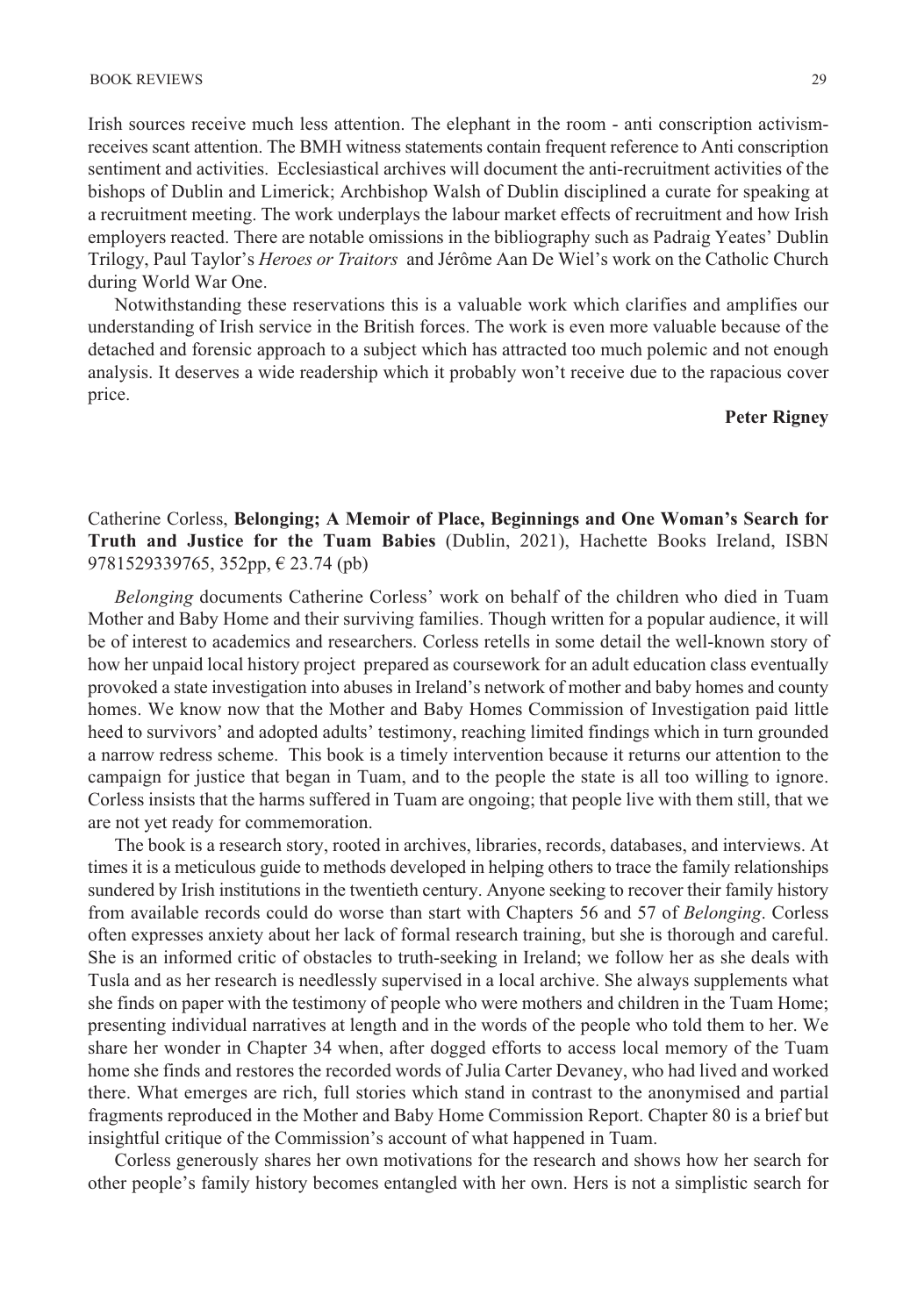truth; she has a deep understanding of families' capacities to cling to their secrets. In Chapter 59 she ruefully acknowledges that she may never truly know her own mother's story. Some stories can never be uncovered. Corless clearly sees her research as of a piece with wider campaigns for recognition of the 'Tuam babies', and she charts those campaigns from the inside, bringing readers with her into RTE studios, political meetings, a community ceremony staged as a counterpoint to the Pope's state visit, and one difficult encounter with the Bon Secours nuns. She is frank about the frustration and exhaustion involved in taking on the state. I was struck by repeated accounts of being left out of state processes; finding out about key developments on the radio or being interviewed about the Mother and Baby Home Commission Report before she could possibly have had time to read it. Despite that, she repeatedly expresses sympathy for key government figures, hoping always for progress.

This is not a self-consciously feminist book, but it does broach clear feminist themes, including motherhood, marriage, class, and faith. In the last decade, Ireland has been repeatedly shaken by women of Corless' generation and older; survivors of symphysiotomy, Magdalene laundries and homes, tireless advocates for gender equality and reproductive justice. Catherine Corless' is another urgent elder female voice. The book will be a useful companion to other women's research stories (think Doreen Ní Ghríofa's *A Ghost in the Throat*) and campaign histories (think *Ireland and the Magdalene Laundries: A Campaign for Justice*) and deserves a wide readership.

#### **Máiréad Enright**

## Thomas Earls FitzGerald*, Combatants and Civilians in Revolutionary Ireland, 1918-1923,* (London, 2021) Routledge, ISBN 780-0-367-33352-2, 256pp, £95 (hb)

Do we need yet another well written and researched local history of the War of Independence that locates it in its' wider national and international context? Probably not, but books such as this one on the War of Independence, Truce and Civil War in Kerry are necessary to us as social animals because history is memory and memory is identity and we need all three to function. It is a pity that pricing policy for academic publications means that the information in it will only percolate slowly into the wider body politic. This book is obviously a work of love, if you can apply that term to a forensic examination of violence. There is very little in it on social history, beyond some examples of agrarian agitation overlapping with IRA activity during the Truce period, especially among Volunteers who opposed the Treaty. The only significant mention of the labour movement is the Tralee Trades Council, which joined other public bodies in calling for the IRA to take over policing in the town in April 1920 after a demoralised and intimidated RIC had given up. By now the Trades Council had a well-established reputation for militancy and support for the independence movement.

The British Government's solution to the policing problem was to introduce the Black and Tans incrementally, augmented by the Auxiliary Division of the RIC, better known as the Auxies. That these developments saw an escalation in violence should not have come as a surprise to anyone; the violent repression of the Civil Rights movement by the state in Northern Ireland half a century later saw a resurgence of republican and loyalist paramilitarism. The function of armed organisations legally constituted or otherwise may ostensibly be to maintain the existing order or replace it with another, but their real purpose is to dominate the territory in which they operate and above all the host population. The quickest way to control people is through fear. It is a powerful and a contagious emotion, of which Covid has given us a sharp contemporary reminder. In the constant tug of war between historians FitzGerald belongs to what might be called the pro-IRA camp. It's not that he absolves it of committing terrible acts, but he makes a strong case for saying that the Crown forces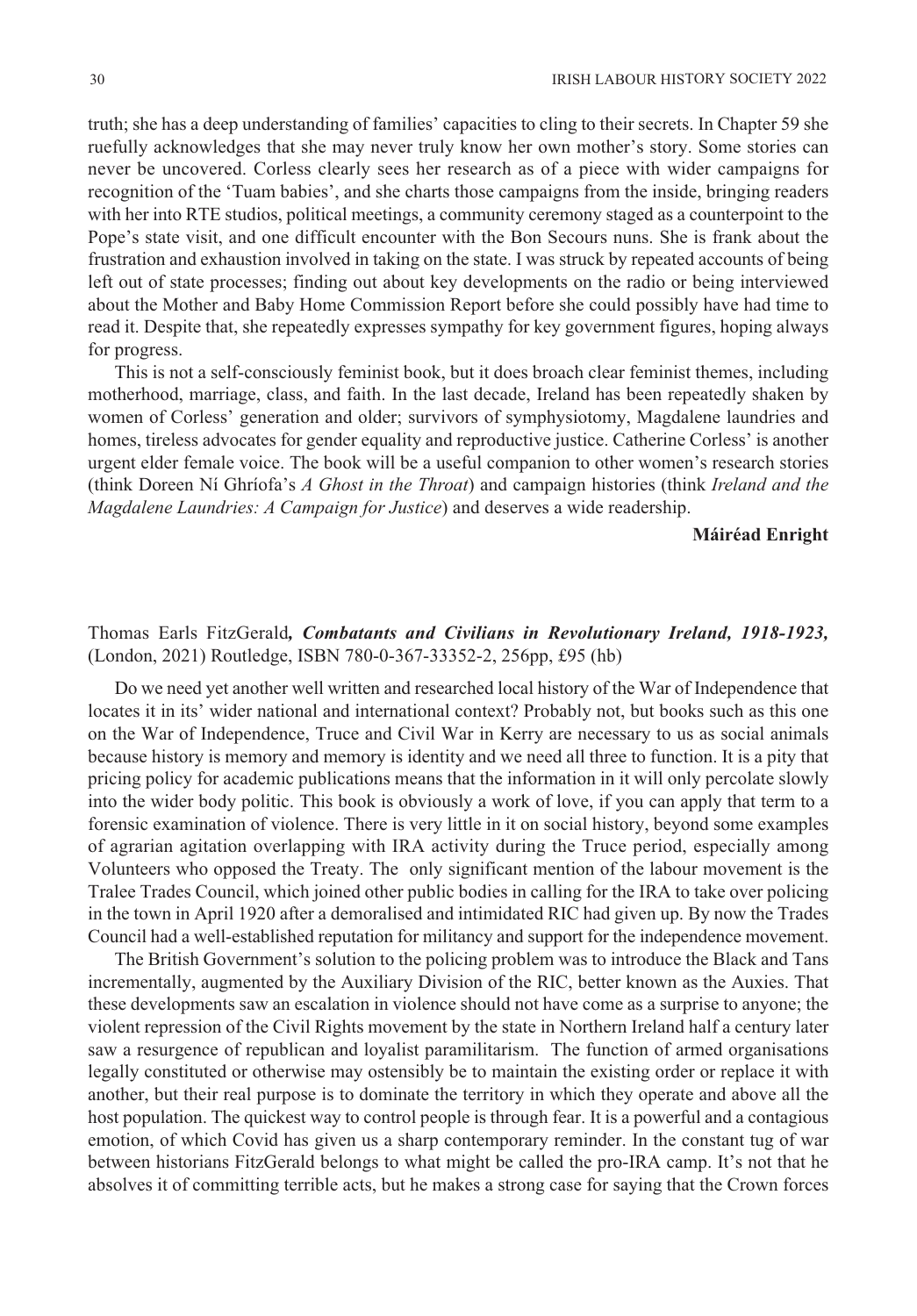were far worse. I don't think that has ever been seriously contested but bringing attention to the crimes of the IRA as opposed to the Crown forces has always been controversial in a society where the majority of the population sides with the 'Patriots' as opposed to the 'Traitors', to borrow Evelyn Waugh's convenient terminology from *Scoop*.

Regardless of one's perspective on the legitimacy of the rival combatants, FitzGerald's account demonstrates yet again that those at greatest risk in a conflict zone are non-combatants. These are the people in the middle without the means to defend themselves, not least from their self-appointed defenders. Those most at risk are those who do not to accept the communal consensus. In Kerry a century ago it was loyalist businessmen and landowners who were the targets. In the more recent troubles, it was disruptive youth in the ghettoes. Deploying soldiers to police communities doesn't work and neither does using paramilitaries to do it. Even police and soldiers answerable to the courts can slip the leash, while paramilitary forces have no leashes. As FitzGerald shows, when he examines attempts by Dail Eireann and the IRA GHQ to investigate allegations of widespread intimidation, theft and even murder by IRA members during the Truce these were largely ignored in Kerry while the anti-Treaty IRA leadership was far too preoccupied with military matters to attempt the creation of a civil administration. If we can't thank the British Government for anything else in the Troubles it did limit the amount of munitions its opponents could import to a trickle, avoiding the levels of slaughter generated by similar ethnographic conflicts elsewhere in Europe. And in case readers are tempted to feel sorry for themselves spare a thought for their contemporaries in Former Yugoslavia where successor states are busy rewriting their histories.

Compared with them, our history and its problems are breathtakingly simple. We only have to contend with the legacy of one imperial power and two native populations. In former Yugoslavia you have three nationalities with three religions and the legacy of four Imperial powers. All are now involved in a competition to achieve victim hood because that will give them more status and influence within the international community, and above all the EU than any amount of chest beating. With Croatians having to explain away concentration camps like Jasenovac from the 1940s and Serbs the Srebrenica massacre from the 1990s this is proving quite a challenge. Unfortunately, books like this can ignite as many legacy rows as they resolve. All those engaged in such battles need to remind themselves that studies such as this are useful for helping communities understand where they came from, but the past cannot heal us.

## **Padraig Yeates**

Margarita Cappock (ed.), *Sarah Cecilia Harrison: Artist, Social Campaigner and City Councillor*, (Dublin 2022), Four Courts Press & Dublin City Council, ISBN 978-1-8384635-1-9, 266pp, Ills. Full Colour,  $E20.65$  (pb)

Published by Four Courts Press, this new collection on Sarah Cecilia Harrison (1863-1941) brings together four essays on different aspects of her life and work, along with a detailed chronology and listing of artworks. Richly illustrated in full colour throughout, it is a welcome volume on Harrison's artistic and political careers and will bring her into the sight and minds of many for the first time. Although Harrison is well represented in Ireland's cultural institutions – for example, in the National Gallery of Ireland, the Hugh Lane Gallery, and the Ulster Museum – and appears in the standard reference works of Irish art history, there is still much to be revealed and understood about this rather enigmatic artist and politician. As editor of the volume, Margarita Cappock contributes the leading essay, outlining the span of Harrison's life from birth to death. Born into a Protestant, nationalist, and politically active family in County Down, Harrison's home life was somewhat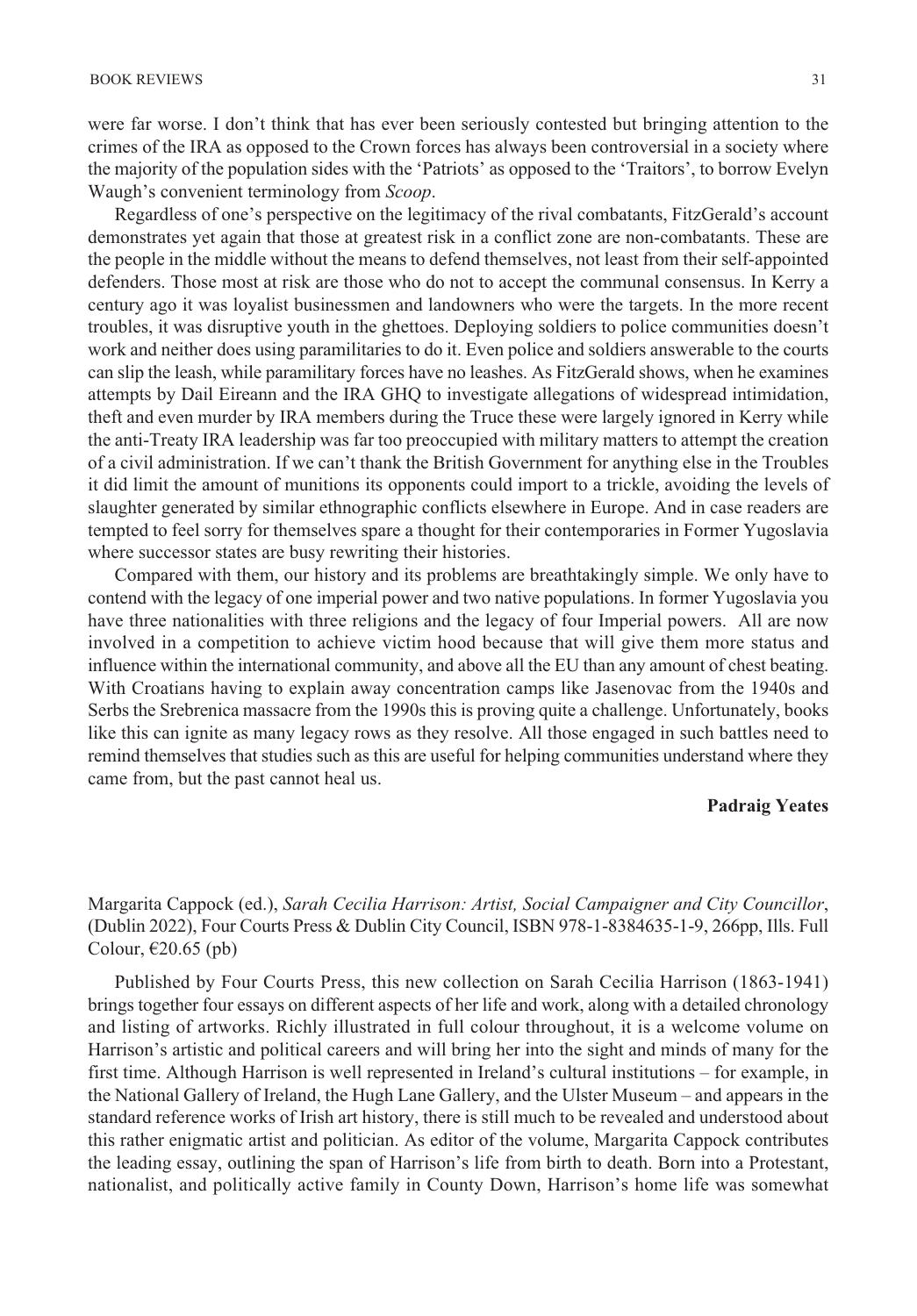unconventional: for example, her mother's second husband was younger than Harrison herself - and this, along with other family anecdotes set the tone for the subject's independent, creative, and political life. After her father's death in 1893, Harrison's mother relocated the family to London, and while this is where her formative education took place, she retained close links with Belfast and Dublin. The strongest sections of this introductory essay are those dealing with Harrison's support of and involvement in Hugh Lane's campaign for a gallery of modern art in Dublin, reflecting Cappock's deep knowledge of the gallery and its foundation. Having become acquainted with Lane in the early years of the twentieth century, Harrison raised funds, campaigned for a suitable building, and wrote the first catalogue of the collection. They evidently worked well as a team, and Cappock's narrative is bolstered with snippets from the rich archive of letters in Lane's papers at the National Library of Ireland.

Perhaps the most surprising section of this essay is that which outlines Harrison's association with Lane's Dublin project following his death on the *Lusitania* in 1915. While the facts around the discovery of an unsigned codicil to Lane's will and the protracted battle to retain the collection of paintings for Dublin (as spearheaded by his aunt, Lady Gregory, and W. B. Yeats) is a cornerstone of twentieth-century Irish cultural history, Harrison's reaction to these events is not as well-known. This is, perhaps, because of the difficulty in understanding or finding motive for her behaviour: as Cappock outlines, following Lane's death, Harrison was adamant that both the will and codicil were forgeries, and that she, as Lane's publicly unacknowledged fiancé, was privy to another final will and testament that bequeathed the paintings to Dublin, rather than London. This was repudiated by Lane's family and supporters, isolating Harrison from the cultural circles which sought to retain Lane's important collection of modern paintings for Dublin. Although Cappock offers some speculation on why Harrison reacted in this way, and on the validity of the possible betrothal, the reader will find little satisfaction in these. Undoubtedly Harrison's erratic behaviour at this time poses a conundrum for her biographers as they must navigate between championing their subject, offering a full account of her life, but also to some extent protecting her reputation, especially when so many of her contemporaries were quick to castigate her.

Cappock's account of Harrison's life is followed by three much more tightly focused essays: Hannah Baker delves into Harrison's artistic training at the Slade School of Art, London; Senia Pašeta locates Harrison within the campaign for women's rights and suffrage in Dublin; and Ciaran Wallace highlights her priorities during her time in the city council. Baker, who is currently undertaking doctoral research on Harrison, offers a lucid account of her time as a student at the London art school and how this influenced Harrison's practice as a portraitist. Her works, as Baker rightly highlights, are quite different in style to her Irish contemporaries – such as Walter Osborne, for example – and Baker's positioning of Harrison in relation to her teachers, particularly the French painter Alphonse Legros (1837 – 1911) is enlightening. Readers interested in the technical aspects of Harrison's artistic work will find much to relish in this essay. Pašeta and Wallace's accounts of Harrison's activist and political work flesh out her undertakings outside of the studio and connect nicely with themes that have come to the fore elsewhere during the Decade of Centenaries. In her essay, Pašeta shows how the women's movement in Ireland encompassed many shades of political opinion, and it is interesting to read how women – including for familiar figures such as Hannah Sheehy Skeffington and Kathleen Lynn – navigated a complex associational network. Wallace brings the reader both into the council chamber and the hearing rooms of the Local Government Board, and Harrison's dealings in this sphere with William Martin Murphy add important texture to her involvement in the gallery project, of which Murphy was a staunch opponent. Perhaps it is in the confluence of her artistic and political careers that a more nuanced exploration of Harrison's actions after Lane's death might be found. In the same year as her close friend and collaborator died so suddenly and tragically, Harrison lost her seat on the city council and a busy, active period of her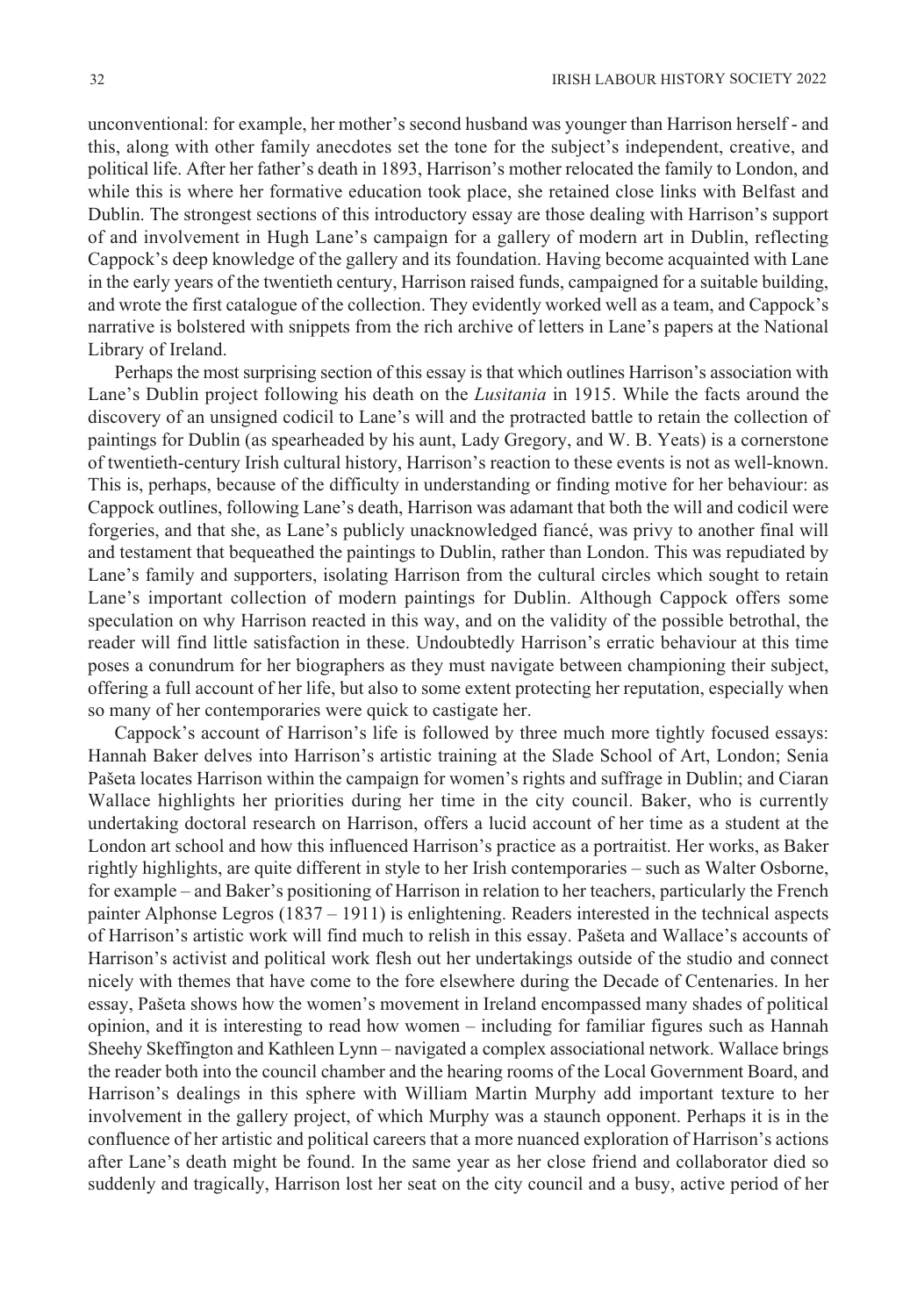life was drawn to a close: the combined effect of this on her health and well-being was surely not insignificant.

Perhaps inevitably for multi-authored collection there is some repetition between the contributions, and a more thorough editing may have eased this for the reader. It is also a shame that many of the artworks are reproduced without their frame: for example, the intricate carved and stepped frame of Harrison's 1890 self-portrait in the Hugh Lane Gallery is an intrinsic part of the artwork, and the reader who cannot visit the gallery easily is the poorer for this. These are small quibbles however, and this volume is certainly not the last word on Harrison. It can only be hoped that in time it will be joined by a book length study by Hannah Baker, drawing on her doctoral research to add another layer of colour and tone to Harrison's fascinating life.

## **Kathryn Milligan**

Shay Cody (ed) **Tom & Marie Johnson; Seeking No Honours,** (Dublin 2021), Irish Labour History Society, ISBN 978-0-9560529-9-5, 136pp, €15 (pb)

Seeking No Honours is an aptly titled and thoroughly crafted compendium on the lives of the most underappreciated figures in the history of the formation and evolution of modern Ireland, - Tom and Marie Johnson. Unquestionably, their contribution not only influenced, but laid the basis for all that is most inclusive, democratic, and best in our current condition. The pamphlet contains a central main piece by Shay Cody. This is complemented by a superbly incisive analysis by Padraig Yeates and a profound appreciation by Brendan Howlin. It concludes with a deservedly empathetic review dedicated almost exclusively to Marie Johnson by Charles Callan. The core document is a thoroughly researched short narrative by Shay Cody. Painstakingly drawing on several sources including new material from the files of the Bureau of Military History 1913 – 1921, the author traces the journey travelled by the Johnsons through our formative years influencing, and at critical junctures determining the route as they went. Employing the use of deftly selected quotes the text highlights the critical intersections at which the intervention of Tom Johnson and the Labour Movement was to dictate the direction of things.

This approach results in a concise summary of the chain of events leading to independence for the twenty-six counties through the wilderness years of the counter-revolution and theocratic state, to the late 1960's and the initial indicators of our progression to an as yet incomplete modern secular democracy. Skilfully the epic is encapsulated within an eminently accessible seventy pages. Conciseness is facilitated by reliance on one hundred and sixty supporting footnotes and four appendices conveying the extensiveness of the depth of research conducted. It comprehensively explores the character of Tom Johnson's personality. Devoid of any scintilla of egoism or selfinterest and ingeniously industrious, he was a person of keen intellectual prowess. All of it was completely deployed on the challenge of incrementally progressing the struggle for egalitarianism. While this is deeply interesting, its most important aspect is elaboration of the role played by the Labour Movement in the national liberation struggle and in the establishment and preservation of our democracy. At the outset, the slander that Johnson was ambivalent about the struggle for national independence is highlighted, dissected, and debunked. Indeed, the entire publication repudiates this aspersion which was conjured up by the competing brands of narrow nationalism, eager to dispense with the irritation of the aspirations of the working class, as they struggled to assert their claim to their perceived inheritance during the immediate post- independence period.

The narrative then takes us through the Johnsons' initial engagement with Belfast Trades Council and the infant Socialist and Political Labour Movement here. Then we go on to the Great Belfast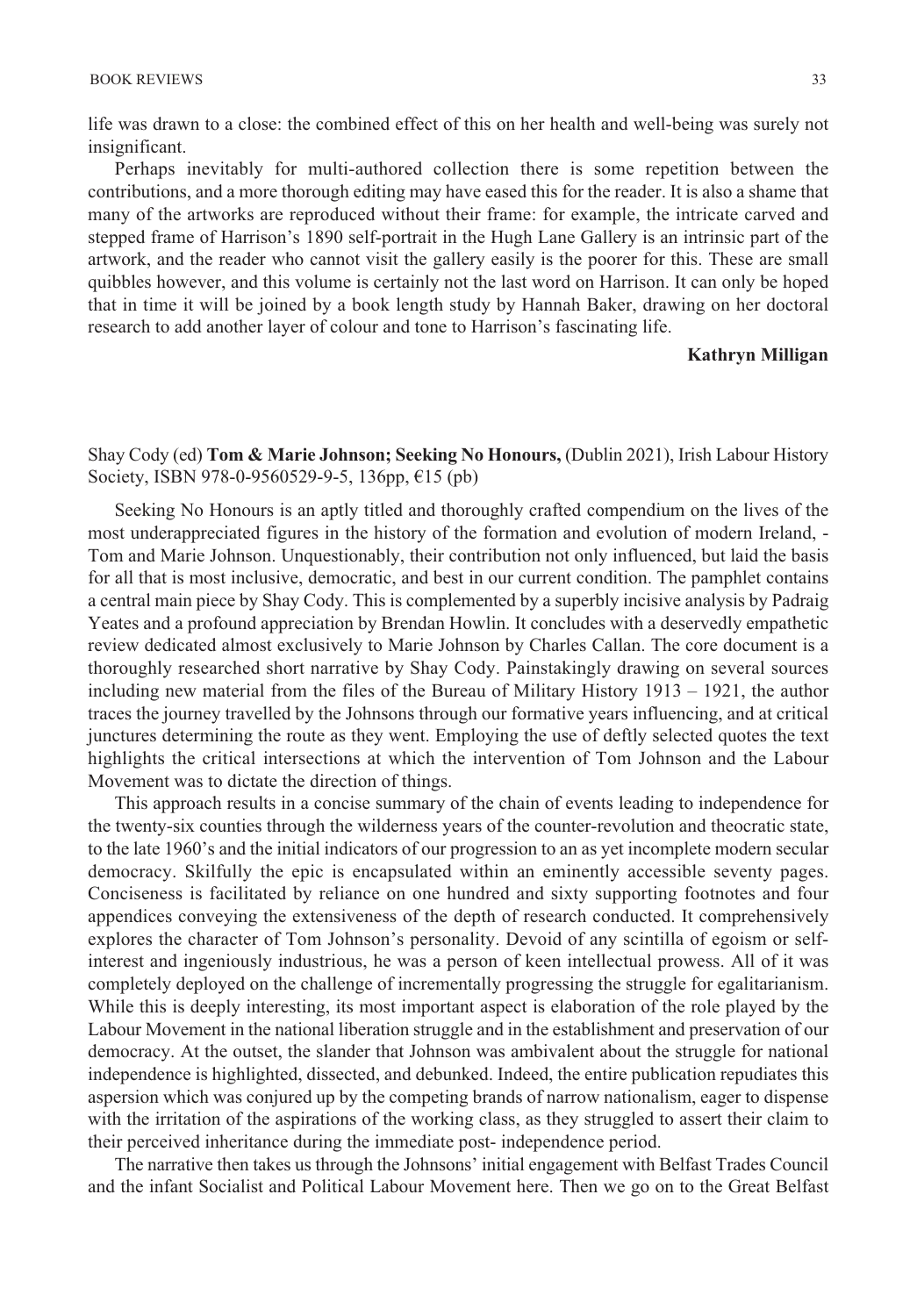Dock Strike of 1907 and their introduction to Jim Larkin and later James Connolly. In both cases the initial relationship was of a warm comradely nature, even to the extent of being one of patronage. With the passage of time, it would drift and change: to physical and political remoteness - though never antipathy - with Connolly; but to bitterly destructive conflict with Larkin. Unfortunately, the requirement for brevity limits the analysis to the interpersonal differences, thus precluding exploration of the underlying wider global ideological confrontations within the Second International, which they manifested. On then to the Lockout - the defining confrontation between Capital and Labour. Here we are introduced to the ever-pragmatic role played by Tom and Marie, from fundraising across the North of England, to helping in the soup kitchen in Liberty Hall, to crucially conciliating with the TUC and the Movement in Britain.

Next the journey opens out onto Home Rule, the founding of the Labour Party, the tragedy of WW1 and then to 1916, the loss of Connolly and the transformed environment of the aftermath. The author delves authoritatively into the immensity of the challenge which faced the leaders of Labour. They had to navigate a coherent course through the gigantic torrents of the competing nationalisms, Orange and Green. For some of them it was solely about preserving the fragile unity of the industrial arm and avoiding Connolly's 'carnival of reaction.' For Tom Johnson, who had already emerged as a key figure in the leadership, it was about all that, but it was also about seizing the opportunity to assert the egalitarian vision signalled in the Proclamation of 1916 which would be scoped out in the first draft of the Democratic Programme. Consequently, under Johnsons' guidance Labour opted against a passive minimalist 'wait and see, servile pay and conditions' role throughout those tumultuous years. Ever since the advent of the Home Rule debate 'the Englishman' actively supported the full independence of all of Ireland, vigorously opposing partition and bringing most of the Movement with him. It strained industrial unity, but ultimately division was avoided.

The Labour Party and Trade Union Congress seized the initiative in the anti-conscription campaign declaring the General Strike of 23rd April 1918, offering as the narrative puts it, "…*a class-based opposition to conscription instead of a nationalist one"*. They abstained from contesting the General Election giving way to the national interest but insisted on asserting the claim of the working-class and the dispossessed to their rightful stake in a new Ireland through the Democratic Programme, which was skilfully crafted by Tom Johnson. This signature blueprint for a truly inclusive Republic went on to serve as the platform on which the war of independence was fought. Organised Labour played a key, though grossly underacknowledged, role in that historic confrontation. It included winning the first global recognition of our Independence at the Bern Conference of the Socialist International in February 1919 and the successful General Strike of April  $12 / 13<sup>th</sup>$  1920 in support of the prisoners, followed shortly afterwards by the munitions strike which crippled the British war effort for months. The author correctly highlights the sheer brilliance of Johnson's planning and execution and most importantly his political direction from a class as distinct from a nationalist perspective.

To its credit the narrative also ensures that Johnson's critical work as the Secretary of the Irish Labour Party and Trade Union Congress is not neglected amidst the tumultuous events of the period. It outlines his efforts to bring about the restructuring of the Movement in 1919 to optimise its latent potential. These were to be frustrated by a mentality afflicted by a poverty of ambition among most of his contemporaries. Tragically, it would not be the last time that was to happen. Despite its brevity, the text comprehensively reveals Johnson's and Labour's pivotal role in the foundation of the new State, decisively laying the foundation for its ultimately democratic character. Efficiently it takes us through their response to the Treaty, their successful campaign in the General Election of 1922 and their subsequent insistence on a functioning Dail, the principle of accountability and the primacy of the rule of law. The latter is superbly illustrated by the simple technique of quoting Johnson's seminal address following the institutionalised murder of Rory O Connor, Liam Mellows, Joseph McKelvey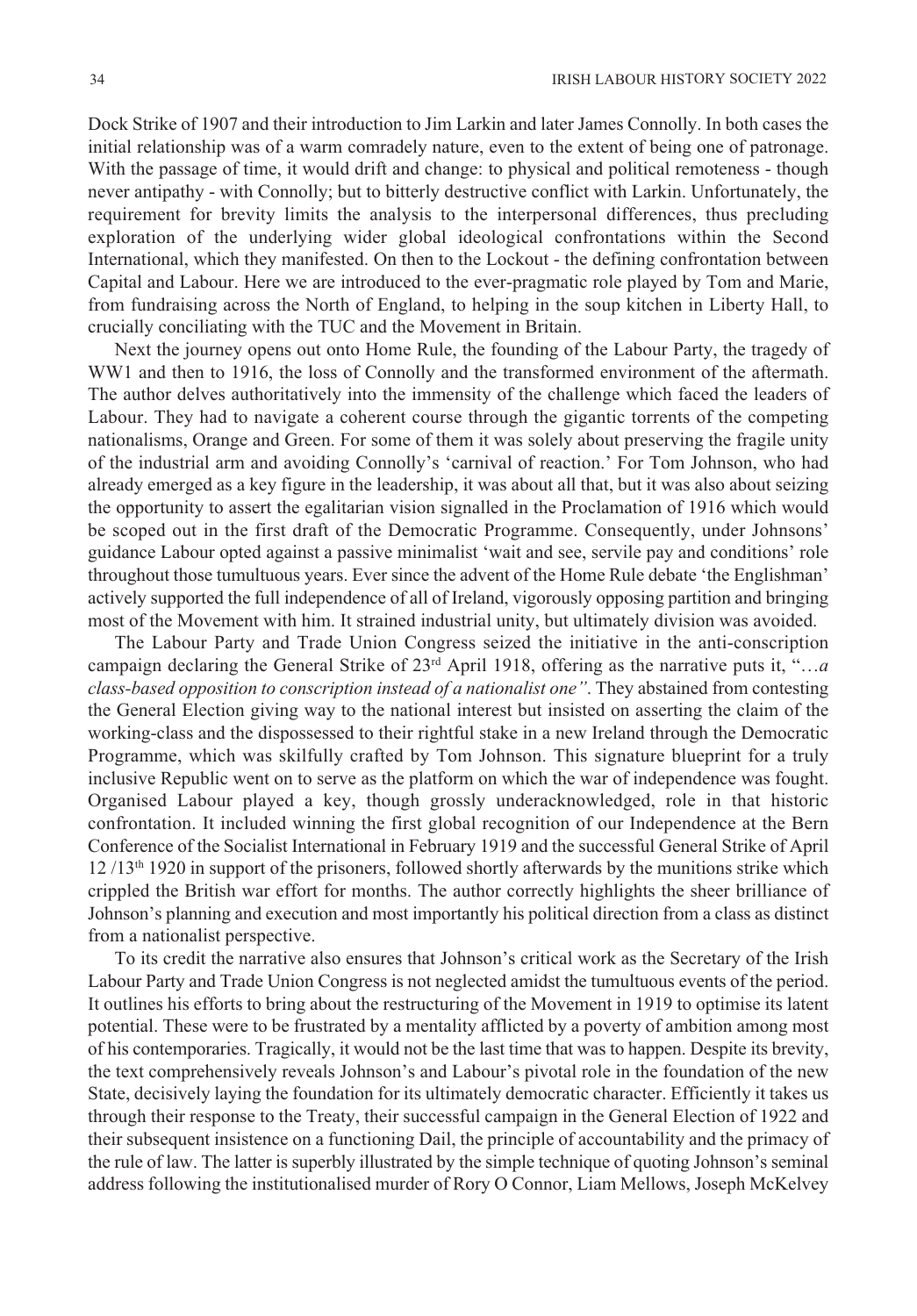and Richard Barret after the reprehensible assassination of Deputy Sean Hales. Parallel with this we learn how he laboured tirelessly to mediate between the warring factions of nationalism throughout their brutal and utterly pointless civil war, whilst suffering harassment and derision from both. Ultimately, the narrative relates how he selflessly navigated the route to Dail participation for Fianna Fail and by doing so consolidated our parliamentary democracy. Then it continues to the roller coaster year of 1927, which saw him fall from the pinnacle of the precipice of office to the tragic loss of his seat.

Thereafter it deals with the advent of Fianna Fails dominance and the housing and social programmes they promoted initially, as conditions of Labour's support. Then the narrative descends into the marginalisation of Labour and the dark age of economic misery, emigration, and suffocating theocracy, when the aspiration of cherishing all the children of the nation equally gave way to the sordid reality of the mother and baby homes. Following a comprehensive appraisal of their immense, perhaps unparalleled contribution to the foundations of modern Ireland, the author closes with a poignant portrayal of the plight of this heroic Socialist couple, impoverished and unacknowledged in the winter of their lives. In many ways their depleted condition reflected the experience of those whose cause they always selflessly served and for whom Ireland had become a cold place. They never killed anyone or advocated killing anyone. Their only offense was to remain unequivocally on the wrong side, - that of the working class, the poor and the dispossessed while 'the winners' wrote history. Some of us would demur on the treatment of Jim Larkin and the unequivocal endorsement of the separation of the Labour and Trade Union wings in 1930. Nevertheless, *Seeking No Honours* is a superb exquisitely accessible brief narrative which is essential reading for all who aspire to a truly democratic, socialist, equal, and secular society on this island.

**Jack O'Connor** 

## Owen O'Shea**, Ballymacandy: The Story of a Kerry Ambush** (Dublin, 2021), Merrion Press, ISBN: 9781785373879, 272pp, €14.95 (pb)

We have been very fortunate that during the Decade of Centenaries, so much new research has been done on the events in Ireland between 1912 - 1924. But rather than examine or retell the national story, tremendous work had been undertaken by historians in writing of events from the local perspective, showing that the national story cannot be told without looking at the local story. *Ballymacandy: The Story of a Kerry Ambush* by Owen O'Shea is one such example. The Ballymacandy ambush took place on 1 June 1921, just weeks before the War of Independence ended. It was a victory for the Kerry IRA, five RIC and Black and Tans were killed, the IRA suffered no losses, yet it is little known outside of Kerry. O'Shea, a native of Milltown, County Kerry, grew up hearing stories about the ambush, the site of which was a short distance from where he lived. As he says, 'Ballymacandy meant little to me as a child', but 'As the centenary of the ambush approached, however, Ballymacandy took on a whole new meaning for me and I was determined to find out more about what happened there a century ago'.

Thanks to the release of new material from Military archives and other institutions and having had access to personal collections, O'Shea has definitely achieved that. This book is not a straightforward IRA versus the Crown Forces story. He shows exactly how complex the War of Independence was, certainly in towns and villages across Ireland, the IRA knew the members of the RIC who they were attacking or vice versa. Nor does O'Shea take sides. This story is told with a great deal of humanity. The key figures like Dan Mulvihill, Adjutant, 6<sup>th</sup> Battalion, Kerry No. 2 Brigade, who played a central role in the ambush, or RIC Sergeant James Collery, one of the five who was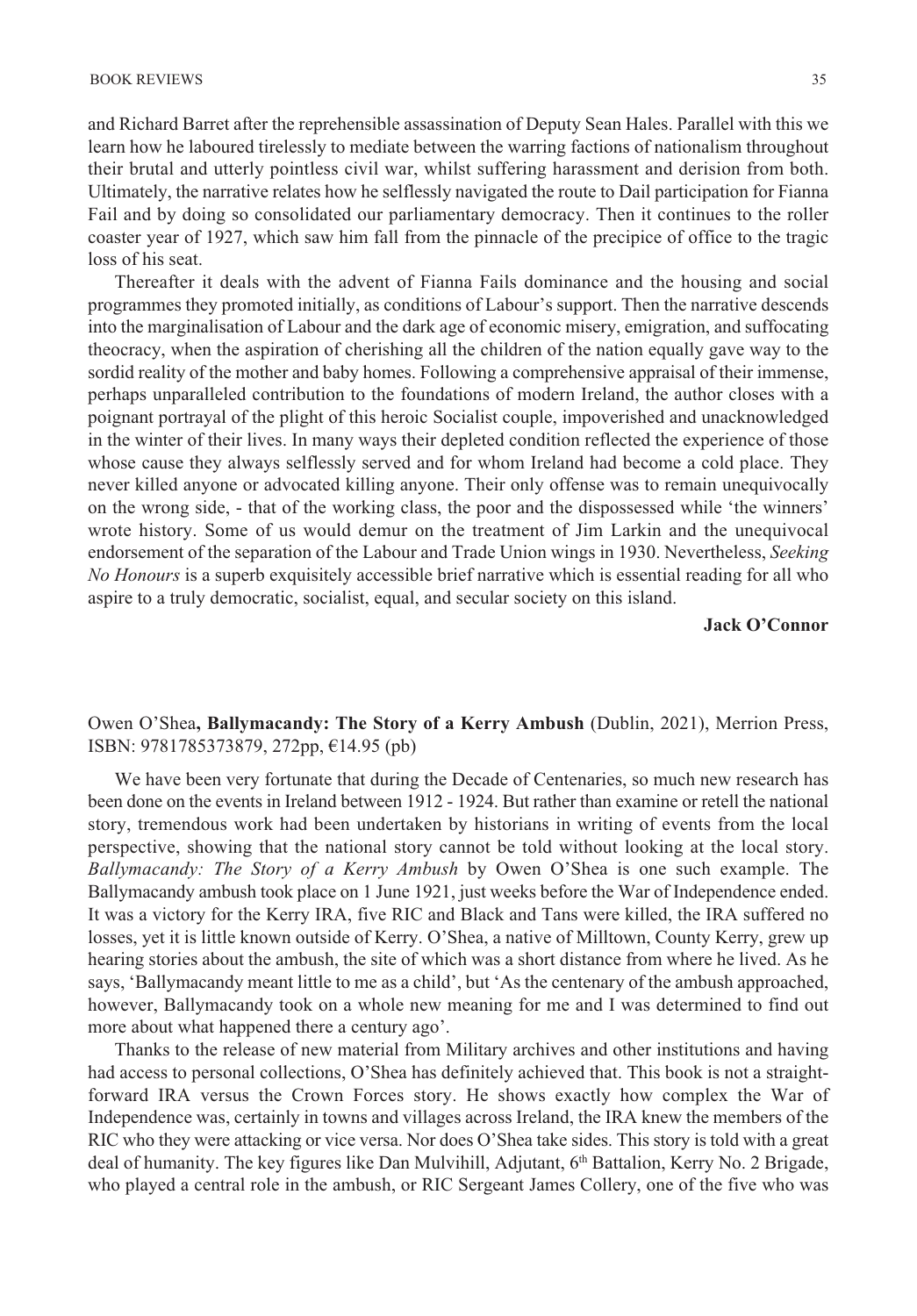killed, are not two-dimensional figures. Collery was a father of nine, his family was devastated by his death, so much so that they left Milltown, their home, never to return. O'Shea not only names the twelve men who were in the cycle patrol that was ambushed, (three RIC and nine Black and Tans), he tells who they were, where they were from.

But this is neither the story of two men on opposite sides, it is the story of a whole community, a community divided in its loyalties and also a community deeply affected by the events that took place on 1 June. Through his forensic research, O'Shea places Ballymacandy in the long narrative of Kerry's role in the fight for Irish freedom. This ambush did not happen by chance, the IRA were only waiting for the opportunity to strike and when it came, they acted swiftly. Nor did it involve a handful of Volunteers, scores of men and women of the Kerry No.1 and 2 Brigades and local Cumann an mBan were involved from the planning to the aftermath. O'Shea vividly portrays the violence that was carried out by both sides during the War of Independence. Giving an example of the reprisals carried out by the Black and Tans and Auxiliaries in towns and villages, he writes: "When Constable George Howlett was murdered as he walked to the RIC Barracks in Ballylongford at the end of February, the retaliation saw the village 'almost wiped out' as many buildings were reduced to ashes." But intimidation was not just the weapon of the Crown Forces, the IRA were just as capable of carrying out acts of violence on civilans including the cropping of women's hair. Surprisingly, the Crown Forces did not carry out reprisals following the Ballymacandy ambush.

The book benefits from the inclusion of many photographs of the participants, IRA veterans and Cumann na mBan including the sisters Nora and Nellie Corcoran, the victims, including RIC Sergeant James Collery and witnesses, Thomas O'Sullivan and Denis Sugrue, who were schoolboys and saw the aftermath of the ambush. O'Shea is one of those gifted writers who, knowing the landscape so intimately, makes the reader feel like they are there, witnessing the events as they unfold. Nor is his language sentimental, which can so often be the case in studies such as this. O'Shea has sought to tell the story from all perspectives, the IRA, Cumann na mBan, the RIC and Crown Forces and very importantly the civilians, who's stories are so often overlooked. Owen O'Shea is to be congratulated on his book, *Ballymacandy: The Story of a Kerry Ambush.* Ultimately, this is a book which puts people at the heart of the story, there is no glorification of the events. Through his writing O'Shea has shown the reality of conflict on those who fight and those who witness it. But also, he has shown that all history is local, our communities are all part of the national story, without them there simply would not be a national story.

#### **Liz Gillis**

## Barry McLoughlin and Emmet O'Connor, **In Spanish Trenches: the minds and deeds of the Irish who fought for the Spanish Republic in the Spanish Civil War** (Dublin, 2020) University College Dublin Press, ISBN-13 978-1-910820582, 412pp, €25 (pb)

This is the most comprehensive book yet on Irish involvement in the Spanish Civil War. It builds on Fearghal McGarry's *Ireland and the Spanish Civil War* (1999) which prior to this was the most complete book on the subject, and on earlier publications by both authors. But to describe this as a book about the Irish who went to Spain is to undersell it. It is really several books in one; a study of Ireland, north and south, during the 1930s; of the Irish left and right; of the Irish diaspora; of global communism; and of memory and identity. It is comparatively long but is an easy read while packed full of ideas. It is attractively designed and well-illustrated with some original photographs (notably those of Frank Ryan). The Irish who fought in Spain came from five different countries; this book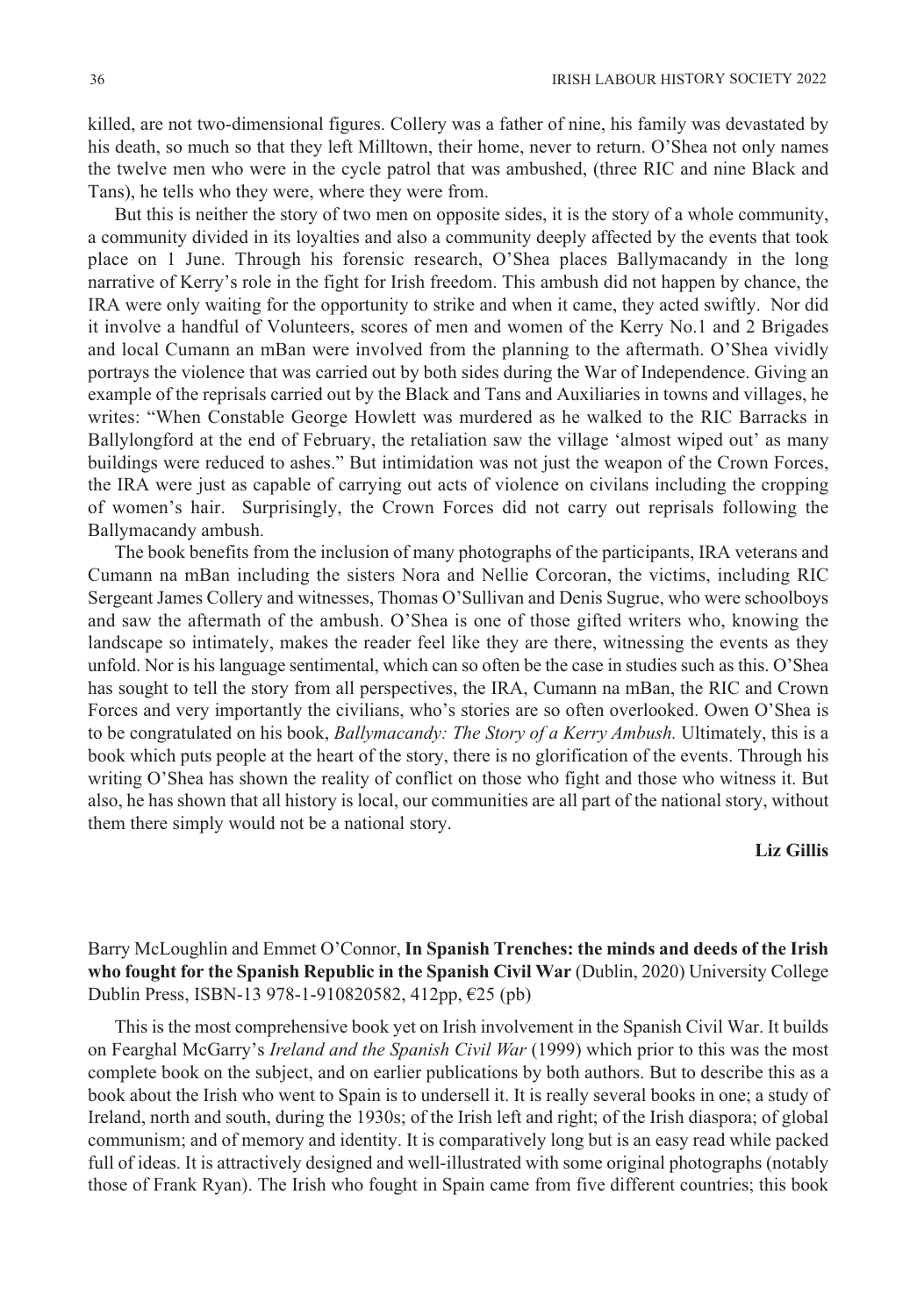is based on research in Irish, British, German, Spanish and crucially Soviet archives. It is by turns social, military, diplomatic and cultural history, which takes the reader from unemployment protests in Canada to the battlefields of the Ebro, via contemporary Irish literary representations of the Spanish war. There are few history books where the narrative shifts effortlessly from Kate O'Brien to Andre Marty, or from Leslie Daiken to Harry Midgley. It shows how the Spanish war reinvigorated a weak and beleaguered Irish left, which then arguably punched well above its weight. It also illustrates how a small but vocal liberal middle-class current emerged to challenge clericalist dominance. It brings to life a myriad of Irish connections to Spain, explaining why for example Kildare woman Jane Browne, working as numbers of young Irish women did as governesses in that country, could end up providing evidence against Frank Ryan. The importance of British media representations of the conflict (including that of Pathe News) is noted.

Then, as now, many Irish people read British newspapers. The book has new things to say about national and ethnic tensions within the International Brigades and their importance. It is sympathetic to those who fought for the Spanish Republic but not myopic. There are revealing discussions about desertion and insubordination as well as the methods to ensure discipline employed by the Brigade leaderships. In many cases this was not too different from that of the Great War but was sometimes inspired by the paranoia of the Moscow Trials. The authors convincingly argue that the idea that southern Ireland was insulated from international trends until the 1970s is nonsense. In fact, there is a case that Ireland was more European in the 1930s than it is now (with American popular culture probably more significant these days). The idea that Ireland 'a station on the highway between Europe and America, speaking the most global of languages, practising the most catholic of religions, with a large and far-flung diaspora touching almost each of its families' was 'introspective and isolated' is thus bizarre. O'Connor and McLaughlin suggest instead that 'the opening up of North America in the eighteenth century shifted contemporary Ireland from being a cul-de-sac on the edge of Europe to being on one of the great global highways of trade and ideas. The English language, chronic emigration, the British empire and the Catholic Church then made it one of the most globalised countries in the world. Since the Volunteers of 1778, every political movement of any significance has been an echo of things happening elsewhere, and all major wars … have impinged on Irish politics.' The book contains numerous fascinating but revealing factoids; that the major RTE documentary series *Seven Ages*, did not *mention* organised labour once, for example, or that Fr. Francis Shaw, arguably the originator of modern revisionist takes on 1916, was a prominent critic of the Basque anti-fascist priest Romón Laborda.

FSL Lyons's patronising claim that the Irish who went to Spain were simply re-fighting their own Civil War is convincingly rebutted. This view is still echoed however, (even in some commemorative publications), but it cannot explain how some men who had served in the Free State army could fight for the Spanish Republic, or how a few anti-Treatyites could end up in O'Duffy's brigade. Joe Lee's smug assertion that 'fascism was far too intellectually demanding for the bulk of the Blueshirts' is similarly given short shrift. Indeed, the book gives significant attention to the Irish right and their use of Spain. The choice of Eoin O'Duffy to lead the pro-Franco Irish Brigade was surely a mistake, however. A less contentious figure, particularly one less associated with the Civil War, would surely have recruited wider numbers given the popular atmosphere in the Free State. As it was a few Belfast republicans managed to follow O'Duffy to Spain, as of course did many former Blueshirts. But while a significant number of his recruits were politically naïve and largely inspired by anger at news of massacres of Spanish clergy, there was also a coterie of committed fascists such as Thomas Gunning. Things were different north of the border of course, and the book suggests that by the 1930s Northern Ireland was a more 'liberal' place in many ways than the Free State. Both communities saw the war in Spain through communal lenses, though there were complexities on both sides.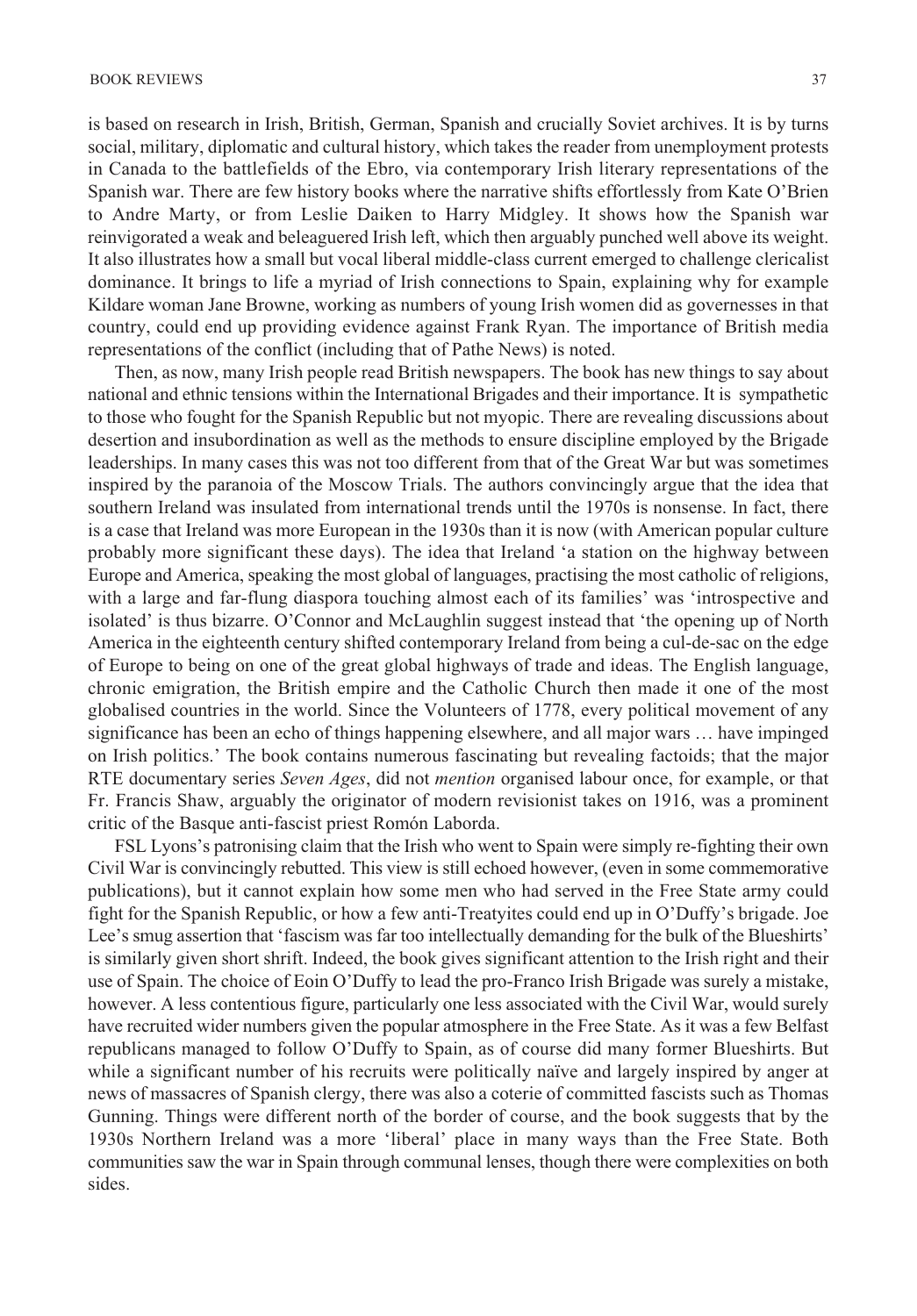The author's account of the trial and captivity of Frank Ryan is perhaps the most comprehensive yet. It is convincing, but perhaps also reassuring; it is after all, what we would like to believe of an attractive and heroic figure like Ryan. But at times their irritation at Ryan's critics leads to the use of strange and slightly contemptuous phraseology. It is legitimate to ask how an icon of the republican left ended up in Nazi Germany, where yes, there were 'lots of swastikas.' However, unlike the man he was supposed to return to Ireland with, Seán Russell, Ryan appears to have had little choice in the end. But there remains more to be said about republican attitudes to fascism in 1940 and 40 years ago Seán Cronin's biography of Ryan made some important points about the trajectory of the Dublin IRA leadership in this period. But these are minor criticisms of a richly detailed and masterful study, which is not only essential reading for those interested in Spain, but anyone who wants to understand interwar Ireland.

#### **Brian Hanley**

## Diarmaid Ferriter, **Between Two Hells: The Irish Civil War** (London, 2021), Profile Books, ISBN 9781788161749, 328pp, £20 (hb)

*Between Two Hells: The Irish Civil War*, the latest work from the prolific pen of Diarmaid Ferriter, picks up some of the themes first described in the concluding chapters of his 2015 monograph, *A Nation Not A Rabble*, which adroitly used material from the then recently released Military Service Pension archive to explore the aftermath of the years of revolutionary upheaval, as well as raising pertinent questions regarding commemoration. Six years later, with the Decade of Commemorations nearing the end, and with the archives still releasing vital material, Ferriter sets out to explore key issues of the civil war in order to examine in more detail the importance and limitations of commemoration. The first half of the book focuses on the origins and conduct of the war while the second part uses correspondence and claims, particularly from dependents such as bereaved parents and wives, to examine the future, often poverty-stricken fate of many of those who fought in the Civil War, including those from the 'winning side'.

He also discusses the impact of civil war divisions on Irish politics in the decades afterward and the extent to which such divisions have been laid to rest in an Ireland that sees the opposing civil war parties now in coalition government and with a new generation developing an agenda for political transformation that transcends the limited horizons of two centre right parties. It is a highly readable book, that leaves the reader with an impressionistic account of the particularly brutal nature of a civil war conducted in a small country where the leading figures on both sides knew each other well; a factor which increased the bitterness of feeling and led to some ferocious acts of inhumanity. This is not the book to turn to for a chronological understanding of the conduct of the war. The first chapters, examining the role of Britain and the pressure mounted upon the provisional government to act assertively against the anti-Treaty parties, are unambiguous in underlining the continued malign role that Westminster played, urging and demanding military action at a time when conflict was not inevitable. However, Ferriter deliberately avoids a military history approach, preferring an episodic style that examines specific issues, such as lost leaders; experiences of hunger striking; how writers and former combatants recalled past events; the influence of the Catholic Church; attitudes towards republican women prisoners. Although clearly aimed at the general reader as well as historian, there is an assumption that one would have some familiarity with the large group of diverse characters within the narrative.

To date I have been unable to locate any female reviewer of *Between Two Hells*. Is that significant? Is there an assumption that women are less likely to be interested in research concerned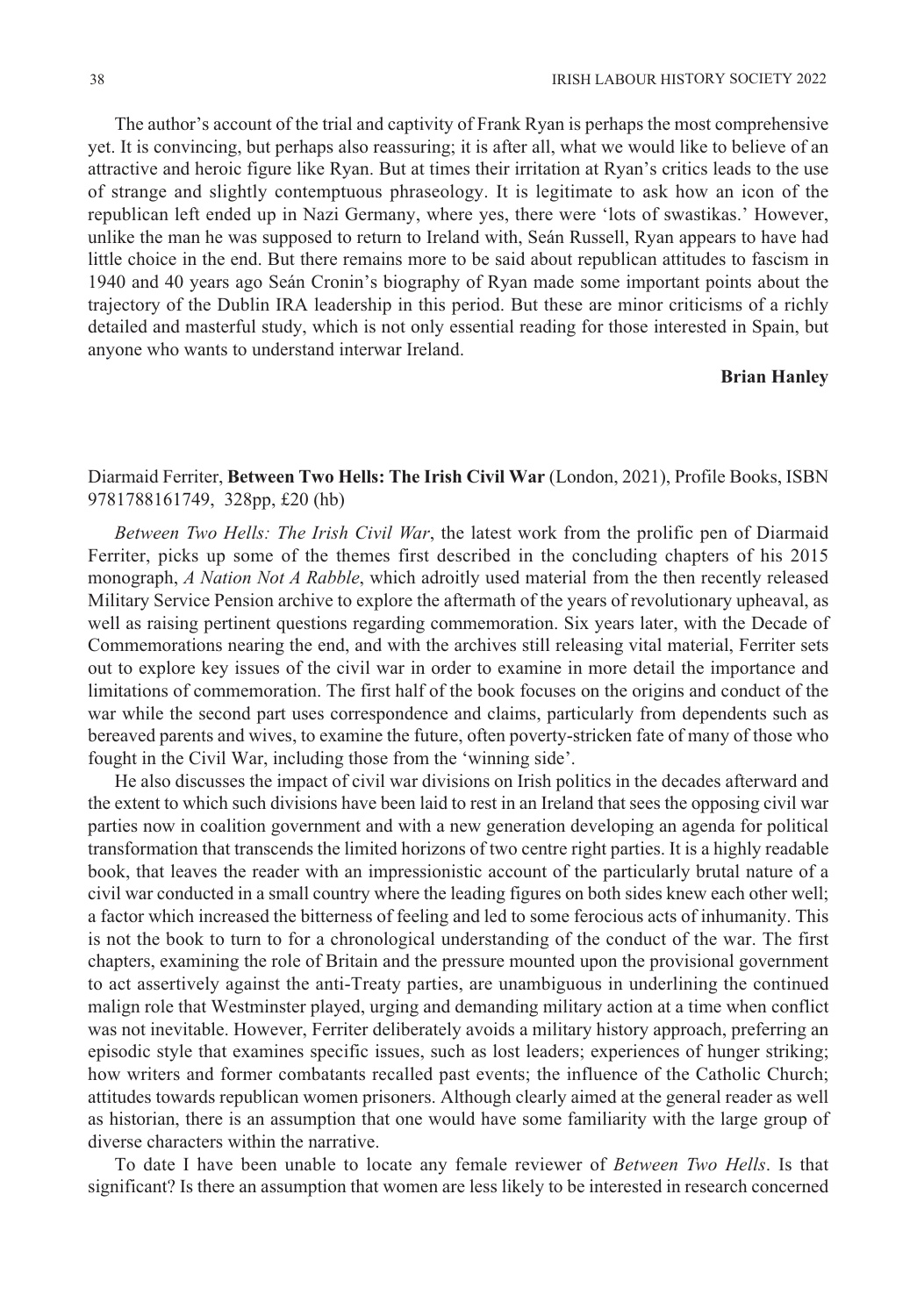with the conduct and legacy of war? Would women have a different perspective? In some quarters Ferriter has been praised for his inclusion of women within his narrative. There are two chapters devoted to women. In part one we have 'God's Law and Joans of Arc', which focuses mainly on Mary MacSwiney, described somewhat flippantly as 'top of the republican faith class' and including the jailing of women, with brief mention of the testimony of Dorothy Macardle. In part two, with 'Ideal specimens of womanhood', Ferriter delves into women's pension applications to draw a picture of their lives in the aftermath of the war when many former Cumann na mBan members struggled with a male bureaucracy in attempts to verify their active service claims, with many suffering ill-health and poverty, forced to emigrate in search of work. The claims made by family members on their behalf are even more revealing, with mentions of rape, sexual assault, mental insanity and premature death. Ferriter also mentions the plight of women in the north, where even making claims for a pension could jeopardise their safety in a state that continued to regard republicans as a threat.

Despite these inclusions, what we do not have is a sense of women's agency during this period. Other than repeated references to MacSwiney and the scattering of names like Maud Gonne to provide a sense that other prominent women could also be regarded as 'furies', we have little indication of the activities in which women were engaged or the reasons why they were in jail. The assertion that 'republican women achieved equality at last in September 1922' because the government decided that they were to be treated on the same basis as the male prisoners tells us nothing of what women had done to merit such treatment. A truly gendered account could have included women's efforts to be included on the electoral register so that young women over 21 who had been active in the war of independence could have had their say on the Treaty. It could have included the valiant efforts by the women's peace delegations to both sides in the period before the shelling of the Four Courts. In the Dáil, the protests made by Johnson, leader of the Labour Party, regarding unlawful executions and other barbarities are rightfully mentioned, but on the streets outside the women of the Women's Prisoners Defence League were often the only visible opposition, despite Cosgrave's threat to execute women also. Some mention should surely have been made of the activities of women who volunteered for duty in the Four Courts and in the various outposts along O'Connell Street as the fighting in Dublin began in earnest. There are many accounts from activists such as Maire Comerford, Leslie Price, Eithne Coyle, Bridie O'Mullane and Sighle Humphries which would explain why the Free State imprisoned over 500 women. Serious consideration of their roles would also have helped to explain why men from both sides, their masculinity threatened, once in political power agreed on the necessity of removing women from political and public life. Can civil war politics truly be said to have ended without women gaining equal status within the Irish state.

#### **Margaret Ward**

## Aodh Quinlivan **Vindicating Dublin The story behind the controversial dissolution of Dublin Corporation in 1924.** (Dublin 2021), Dublin City Council, ISBN 978-0-9505488-3-8, 253pp,  $€22,50$  (hb)

This beautifully produced edition is one of a series of publications by Dublin City Council which include a history of Dublin's Mansion House and Dublin City Council and the 1916 Rising. Quinlivan begins by outlining the involvement of many Dublin Corporation Councillors and staff in the 1916 Rising and records the subsequent growth in hostility towards the British authorities as demands grew for the release of prisoners. The conscription crisis and the 'German plot' arrests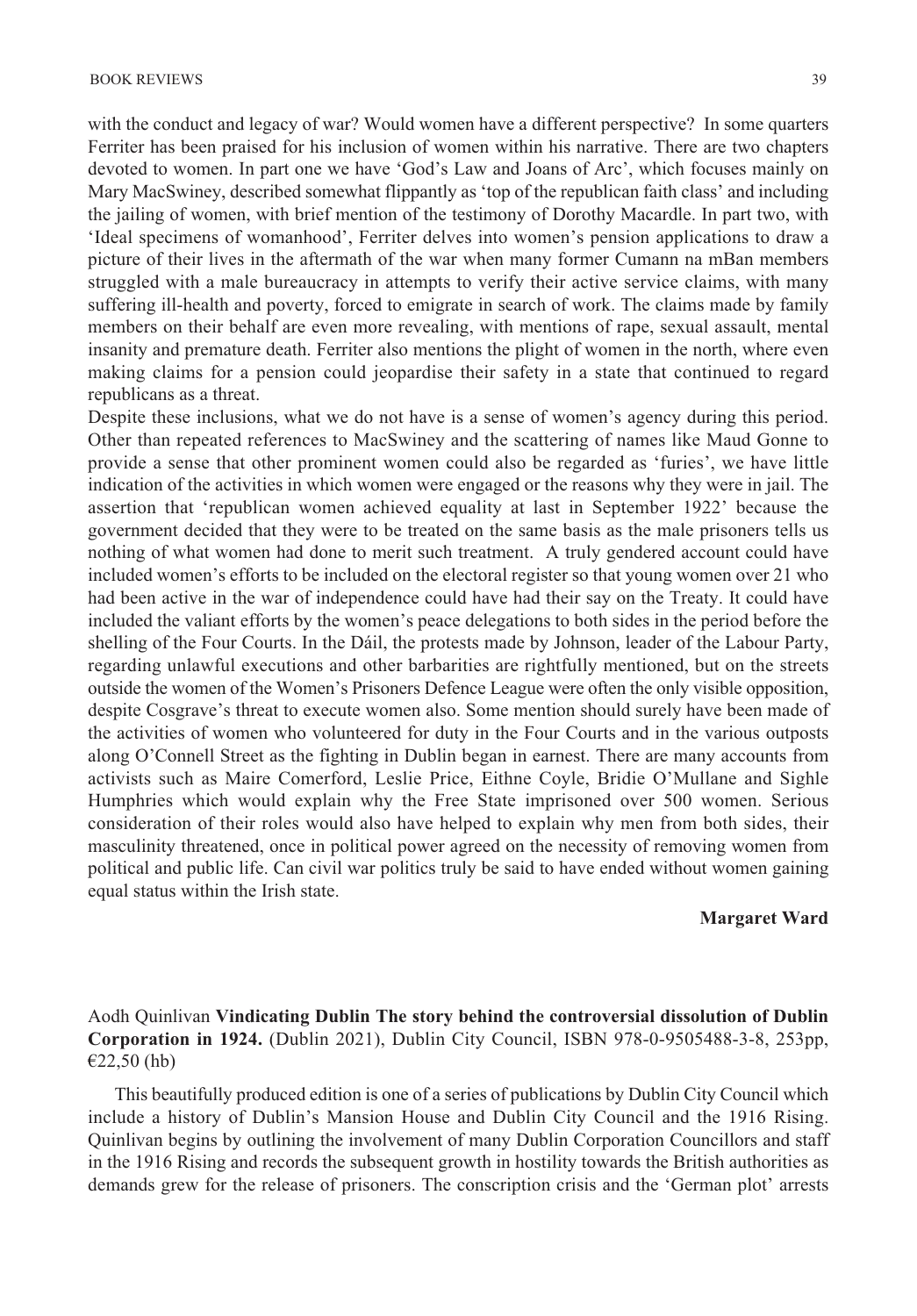only increased the drift to new loyalties. By May 1920, the Corporation had pledged allegiance to the Dáil, breaking with the Local Government Board in the Custom's House.

During the Civil War, despite a clear pro-treaty majority, the Corporation was described as displaying 'marked neutral tendencies'. Relations with the victorious Free State Government soured as the Corporation became a platform for voicing prisoners' complaints. In particular, the Corporation antagonised the Government in providing a political platform for a minority of antitreaty republicans, including T.D's, who were otherwise boycotting Dáil Eireann and refusing to recognise the Free State. The Corporation entered into further conflict with the Government as it sought to resist demands for limits on road workers' wages and preference in hiring former National Army soldiers as a condition for the award of road improvements grants. Legislation was introduced in 1923 allowing the Minister to dissolve individual local authorities and replace them by centrally appointed Commissioners. Very quickly, Dublin Corporation was in the firing line and it's traditional enemies in the Dublin business sector and 'rate payers' political groupings in the Citizen's Association were quick to seize their moment. Their complaints were what they perceived as high rates, municipal mal-administration and, tellingly, the claim that Corporation labourers were paid more than their equivalents in other cities. Not surprisingly, they identified Labour councillors as their main opponents.

In February 1924 the Government ordered an inquiry into the performance of the Corporation with potential dissolution as its outcome. Quinlivan takes us through a day by day account of the evidence and cross examinations in March and early April 1924. The evidence provides a useful historical snapshot of social conditions in the City and, generally, the elected councillors and senior management gave a good account of the role and performance of the Corporation. The strongest charge levelled against the Corporation was the lack of business capacity amongst the elected officials. As the inquiry concluded, councillors were happy with the inquiry but feared the likely outcome as they suspected that the process was a charade, with a decision to dissolve the Corporation already taken.

They were correct in that assumption. In May, the Minister for Local Government, Séamus Burke, dissolved the Corporation and appointed three Commissioners in its place. (The Lord Mayor, Laurence O'Neill was offered one of these posts but he declined). The decision was supported by the national newspapers who continued to denounce the Corporation for mis-management. There was no significant public opposition as post-civil war citizens remained indifferent. When an edited account of the report of the inquiry was published, it was hard to find justification for such a significant step. One aspect of the report did criticise councillors for not pursuing pay cuts for workers in line with pay reductions generally applying in the economy. When the Commissioners pursued the issue, seeking a reduction of six shilling a week, they faced a strike by the Irish Municipal Employees Trade Union. When sewage flowed into the Liffey and lights weren't turned on, the cuts were deferred and the eventual reductions amounted to two shillings per week. The Irish Times reported that the strikers were 'completely satisfied'.

Outside the area of industrial relations, the Commissioners had a freer hand. They closed manufacturing in the much-criticised Stanley Street Workshop and introduced a range of administrative changes. The most significant development during this period was the introduction of the concept of a City Manager. The Town Clerk, Gerald Sherlock, was appointed as the first Manager to coincide with the restoration of an elected Corporation in 1930. One interesting aspect of this election was captured by the Roscommon Herald, which noted 'The old Corporation was abolished for fear one Jim Larkin would get into it, and now, when it has been revived after a long period of incubation, it produces not one Jim Larkin but two'. (Jim Larkin Senior was elected for the Irish Workers' League while his son, Young Jim was elected under the banner of 'Revolutionary Workers). Ultimately, the question must be asked why the Corporation was abolished. Quinlivan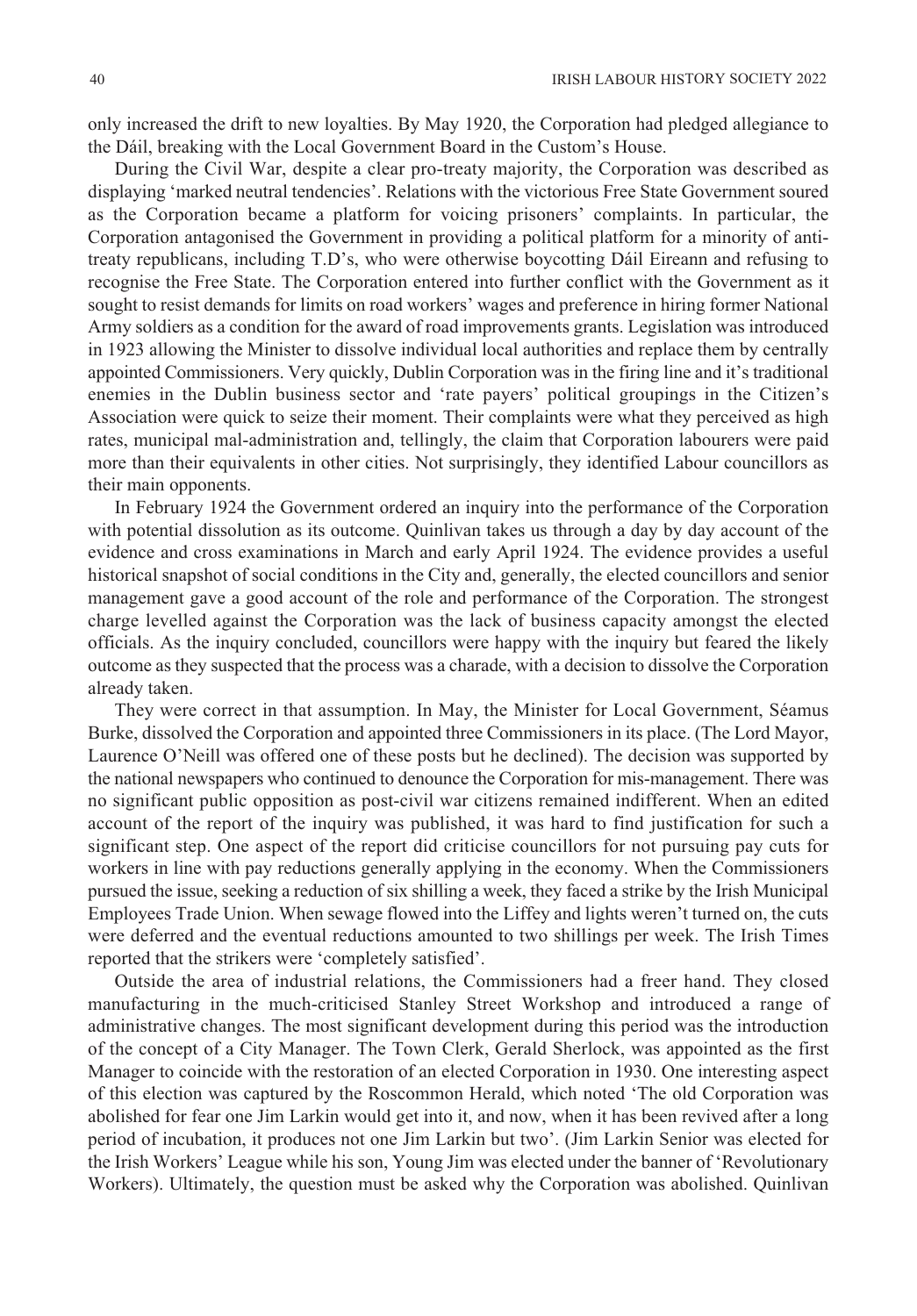concludes that 'Cosgrave and his colleagues in central Government were well versed in how the local councils across the country had successfully undermined British rule. They now felt that local autonomy had to be curtailed so that the local authorities could not defy the Free State Government in the same manner'.

Two final points. It is surprising that Quinlivan makes no mention of the various (rival) Labour Councillors elected in the 1920 local elections or the Labour TD's elected in Dublin in the 1922 General Election, limiting his account to the outcome for Sinn Fein candidates. He doesn't generally identify the political affiliations of the councillors, treating them in a generic manner as if they held no distinct political views on municipal matters. A notable absence from his bibliography is Martin Maguire's 'Servants to the Public - a history of the Local Government and Public Services Union, 1901-1990 (IPA 1998). Any history of Irish Local Government would benefit from consulting Maguire's study of the main trade union in the sector, particularly for the revolutionary period and its immediate aftermath. The account of the 1924 strike would also have benefited from a reading of Sean Redmond's centenary publication 'The Irish Municipal Employees Trade Union 1883 – 1983'(Dublin 1983).

## **Shay Cody**

Michael Robinson, **Shell-shocked British Army veterans in Ireland, 1918 –39** (Manchester, 2020) Manchester University Press, ISBN: 978-1-5261-4005-0, 272 pp, £85.00 (hb)

This monograph, published as part of Manchester University Press's Disability History Series, focusses on the experiences of neurasthenic First World War veterans in Ireland in the aftermath of the Great War and throughout the interwar period. It addresses how Irish soldiers were perceived generally and discusses the situation faced by shell-shocked veterans across the island during the War of Independence and Civil War (1919–1923). Robinson also compares and contrasts the treatment of neurasthenic pensioners in Northern Ireland and the Free State – the new jurisdictions established by partition – and examines how mentally ill veterans fared in various institutions, including 'Service Patients' cared for in public asylums. The British Ministry for Pensions continued to be responsible for First World War veterans in Ireland, so their experiences are discussed within the context of UK policy and the treatment of mentally disabled veterans in Britain. Robinson makes several interesting comparatives with policies relating to and attitudes towards disabled veterans in other parts of the British Empire, Europe and internationally. The research draws mainly on the records and annual reports of UK government bodies (the ministries of Pensions, Treasury and Labour), war hospital and asylum records, and the archives of voluntary organisations who assisted war veterans such as the British Legion and Southern Irish Loyalist Association.

The book argues convincingly that the treatment of mentally disabled veterans was characterised by a mixture of progressive reforms and prejudice. Treatment of disabled veterans generally was fundamentally transformed by the First World War. They received far more care than veterans of previous conflicts. The state acknowledged its responsibility to treat physically or mentally disabled former combatants. Veterans were awarded legal rights to pensions and a Ministry of Pensions was established to administer them. Nevertheless, Robinson argues that legal definitions of disability were fluid and influenced by 'subjective-economic and political contexts and cultural values'. Neurasthenic First World War veterans did not have an easy time on either island. Care of returning disabled veterans remained heavily dependent on philanthropy and voluntarism which left them vulnerable to societal prejudice. Securing employment was especially problematic. The stigma against mentally disabled veterans was significant. They often hid their illness, and most received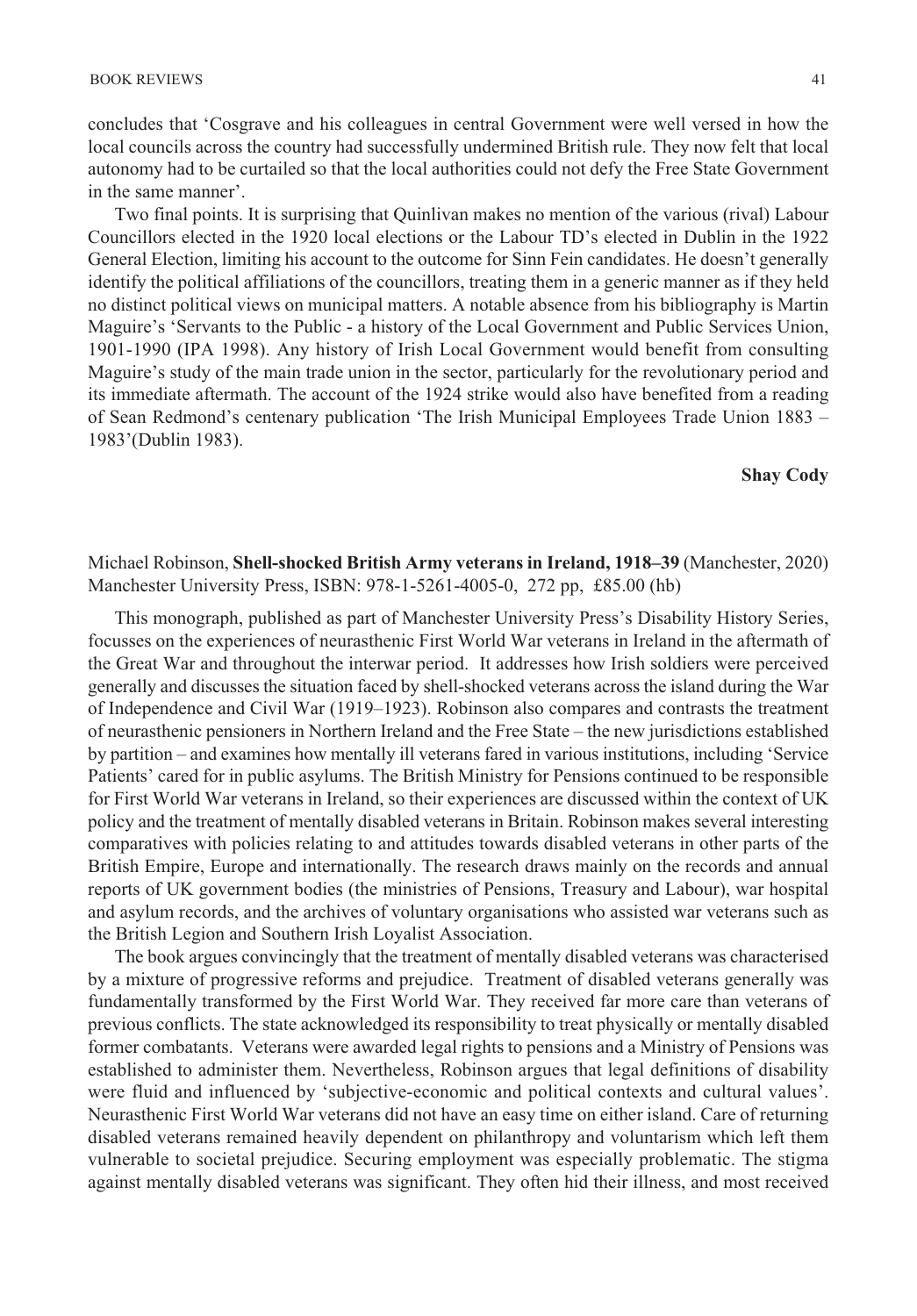no treatment at all. In Ireland, political unrest and military conflict ensured that they had to negotiate several additional strains and difficulties.

A constant theme running through the book is how stereotypical attitudes, racial determinism and longstanding anti-Irish prejudices permeated British attitudes and the decision-making of policymakers and administrators. A tendency to view Ireland as a 'land of children with the bodies of men' (as one British officer put it) combined with a pervasive association of the Irish with mental illness – the so called 'kink in the Irish brain' – were without foundation but widely believed. Political instability and war exacerbated the already difficult situation faced by disabled First World War veterans returning to Ireland. The economy was in worse shape. The estimated unemployment rate among First World War veterans was ten percent in Britain, but in Ireland in 1919–1920 it was thought to be as high as forty-six percent. In Belfast, Catholic and/or nationalist ex-servicemen were discriminated against by their loyalist and unionist counterparts. Robinson argues that 'Southern Ireland' provided the 'least favourable homecoming' for neurasthenic veterans on the two islands, however. Those mentally damaged by the war experienced a 'double stigma', due to 'both their disability *and* British connections'.

From December 1918 onwards most of the island was in the midst of a political and military conflict against the government on whose side First World War veterans had fought. They often faced general hostility engendered by their association with Britain. In addition, Irish district asylums operated on much reduced scale due to lack of funds. Local authorities who pledged allegiance to Dáil Éireann and refused to submit their books for audit were consequently cut off from funding provided by the Local Government Board. Veterans had to wait longer for treatment, and facilities for neurasthenics were generally poor. After 1922, austerity and cutbacks in Britain and Ireland meant that there were limited resources devoted to caring for neurasthenic pensioners generally. Consequently, the experiences of Irish, Northern Irish and British disabled became more analogous in the interwar years. The British Ministry of Pensions actually devoted more funds to aiding disabled pensioners in Ireland than elsewhere in the UK. Nevertheless, there was far less concern for disabled First World War veterans in the Free State generally, where preferential treatment was afforded to veterans of the Irish Army. Although it goes unmentioned in the book, from 1934 onwards disability and service pensions were also introduced for neutral and anti-Treaty veterans of the Irish Republican Army and other republican military organisations.

Disability history is a relatively new and fascinating field of historical enquiry. Robinson notes in the introduction that one of the methodological challenges for those conducting research into combat induced physical and mentally disablement in this period is that personal accounts by the disabled individuals themselves are rare as hen's teeth. He makes good use of what material he has found, however. His narrative of administrative practices and policies is interspersed with and enriched by interesting details from the lives and experiences of individual veterans like Captain Patrick John O'Ryan, and wonderfully vivid descriptions of shell-shocked and disabled First World War veterans from Kevin Kearns' oral history of Dublin tenement life. This book is a welcome addition to the burgeoning volume of research devoted to the impact of the First World War in Ireland. It documents how the independence struggle and its aftermath impacted on a vulnerable cohort of Irish society in need of more care and sympathy than they were often afforded.

#### **Eve Morrison**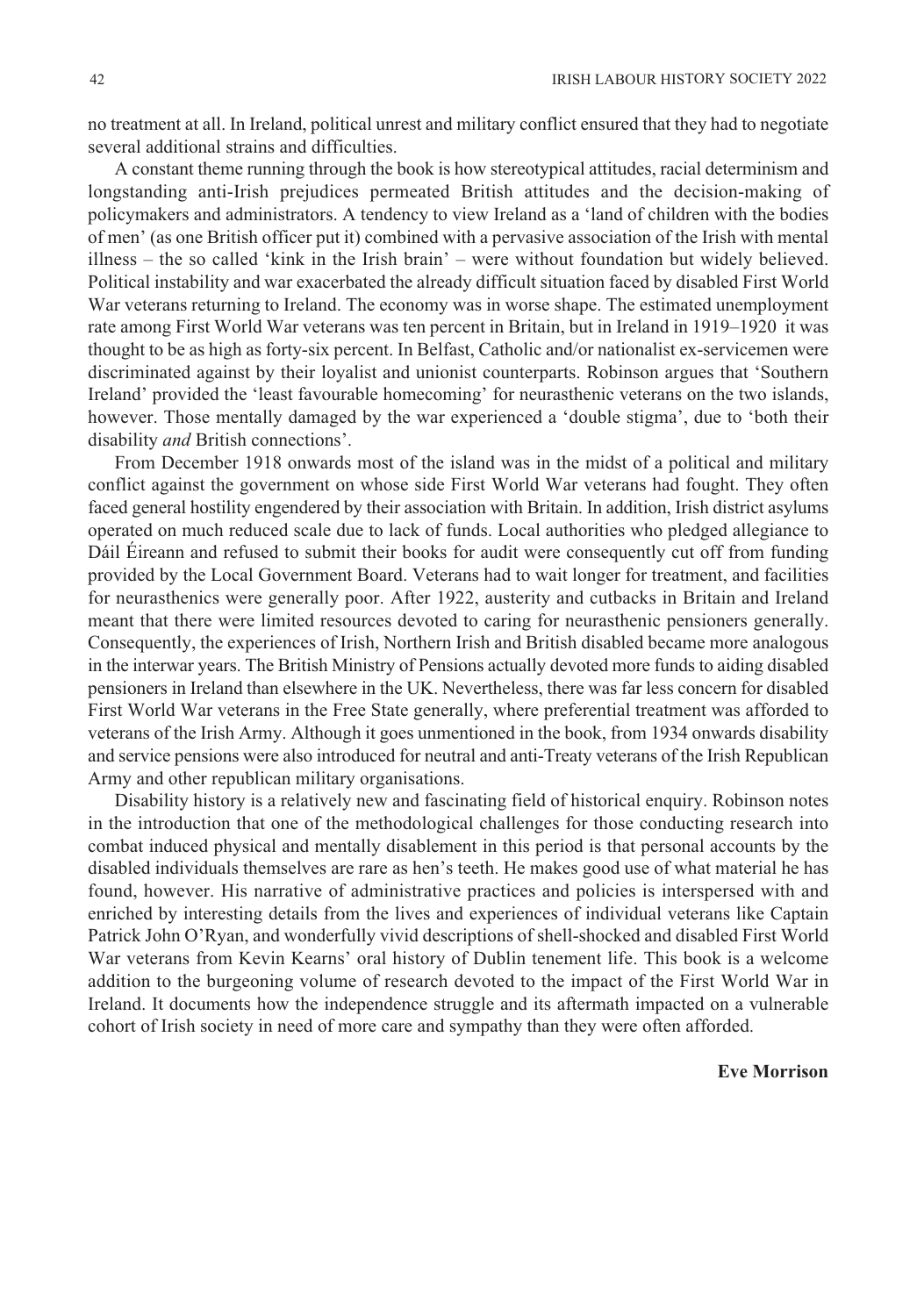# **Notes on Contributors**

**Francis Devine**, with Mike Shuker, is author of *'To Make a Universe of Love, Not a Universe of Hate' - Leicestershire Labour & the Dublin Lockout, 1913-1914*, (ILHS Studies in Irish Labour History 16, 2020) and recorded, with Steve Byrne & Friends, the CD *An Ownerless Corner of Earth*, www.francydevine.bandcamp.com

**Patrick Breen** studied History and French at University College Dublin and, afterwards, taught in Waterford and, later, in France. He became interested in the Irish Neutrality League when working on a pre-thesis research project (DEA) in 1998-1999 in Caen University under the supervision of the late Professor Paul Brennan.

**Dyuti Chakravarty** is a final year PhD candidate at the School of Sociology in University College Dublin. She is completing my dissertation titled 'Break the Cage: Women's Body Politics of Respectability and Autonomy in India and Ireland' through a comparative analysis of two movements - Pinjra Tod (right to mobility in India) and Repeal the Eighth (reproductive rights in Ireland). She is currently working as a Research Assistant on an Irish Research Council funded project titled, Negotiating Difference on a shared island: Agonism, commonality or Critical Constitutionalism, led by Professor Jennifer Todd at UCD.

**Shay Cody** is a former General Secretary of Fórsa, is a member of the Central Bank Commission and is the current President of the Irish Labour History Society. He recently published a study of the life of Tom Johnson in 'Seeking no Honours', published by the ILHS.

**Christopher Cusack** is a postdoctoral researcher and lecturer at Radboud University in the Netherlands. He has published widely on the cultural memory of the Great Famine.

**Francis Devine** has recently published *The Man in the Middle: Bill Attley, Trade Union Leader*, (ILHS, Studies in Irish Labour History 16) and, with Steve Byrne & Friends, issued the CD *An Ownerless Corner of Earth* available on Bandcamp

**Terry Dunne** graduated with a PhD from the Sociology Department of Maynooth University in 2015. He podcasts at peelersandsheep.ie and is currently editing a volume, entitled 'Spirt of Revolution', on the Irish Revolution 1917-23, along with John Cunningham.

**Thomas Earls FitzGerald** is a historian of modern Ireland. His book *Combatants and civilians in revolutionary Ireland 1918-1923* was published by the Routledge Press in 2021

**Máiréad Enright** is Reader in Feminist Legal Studies and a Leverhulme Research Fellow at the University of Birmingham

**Averill Earls** is a historian of same-sex desire in modern Ireland. She is currently the Executive Producer of *Dig: A History Podcast* (digpodcast.org), the Layout Editor of *Nursing Clio* (nursingclio.org), and an Assistant Professor of History at Mercyhurst University.

**Hugh Gault** is an independent writer and historian. A recent book '1900 Liverpool Lives: The Threads That Bind' compares and contrasts two streets in different parts of Liverpool and the people who lived there at the turn of the  $20<sup>th</sup>$  century.

**Liz Gillis** is a historian from the Liberties and is the author of six books on the Irish Revolution including The Hales Brothers and the Irish Revolution and Women of the Irish Revolution. She is the Historian in Residence for South Dublin County Council Decade of Centenaries and is a Researcher on RTÉ Radio 1's The History Show.

**Brian Hanley** is Assistant Professor in Twentieth Century Irish History at Trinity College Dublin. He is currently researching the global aspects of the Irish Revolution.'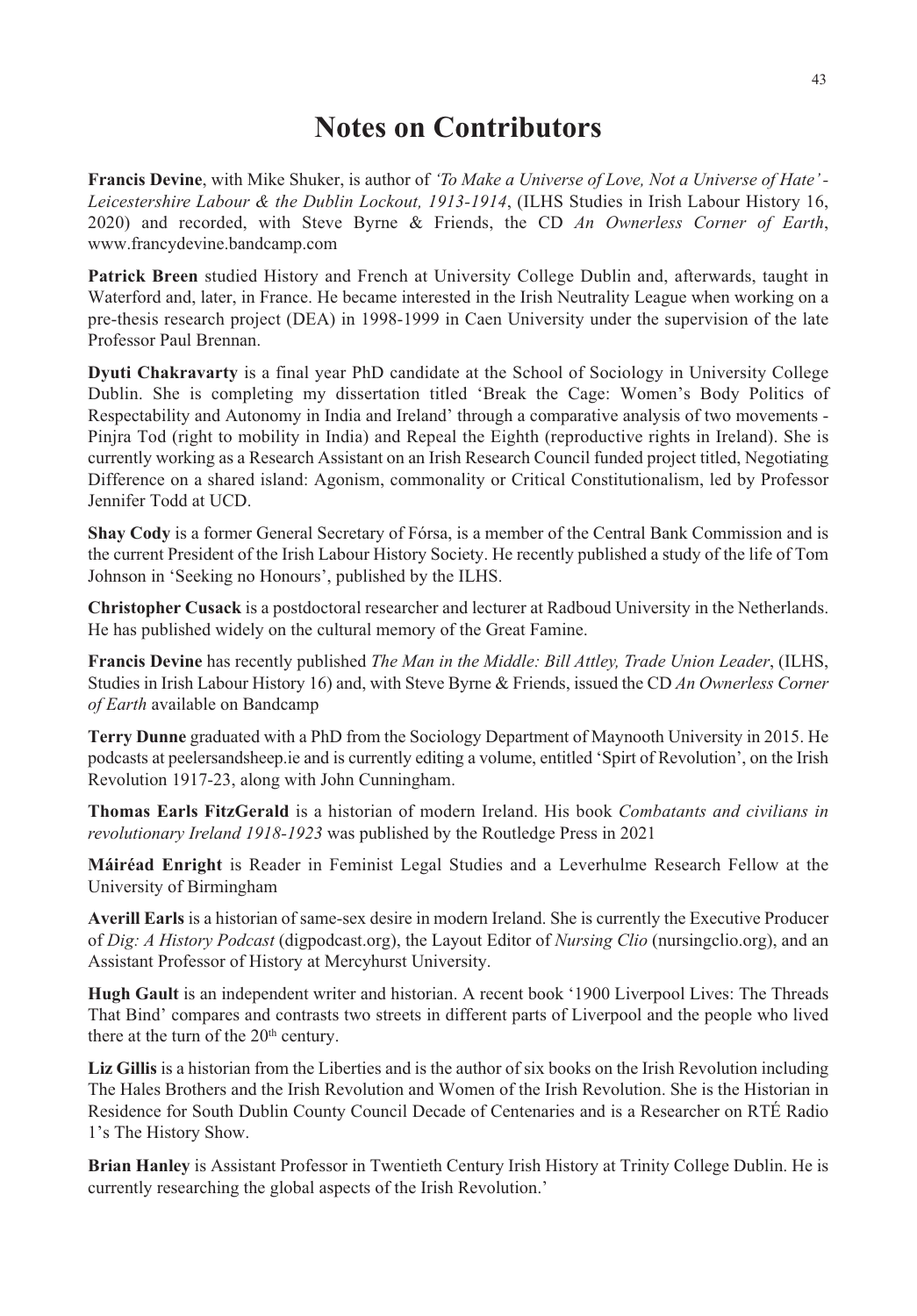**John Horne** is emeritus Fellow and former Professor of Modern European History at Trinity College Dublin (until 2015), where he was also founder of the Centre for War Studies (2008-2016). He specialises in the history of nineteenth and twentieth century Europe, especially France, and of war in the modern world.

**Paul Hughes** was awarded a PhD in History from Queen's University, Belfast in 2018. His thesis was entitled 'The Irish republican activism of Laurence Ginnell, 1916-23'. He is currently working on a biography of Ginnell. Dr Hughes is Westmeath County Council's Decade of Centenaries Historian in Residence for the period April to July 2022.

**Mary McAuliffe** is a historian and Director of Gender Studies at UCD. Her latest publications include as co-editor with Miriam Haughton and Emilie Pine, *Legacies of the Magdalen Laundries; Commemoration, Gender, and the Postcolonial Carceral State* (Manchester University Press, 2021) and as sole author, *Margaret Skinnider; a biography* (UCD Press, 2020). She is currently researching and writing on gendered and sexual violence during the Irish revolutionary period, 1919-1923, which will be published in 2023.

**Conor McCabe** is an historian and author of *Sins of the Father: Decisions that Shaped the Irish Economy* (2013) and *Money* (2018).

**Alan McCarthy** was conferred with a PhD by UCC in 2019. He published his first book, *Newspapers and Journalism in Cork, 1910-23: Press Politics and Revolution* in 2020 with Four Courts Press and was awarded a Special Commendation by the NUI Publication Prize in Irish History. Presently, he is ACE Postdoctoral Research Fellow at UCC where he is writing a history of adult education in the south of Ireland from 1946-2021 to mark the  $75<sup>th</sup>$  anniversary of the Adult Continuing Education (ACE) Department in UCC.

**Kieran Jack McGinley** is Principal of Umiskin Press, Immediate past President ILHS, and President of the Dublin District Council of SIPTU. He has edited *Cluskey: The Conscience of Labour,* along with *Left Lives in 20th Century Ireland Vols 1&2* (with Francis Devine). His PhD was on the subject of *'Neo-Corporatism, New Realism & Social Partnership in Ireland, 1970-1999'.*

**Seamus Martin** is former member of the National Executive, Cathaoirleach of the Irish Executive and Father of the *Irish Times* chapel of the NUJ. He is a retired Moscow Correspondent, South Africa Correspondent and International Editor of *The Irish Times*.

**Kathryn Milligan** is an art historian specialising in nineteenth and twentieth century Irish art. Her first monograph, *Painting Dublin, 1886 - 1949: Visualising a changing city*, was published by Manchester University Press in 2020, and other recent publications include essays on James Malton, Nano Reid, Jack. B Yeats, and artistic culture in nineteenth-century Dublin.

**Eve Morrison** is an Irish historian specialising in the revolutionary period (1916–23) and its social and cultural memory. Both her doctoral research on the Bureau of Military History (Trinity College Dublin) and a postdoctoral fellowship on the Ernie O'Malley notebook interviews (University College Dublin) were funded by the Irish Research Council. From 2018 to 2021, she was Canon Murray Fellow in Irish History at St Catherine's College, University of Oxford.

**Mary Muldowney** is Dublin City Council Historian in Residence for Dublin Central. She is a member of the ILHS organising committee and recently joined the Saothar editorial team. As a member of the Grangegorman Histories Expert Working Group she is directing an oral history project with former staff of St Brendan's Hospital. Mary has published widely on labour and social history.

**Mags O'Brien** is former trade union tutor SIPTU. She is an activist on human rights and social issues and has an interest in feminist and social history and editor of Left Lives Four, 2021, focussing on women in the labour movement.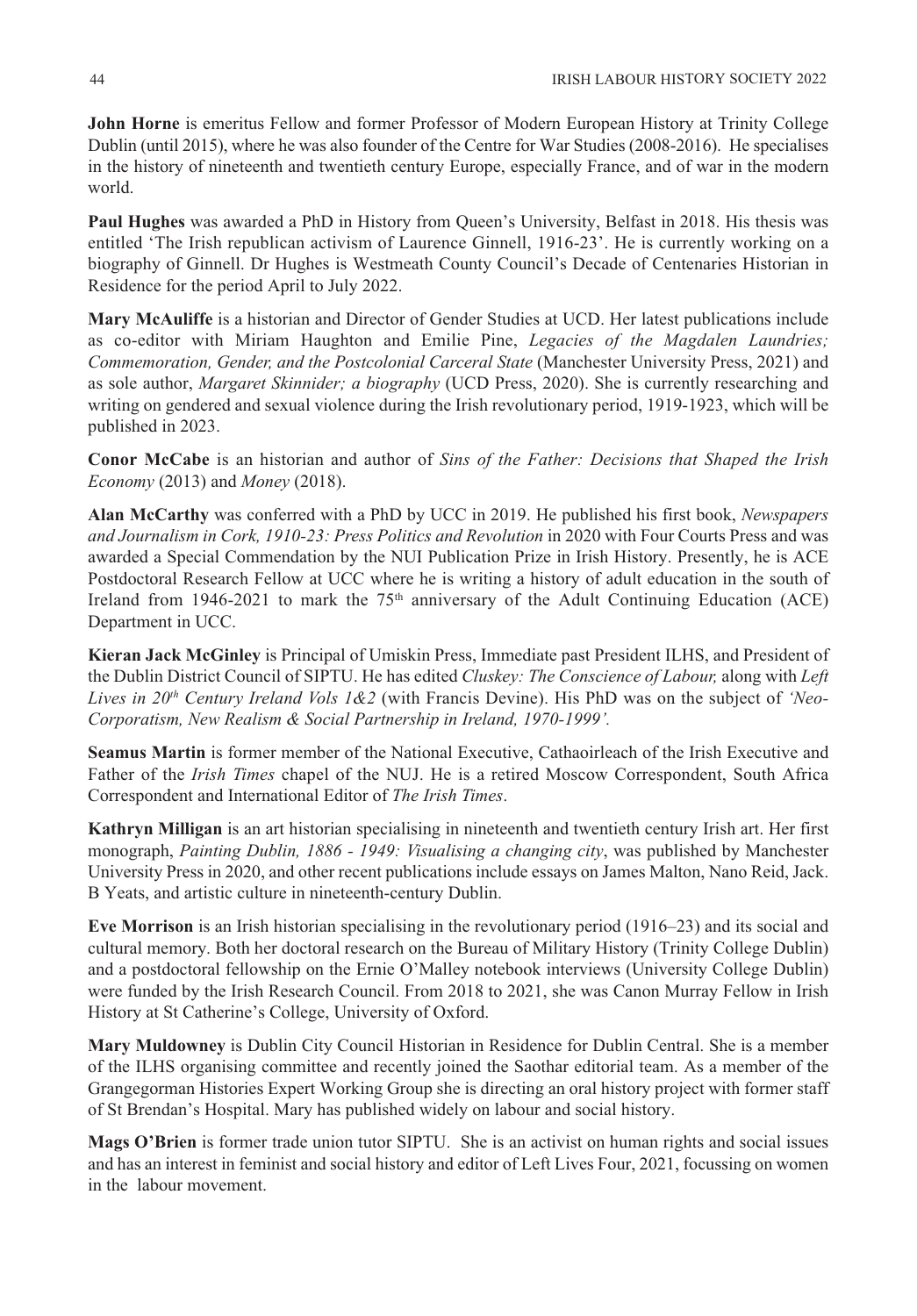**Paul O'Brien** writes on the relationship between literature, history and politics. His publications include 'Shelley and Revolutionary Ireland', 'The 1913 Lockout'. He has just completed 'A Political Biography of Seán O'Casey (forthcoming 2023).

**Aindrias Ó Cathasaigh** edited 1913, Mícheál Ó Maoláin's memoir of the Dublin lockout, and wrote *An Diabhal in Uachtar in Áth Cliath: Frithdhúnadh 1913 trí shúile na nGael* (both Coiscéim, 2013). His current research on Ó Maoláin is part of a study of Irish-speaking socialists in the early twentieth century.

**Emmet O'Connor** lectures in Ulster University. He is a former co-editor of Saothar and has published widely on labour history' including International Brigades for Ukraine? The lessons from Spain https://www.rte.ie/brainstorm/2022/0311/1285743-ukraine-international-brigades-spanish-civil-war/

**Martin O'Donoghue** currently teaches modern Irish and British history at The University of Sheffield. He is the author of *The Legacy of the Irish Parliamentary Party in Independent Ireland, 1922- 1949* (Liverpool, 2019) and a committee member of the Irish Association of Professional Historians.

**Owen O'Shea** is the author of several books on history and politics in his native Kerry, most recently *Ballymacandy: the Story of a Kerry Ambush* (Merrion Press, 2021) and he is currently writing a history of the Civil War in Kerry (Merrion Press, 2023). He co-authored/edited books on Kerry and the 1916 Rising and a political history of Kerry over the last century. Owen is an Irish Research Council-funded PhD student at University College Dublin, researching electioneering and politics in Kerry in the decade after the Civil War

**Maeve O'Riordan** is lecturer in Women's and Cultural History at University College Cork. She is author of Women of the Country House in Ireland, 1860–1914 (Liverpool: Liverpool University Press, 2018) and other research on privileged women in Ireland.

**Steven Parfitt** currently teaches history at a state secondary school in the UK. He is the author of *Knights Across the Atlantic: The Knights of Labor in Britain and Ireland*, as well as upcoming books on the Knights of Labor around the world and on trade union women Emma Paterson and Leonora Barry. He has also written numerous scholarly articles on labour history and articles on historical and current events for magazines and newspapers including the *Guardian, Jacobin, Tribune* and *In These Times*.

**Emma Penney** is a leading scholar of Working-Class Studies in Ireland and has played a central role in efforts to decolonise Irish Studies through conferences, events and publishing. She is co-creator of the Working-Class Writing Archive, an online digital repository of self-published poetry, prose and memoir collected in working-class communities over the past five years. Currently, Emma is a Fulbright-NUI Visiting Scholar at Howard University in Washington DC where she is consulting the archives of the National Welfare Rights Organisation.

**Peter Rigney** has a doctorate in history from TCD. He worked as an industrial officer for the Irish Congress of Trade Unions. His work can be found at https://tcd.academia.edu/PeterRigney

**Margaret Ward** is Honorary Senior Lecturer in History at Queen's University, Belfast. Her pioneering book *Unmanageable Revolutionaries, women, and Irish Nationalism* first published in 1983, was published in a revised and updated edition by Arlen House in 2021.

**Helga Woggon** is a historian, philologist and curator, a biographer of *James Connolly* (1990) & *Winifred Carney* (2000), an ILHS member since 1975, a Research Fellow QUB and GHIL (both 1979-81) & NUIG (Moore Institute/ ICHLC, 2017). She has published widely on Irish labour, Afro-Central America and Holocaust studies (Topography of Terror, Berlin, and Visual History Archive, USC Shoah Foundation at FU Berlin, 1993-2011). She is currently working on a new Carney biography

**Padraig Yeates is a** journalist and historian. His books include *Lockout: Dublin 1913* and *A City in Wartime: Dublin 1914-1918*. He is also secretary of the Truth Recovery Process CLG, www.truth recoveryprocess.ie.